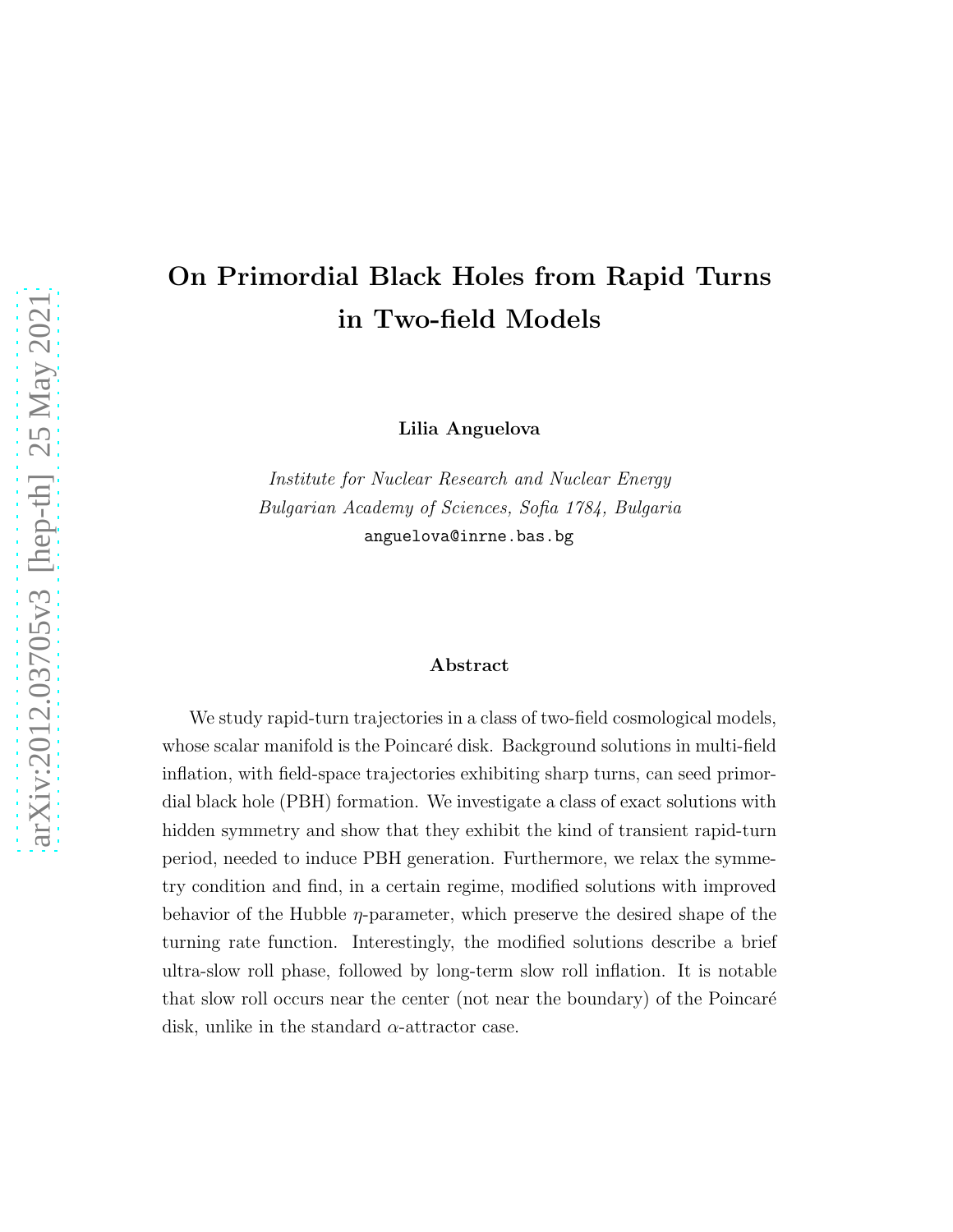## Contents

| 1              | Introduction                                                                                   | 1              |
|----------------|------------------------------------------------------------------------------------------------|----------------|
| $\overline{2}$ | Multi-field inflationary dynamics                                                              | $\overline{4}$ |
|                | Background trajectories in two-field models<br>2.1                                             | 5              |
|                | 2.2                                                                                            | $\overline{7}$ |
| 3              | 2d rotationally invariant target spaces                                                        | 8              |
| 4              | Exact solutions with hidden symmetry                                                           | 10             |
|                | Derivation via Noether method $\ldots \ldots \ldots \ldots \ldots \ldots \ldots \ldots$<br>4.1 | 11             |
|                | 4.2                                                                                            | 13             |
| $\bf{5}$       | New solution with modified $\eta$ -parameter                                                   | 18             |
|                | 5.1                                                                                            | 19             |
|                | 5.2                                                                                            | 22             |
|                | 5.3                                                                                            | 24             |
|                | 5.4                                                                                            | 25             |
| 6              | On PBH generation                                                                              | 27             |
|                | A Rescaling of hidden symmetry solutions                                                       | 30             |
|                | B Radial variable of the exact solutions                                                       | 31             |
|                | C Numerical examples                                                                           | 35             |

# <span id="page-1-0"></span>1 Introduction

A period of inflationary expansion in the Early Universe is thought to be the best explanation for the large-scale homogeneity and isotropy of the present-day Universe. In standard descriptions of such an inflationary era, the accelerated expansion is due to the potential energy of one or more scalar fields, called inflatons. Although, traditionally, single-field models have garnered the most attention in the literature, multi-field inflationary models are much more natural from the perspective of fundamental descriptions of gravity. For instance, the effective actions of string compactifications usually contain many scalars and, in particular, an even number of them. There is also a set of conjectured requirements,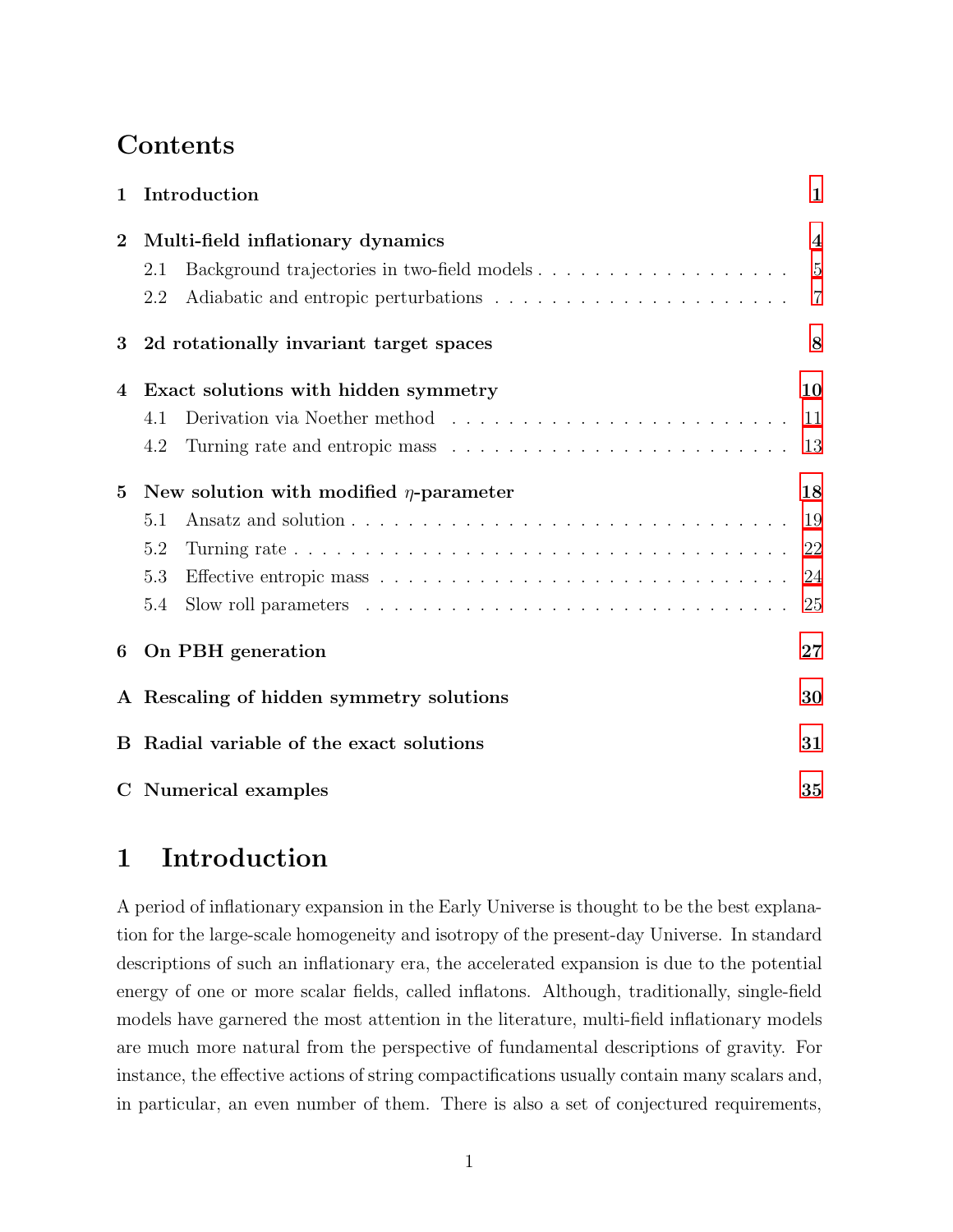that an effective field theory should satisfy to be consistent with quantum gravity [\[1,](#page-42-0) [2\]](#page-42-1). These constraints are quite severe for single-field models [\[3,](#page-42-2)[4\]](#page-42-3), but can be easily overcome in multi-field ones  $[5]$ <sup>[1](#page-2-0)</sup>. Last, but not least, multi-field cosmological models lead to new effects, which may be of great phenomenological interest.

A distinguishing feature of multi-field models, compared to single-field ones, is the turning rate of a trajectory in field space. This quantity characterizes the deviation of the trajectory from a geodesic. It has been understood recently [\[14,](#page-43-0)[16\]](#page-43-1), that even trajectories with rapid turns can be under perturbative control. In other words, one does not need to generalize the single-field slow-roll approximation, in the multi-field context, to slow turns as well, in order to be consistent with observations.<sup>[2](#page-2-1)</sup> Furthermore, trajectories with rapid turns can seed the generation of primordial black holes (PBH) with enough abundance to contribute appreciably to dark matter  $[24, 25]$  $[24, 25]$ .<sup>[3](#page-2-2)</sup> In single-field models, by contrast, this is a challenge.

It should be noted that PBH-generation in a two-field model can be successfully achieved in the context of the more traditional hybrid inflation [\[51\]](#page-46-0). Nevertheless, rapidturn models, which rely on non-geodesic motion in field space, have spurred huge interest recently due to a variety of reasons. For instance, the scalar potential in such models can be quite steep (see, for example [\[52\]](#page-46-1), and references therein), which is of great help in the search for suitable UV-completions. This also implies that the  $\eta$ -problem, plaguing supergravity realizations of inflation, can be alleviated significantly. In fact, in certain large-turn regimes it can be evaded completely [\[53\]](#page-46-2). Also, it should be clear that, in view of the ever-increasing precision of cosmological observations, it is valuable to understand better different kinds of inflationary models, as well as their phenomenological implications. Our focus here will be on rapid-turn two-field models, which could realize the PBH-generating mechanism of [\[24,](#page-44-0) [25\]](#page-44-1).

The arguments of [\[24,](#page-44-0)[25\]](#page-44-1) on the generation of primordial black holes assume that there are inflationary trajectories in field space, such that the turning rate is large in a brief period of time and (almost) vanishing outside of it. This raises the question whether it is possible to find actual solutions of the background equations of motion, which lead to

<span id="page-2-0"></span><sup>&</sup>lt;sup>1</sup>It should be pointed out, though, that these swampland conjectures have been countered, for instance, in [\[6](#page-42-5)[–10\]](#page-43-2). Similarly, the recent Trans-Planckian Censorship Conjecture [\[11,](#page-43-3) [12\]](#page-43-4), relevant for cosmological inflation, has already been argued not to be necessary [\[13\]](#page-43-5).

<span id="page-2-1"></span><sup>2</sup>Actually, even in single-field models there is a particular non-slow roll regime, called constant roll, in which one can find phenomenologically viable examples; see [\[18,](#page-43-6) [19\]](#page-44-2).

<span id="page-2-2"></span><sup>3</sup>See also [\[26–](#page-44-3)[48\]](#page-46-3) for other recent studies on primordial black holes and their cosmological implications, as well as [\[49,](#page-46-4) [50\]](#page-46-5) for reviews on the topic.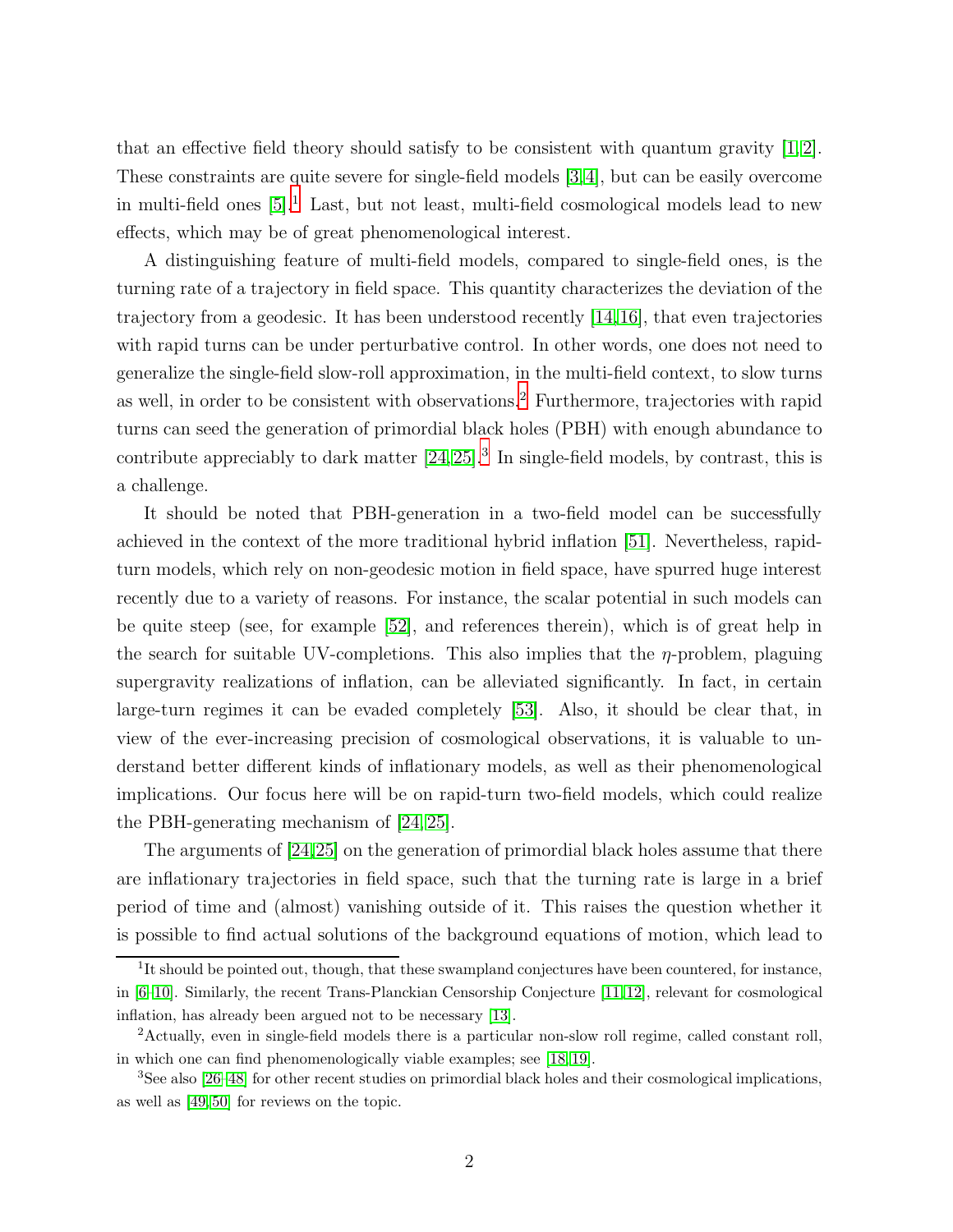such trajectories. And more broadly, in what kinds of models and under what conditions one can have trajectories, whose turning rate behaves in this manner. We begin to answer this question by studying background solutions in a certain class of two-field inflationary models with a hyperbolic scalar manifold.

Cosmological models, whose scalar manifold is hyperbolic, have been extensively studied in recent years under the name  $\alpha$ -attractors. The original works [\[59–](#page-47-0)[62\]](#page-47-1) focused on the Poincaré disk case, while subsequent generalizations investigated models with much more involved hyperbolic surfaces as their scalar manifolds [\[63–](#page-47-2)[65\]](#page-47-3). In [\[56\]](#page-47-4), a variety of exact solutions was found in a class of such models, by using the Noether symmetry method. This method of finding exact solutions is well-known from the study of extended theories of gravity; see for example [\[66](#page-47-5)[–69\]](#page-48-0). It has also been applied to two-field cosmological models, for instance, in [\[70,](#page-48-1)[71\]](#page-48-2). The key idea is that imposing a certain symmetry requirement constrains the scalar potential and simplifies the equations of motion.[4](#page-3-0)

Here we will focus on a class of exact solutions of [\[56\]](#page-47-4), arising in the case when the scalar manifold is the Poincaré disk. These solutions were obtained under a ceratin simplifying ansatz for the Noether symmetry; for more general Noether symmetries in twofield models of this kind, see [\[57\]](#page-47-6). We show (combining analytical and numerical means) that the turning rate of the exact solutions under consideration behaves precisely in the desired manner. Namely, it is large during a transient period of time, while vanishing before and after it.<sup>[5](#page-3-1)</sup> This rapid-turn period induces a brief tachyonic instability of certain perturbations, triggering the kind of enhancement of the power spectrum necessary for PBH generation. Interestingly, we find that the field-space region relevant here is a small neighborhood of the center of the Poincaré disk, instead of its boundary as was the case in the original  $\alpha$ -attractors of [\[59](#page-47-0)[–62\]](#page-47-1). This is hugely preferable in the sense of not having to rely on super-Planckian excursions in field space.

It turns out, however, that the behavior of the Hubble  $\eta$ -parameter, of the exact solutions under study, is problematic phenomenologically. To remedy this, we set out to find modified solutions with a certain ansatz, inspired by the hidden symmetry of [\[56\]](#page-47-4). That ansatz reduces to the hidden symmetry case, for specific parameter values, but does not respect the symmetry in general. We solve the resulting equations of motion

<span id="page-3-0"></span><sup>&</sup>lt;sup>4</sup>Note that the symmetry under consideration is relevant only for the classical background solutions, not the full quantum action. So its presence is not in contradiction with any conjectures on the absence of continuous symmetries in quantum gravity.

<span id="page-3-1"></span><sup>&</sup>lt;sup>5</sup>Note that this is a novel behavior compared to the other known in the literature (approximate) solutions in models with hyperbolic scalar manifolds, which have turning rates that are either nearlyvanishing (slow-turn inflation) or large but slowly-varying (angular inflation); see [\[58\]](#page-47-7).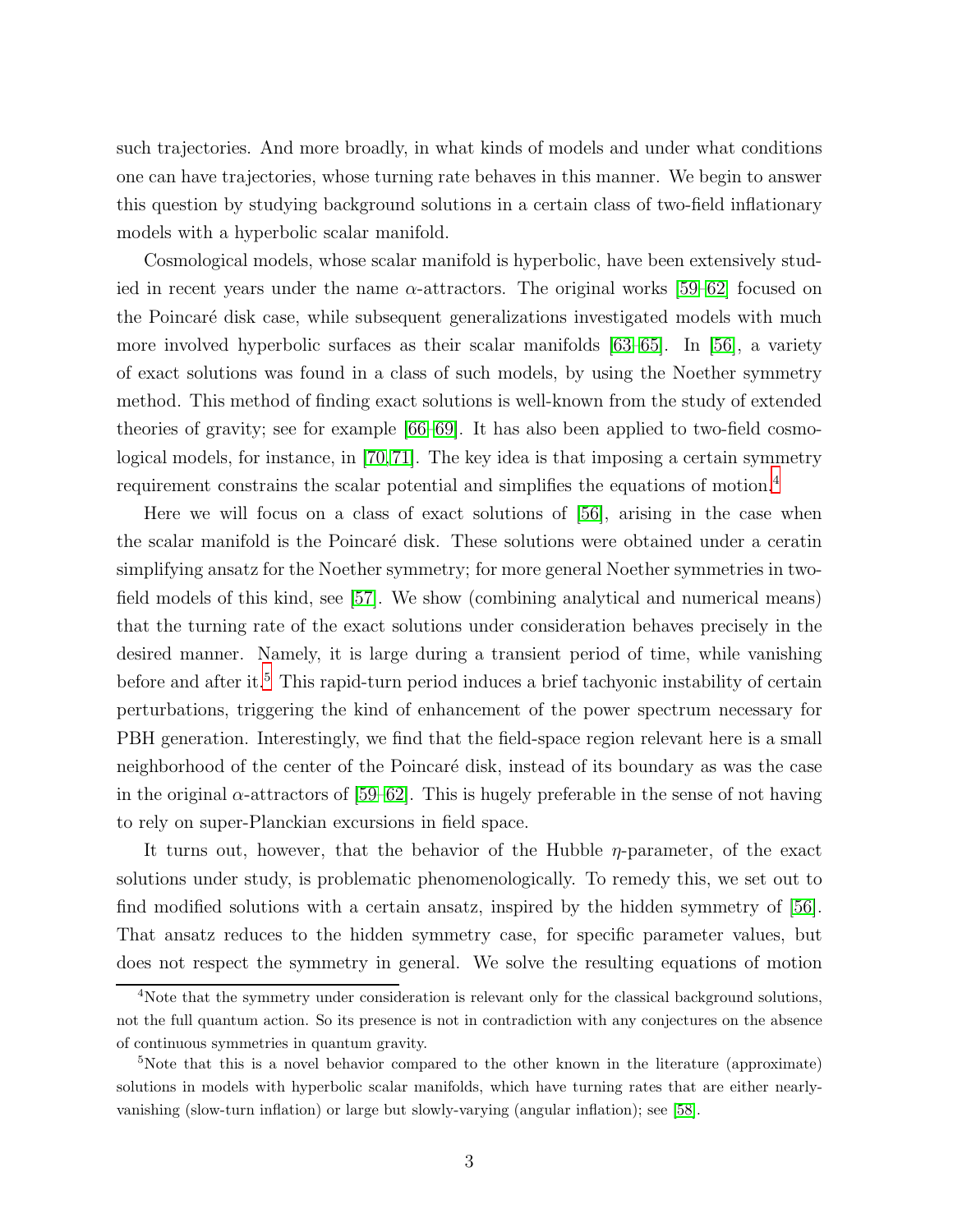analytically in a certain regime and show that the turning rate of the corresponding fieldspace trajectories behaves as before. Interestingly, we find that the modified solutions describe a brief ultra-slow roll period, followed by long-term slow roll. And, as before, the field-space region, in which this slow-roll expansion occurs, is a small neighborhood of the center of the Poincaré disk.

The present paper is organized as follows. In Section [2,](#page-4-0) we give a brief review of the dynamics of multi-field cosmological models. Specifying to two-field models, we introduce the main characteristics of their field-space trajectories and discuss the perturbations around those trajectories. In Section [3,](#page-8-0) we compute the general expressions for the turning rate, and the related entropic mass of fluctuations, in models with rotationally-invariant scalar manifolds. In Section [4,](#page-10-0) we investigate a class of exact solutions with hidden symmetry, found in [\[56\]](#page-47-4) for the case of Poincaré-disk scalar manifold. We begin by outlining the derivation of these solutions, underlining some key points which will be of crucial importance in the next Section. Then, we show that their field-space trajectories have turning rate, which is large in a brief period of time and vanishing outside of it. This rapid-turn period triggers a transient tachyonic instability of the entropic perturbations. We show that, in the present case, the relevant field-space region is near the center of the Poincaré disk, unlike in the case of the original  $\alpha$ -attractors that rely on a region near the boundary. In Section [5,](#page-18-0) we find, in a certain regime, new solutions with a modified behavior of the Hubble  $\eta$ -parameter. We show that their turning rate function exhibits the same kind of rapid-turn phase as for the hidden symmetry solutions. As a result, again, the entropic perturbation undergoes a transient tachyonic instability. Finally, in Section [6,](#page-27-0) we discuss the implications of the modified solutions (and further corrections) for PBH generation. Appendices [A,](#page-30-0) [B](#page-31-0) and [C](#page-35-0) contain technical details and illustrations relevant for Section [4.](#page-10-0) Most importantly, in Appendix [B](#page-31-0) we prove that, for the hiddensymmetry solutions, the radial function of the trajectories on the Poincaré disk can have at most two local extrema. This restricts greatly the shape of the possible field-space trajectories.

### <span id="page-4-0"></span>2 Multi-field inflationary dynamics

We will consider multi-field cosmological models with two scalar fields  $\phi^I$  minimally coupled to gravity. The action for this system is:

<span id="page-4-1"></span>
$$
S = \int d^4x \sqrt{-\det g} \left[ \frac{R}{2} - \frac{1}{2} G_{IJ} \partial_\mu \phi^I \partial^\mu \phi^J - V(\{\phi^I\}) \right] , \qquad (2.1)
$$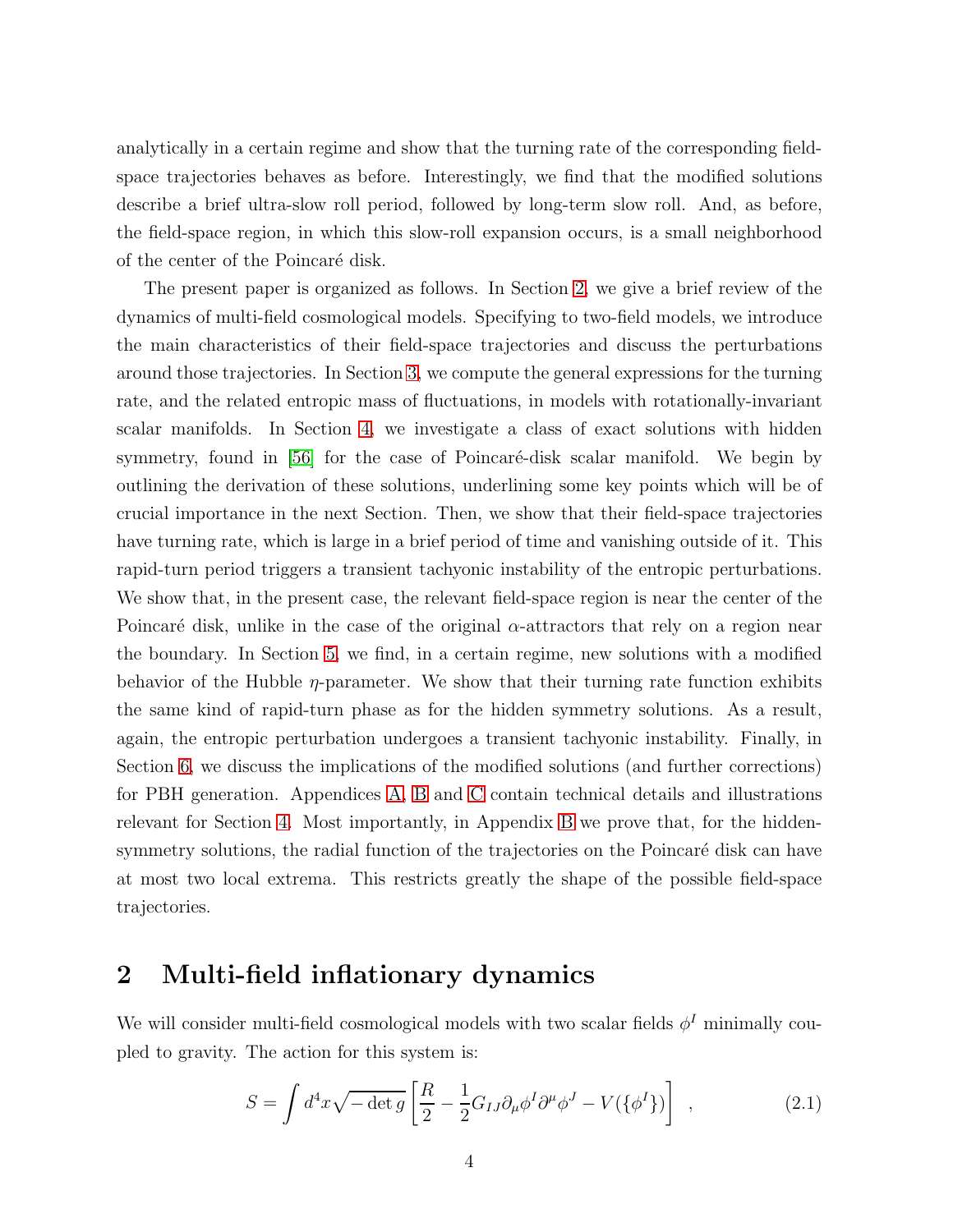where  $g_{\mu\nu}$  is the spacetime metric with  $\mu, \nu = 0, 1, 2, 3$  and  $G_{IJ}$  is a sigma-model target space metric with  $I, J = 1, 2$ . The usual cosmological Ansatze for the background spacetime metric and scalars are:

<span id="page-5-5"></span>
$$
ds_g^2 = -dt^2 + a^2(t)d\vec{x}^2 \qquad , \qquad \phi^I = \phi_0^I(t) \quad , \tag{2.2}
$$

where  $a(t)$  is the scale factor.

The equations of motion that [\(2.1\)](#page-4-1) implies for the background fields are the following. The scalars  $\phi_0^I(t)$  satisfy:

<span id="page-5-2"></span>
$$
D_t \dot{\phi}_0^I + 3H \dot{\phi}_0^I + G^{IJ} V_J = 0 \quad , \tag{2.3}
$$

where we have denoted  $\dot{\equiv} \partial_t$ ,  $V_J \equiv \partial_J V$ ,  $\partial_J \equiv \partial_{\phi_0^J}$  and  $H = \frac{\dot{a}}{a}$  $\frac{a}{a}$  is the Hubble parameter. Also, the derivative  $D_t$  is defined by:

$$
D_t A^I \equiv \dot{\phi}_0^J \nabla_J A^I = \dot{A}^I + \Gamma^I_{JK} \dot{\phi}_0^J A^K \quad , \tag{2.4}
$$

where  $A<sup>I</sup>$  is any vector in field space and  $\Gamma_{JK}^I$  are the Christoffel symbols for the target space metric  $G_{IJ}$ . Finally, the Einstein equations can be written as:

<span id="page-5-4"></span>
$$
G_{IJ}\dot{\phi}_0^I\dot{\phi}_0^J = -2\dot{H} \quad \text{and} \quad 3H^2 + \dot{H} = V \ . \tag{2.5}
$$

#### <span id="page-5-0"></span>2.1 Background trajectories in two-field models

It is useful to introduce an orthonormal basis given by the tangent and normal vectors to a background trajectory  $(\phi_0^1(t), \phi_0^2(t))$  in field space, namely [\[14\]](#page-43-0):

$$
T^I = \frac{\dot{\phi}_0^I}{\dot{\phi}_0} \tag{2.6}
$$

and

$$
N_I = (\det G)^{1/2} \epsilon_{IJ} T^J \tag{2.7}
$$

where

<span id="page-5-3"></span>
$$
\dot{\phi}_0^2 = G_{IJ}\dot{\phi}_0^I\dot{\phi}_0^J\tag{2.8}
$$

and  $\epsilon_{12} = -\epsilon_{21} = 1$ ,  $\epsilon_{II} = 0$  with  $I = 1, 2$ . Clearly, the above definitions imply that:

<span id="page-5-1"></span>
$$
N_I T^I = 0
$$
,  $T_I T^I = 1$  and  $N_I N^I = 1$ , (2.9)

where  $T_I = G_{IJ} T^J$  and  $N^I = G^{IJ} N_J$ .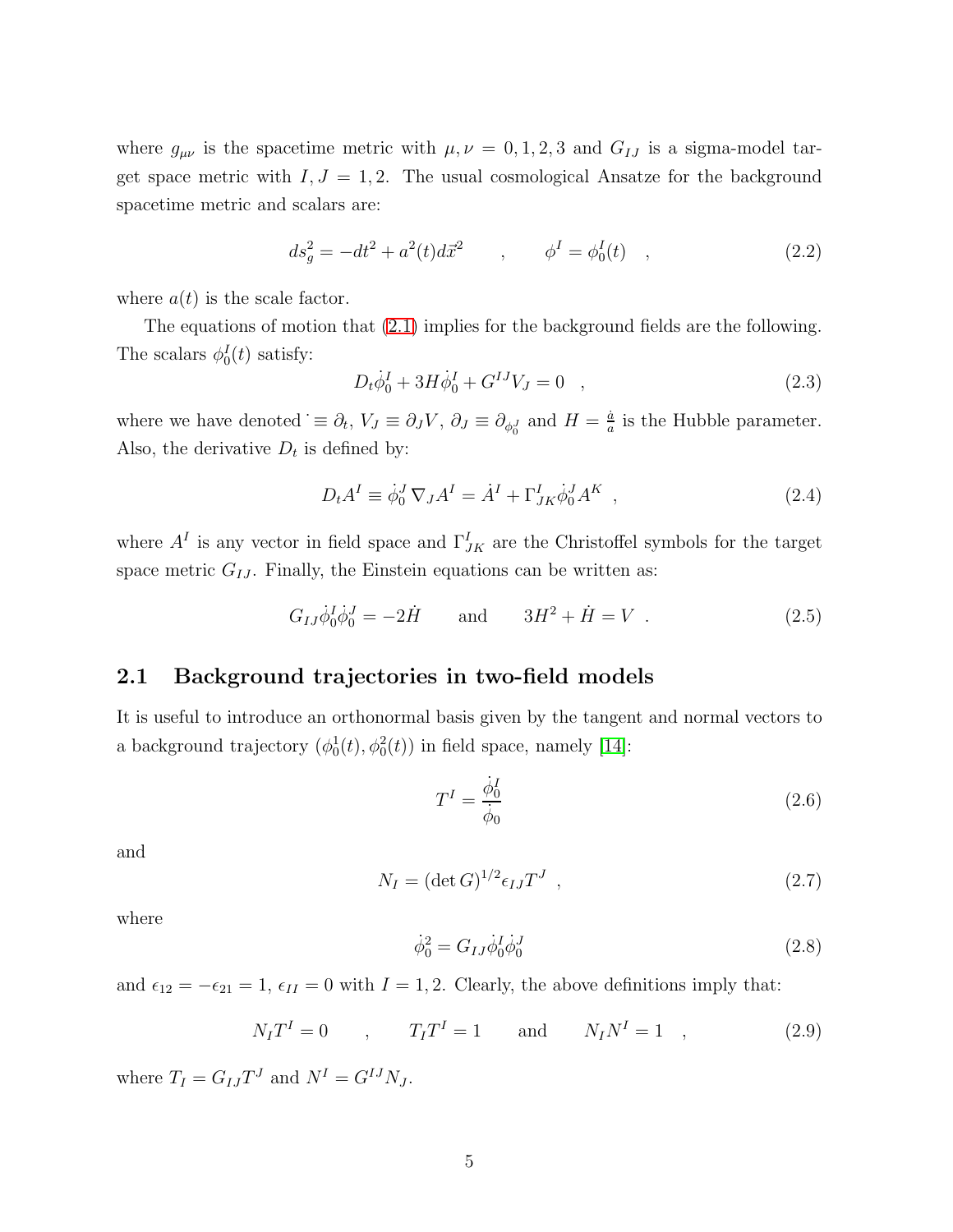An important quantity, whose presence is a distinguishing feature of two-field models compared to single-field ones, is the turning rate  $\Omega$  of the trajectory  $(\phi_0^1(t), \phi_0^2(t))$ . Its definition is [\[15\]](#page-43-7):

<span id="page-6-0"></span>
$$
\Omega = -N_I D_t T^I \tag{2.10}
$$

It is conceptually useful to rewrite this expression, by using [\(2.9\)](#page-5-1), as:

$$
\Omega^2 = G_{IJ}(D_t T^I)(D_t T^J) = ||D_t T^I||^2 \tag{2.11}
$$

However, the simplest form of  $\Omega$ , for technical purposes, can be obtained by using the equations of motion. Namely, note that the projections of the field equations [\(2.3\)](#page-5-2) along  $T<sup>I</sup>$  and  $N<sub>I</sub>$  give respectively:

$$
\ddot{\phi}_0 + 3H\dot{\phi}_0 + V_{\phi} = 0 \quad , \tag{2.12}
$$

where  $V_{\phi} \equiv T^{I} \partial_{I} V$ , and:

$$
N_I D_t T^I = -\frac{N_J V^J}{\dot{\phi}_0} \tag{2.13}
$$

Using the last relation in [\(2.10\)](#page-6-0), one finds:

<span id="page-6-1"></span>
$$
\Omega = \frac{N_I V^I}{\dot{\phi}_0} \tag{2.14}
$$

This expression for the turning rate turns out to be the most useful one computationally.

In the multi-field context, the slow-roll parameters can be defined as [\[14\]](#page-43-0):

$$
\varepsilon = -\frac{\dot{H}}{H^2} \qquad , \qquad \eta^I = -\frac{1}{H\dot{\phi}_0} D_t \dot{\phi}_0^I \qquad (2.15)
$$

One can expand  $\eta^I$  in the above orthonormal basis:

$$
\eta^I = \eta_{\parallel} T^I + \eta_{\perp} N^I \quad , \tag{2.16}
$$

where the coefficients are:

<span id="page-6-2"></span>
$$
\eta_{\parallel} = -\frac{\ddot{\phi}_0}{H\dot{\phi}_0} \quad \text{and} \quad \eta_{\perp} = \frac{N_I V^I}{\dot{\phi}_0 H} \quad . \tag{2.17}
$$

Clearly,  $(2.14)$  and  $(2.17)$  imply:

$$
\Omega = \eta_{\perp} H \tag{2.18}
$$

Notice that the above definitions of  $\varepsilon$  and  $\eta_{\parallel}$  coincide with the standard slow-roll parameters for single-field inflation with inflaton  $\phi_0(t)$ . As in that case, one can define the slow-roll approximation by:

$$
\varepsilon \ll 1 \qquad , \qquad |\eta_{\parallel}| \ll 1 \; . \tag{2.19}
$$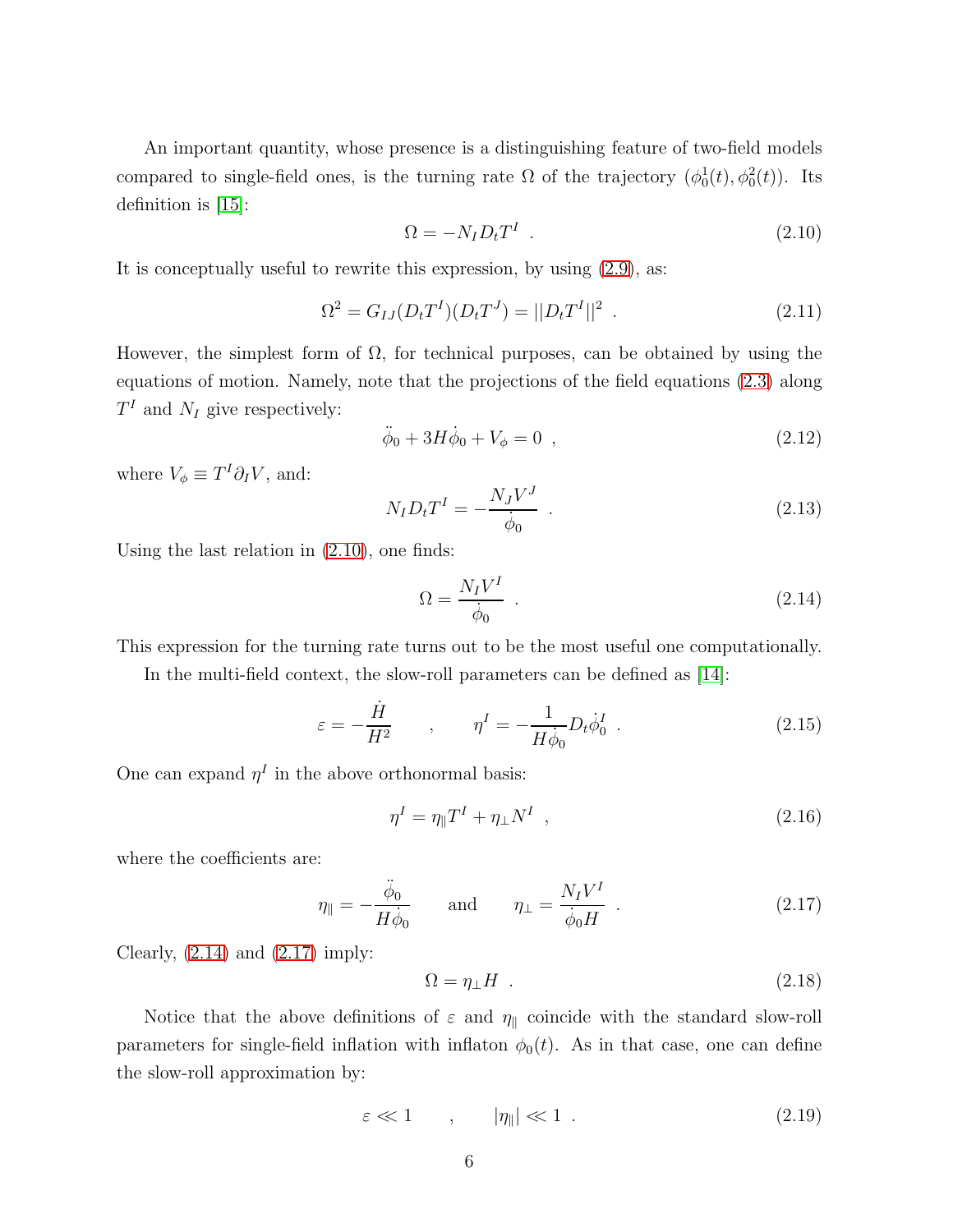Note however, that the magnitude of the remaining parameter, the dimensionless turning rate  $\eta_{\perp} = \Omega/H$ , does not have to be small in order to have perturbative control of the computations [\[14,](#page-43-0) [16\]](#page-43-1); see also [\[17\]](#page-43-8). This will be of crucial importance in the following.

#### <span id="page-7-0"></span>2.2 Adiabatic and entropic perturbations

Important aspects of the physics of an inflationary model are determined by the dynamics of scalar perturbations around the homogeneous background. One can define the perturbations of the scalar fields via the decomposition:

<span id="page-7-1"></span>
$$
\phi^{I}(t, \vec{x}) = \phi_{0}^{I}(t) + \delta \phi^{I}(t, \vec{x})
$$
 (2.20)

As for the metric perturbations, it is convenient to work in comoving gauge, in which they are contained in the spatial part  $g_{ij}$ , with  $i, j = 1, 2, 3$ , as:

$$
g_{ij}(t, \vec{x}) = a^2(t) \left[ (1 + 2\zeta)\delta_{ij} + h_{ij} \right] , \qquad (2.21)
$$

where  $\zeta = \zeta(t, \vec{x})$  is the curvature perturbation and  $h_{ij}$  - the tensor fluctuations.

Generically, the fluctuations in [\(2.20\)](#page-7-1) can be decomposed as  $\delta \phi^I = (\delta \phi_{\parallel}) T^I + (\delta \phi_{\perp}) N^I$ , where  $\delta\phi_{\parallel}$  is the adiabatic perturbation and  $\delta\phi_{\perp}$  is the isocurvature (equivalently, entropic) one. However, in comoving gauge  $\delta\phi_{\parallel}$  vanishes identically. Therefore,  $Q_s \equiv \delta\phi_{\perp}$  and  $\zeta$ are the only independent scalar degrees of freedom. The quadratic Lagrangian for these fields is  $[20-23]$  $[20-23]$ :

<span id="page-7-2"></span>
$$
\mathcal{L}_{pert} = a^3 \left[ \varepsilon \left( \dot{\zeta}^2 - \frac{\partial_i \zeta \partial^i \zeta}{a^2} \right) + 2 \dot{\phi}_0 \eta \right] \dot{\zeta} Q_s + \frac{1}{2} \left( \dot{Q}_s^2 - \frac{\partial_i Q_s \partial^i Q_s}{a^2} - m_s^2 Q_s^2 \right) \right], \quad (2.22)
$$

where  $m_s^2$  is the effective entropic mass of the perturbations. It is given by the following expression:

<span id="page-7-3"></span>
$$
m_s^2 = N^I N^J V_{;IJ} - \Omega^2 + \varepsilon H^2 \mathcal{R} \tag{2.23}
$$

where  $V_{;IJ} = \partial_I \partial_J V - \Gamma_{IJ}^K V_K$  and  $\mathcal R$  is the Ricci scalar of the sigma-model metric  $G_{IJ}$ .

Recently it was argued that a brief period of instability, driven by a large turning rate, can cause enough enhancement of the power spectrum of the curvature perturbation, in order to generate a significant amount of primordial black holes (PBH) [\[24,](#page-44-0) [25\]](#page-44-1). The mechanism for PBH production proposed in these works relies on a transient inflationary period of time  $\Delta t$  with:

$$
\eta_{\perp}^2 \gg 1 \tag{2.24}
$$

An important role is played by the interaction term  $\zeta Q_s$  in [\(2.22\)](#page-7-2), whose strength notably depends on  $\eta_{\perp}$ . In [\[24\]](#page-44-0) a so called ultra-light case (see [\[15\]](#page-43-7)) was studied and also it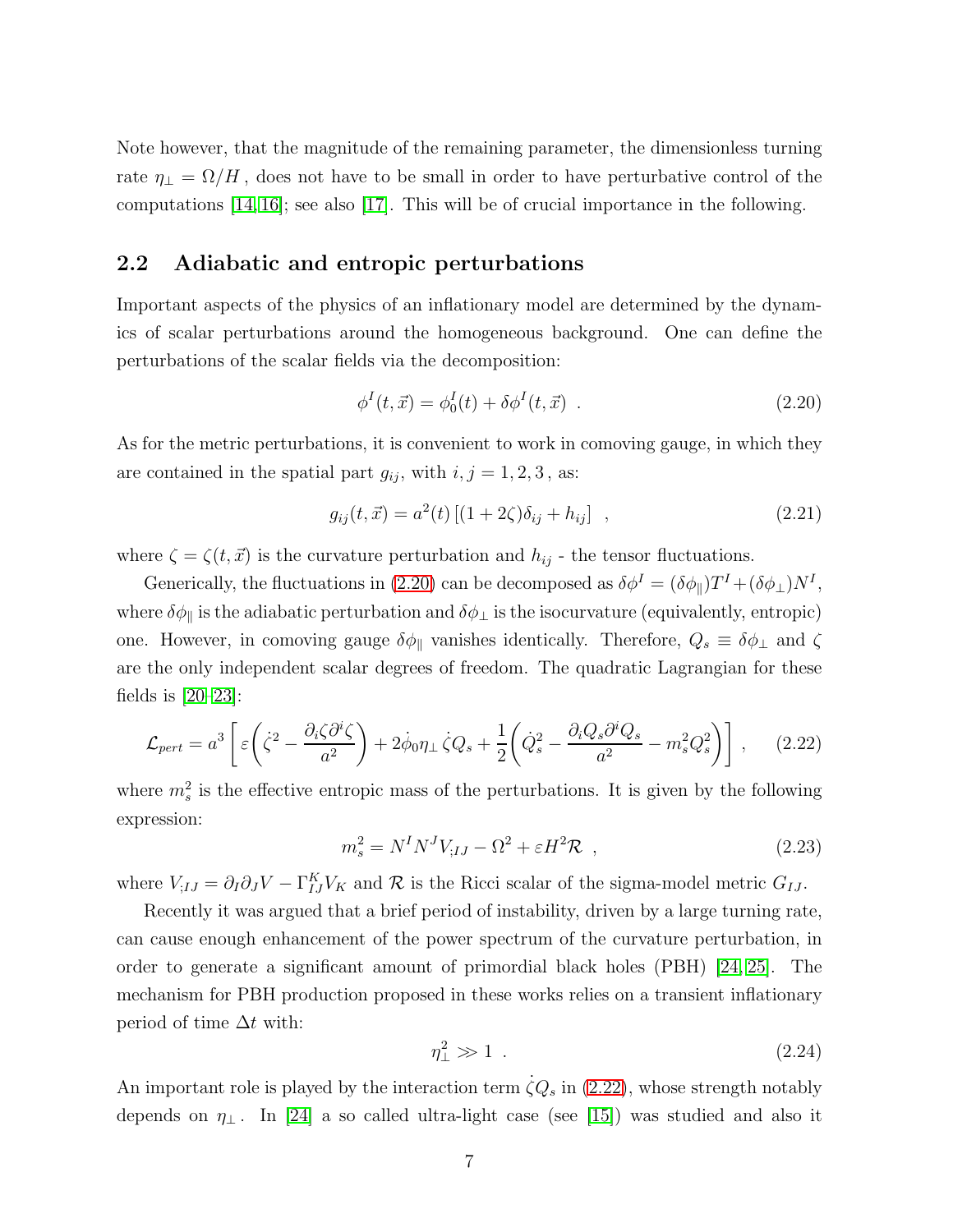was assumed that  $\eta_{\perp} = \Omega/H$  is constant during  $\Delta t$  and zero otherwise. On the other hand, [\[25\]](#page-44-1) considered an ansatz such that  $m_s^2$  becomes large and negative during the rapid-turn period  $\Delta t$ , while being small and positive before and after it; for convenience, they also assumed that the function  $\eta_{\perp}(t)$  is described by a Gaussian. In either case, the transient tachyonic instability caused by a large  $\eta_{\perp}$  induces an exponential growth of the power spectrum, which then leads to the desired PBH generation.

Both works [\[24,](#page-44-0)[25\]](#page-44-1) make the ad hoc assumption that there are background trajectories  $\phi_0^I(t)$ , such that the resulting turning rate, as a function of time, behaves as described above. Our goal, in the following, will be to investigate the question of whether and how one can find this kind of trajectories. More precisely, we will show that there are solutions of the background equations of motion for a certain class of two-field models, whose trajectories have a turning rate that is large in a brief period of time and vanishing before and after it. Interestingly, we will find that the functions  $\Omega(t)$ , equivalently  $\eta_{\perp}(t)$ , and  $m_s^2(t)$ , which result from these trajectories, behave rather similarly to the corresponding assumptions of [\[25\]](#page-44-1).

### <span id="page-8-0"></span>3 2d rotationally invariant target spaces

The class of two-field models, whose background field equations will be of interest to us, is obtained by taking the target space metric  $G_{IJ}$  in [\(2.1\)](#page-4-1) to be hyperbolic and rotationally invariant. Before specifying the form of  $G_{IJ}$  further, it will be useful first to derive the general expressions for the turning rate  $\Omega$  and entropic mass  $m_s^2$ , that follow simply from requiring rotational invariance of the sigma-model target space.

Let us, for convenience, denote:

<span id="page-8-2"></span>
$$
\phi_0^1(t) \equiv \varphi(t) \quad \text{and} \quad \phi_0^2(t) \equiv \theta(t) \tag{3.1}
$$

from now on. Then  $G_{IJ}$ , as any rotationally invariant metric, can be written in the form:

<span id="page-8-1"></span>
$$
ds_G^2 = d\varphi^2 + f(\varphi)d\theta^2 \t\t(3.2)
$$

where the function  $f(\varphi) \ge 0$  for any  $\varphi$ . The only non-vanishing Christoffel symbols  $\Gamma^I_{JK}$ of the metric [\(3.2\)](#page-8-1) are:

<span id="page-8-3"></span>
$$
\Gamma^{\varphi}_{\theta\theta} = -\frac{f'}{2} \quad \text{and} \quad \Gamma^{\theta}_{\varphi\theta} = \frac{f'}{2f} \quad , \tag{3.3}
$$

where  $f' \equiv \partial_{\varphi} f$ . Hence, the Ricci scalar  $\mathcal R$  of [\(3.2\)](#page-8-1) is:

<span id="page-8-4"></span>
$$
\mathcal{R} = \frac{f'^2}{2f^2} - \frac{f''}{f} \tag{3.4}
$$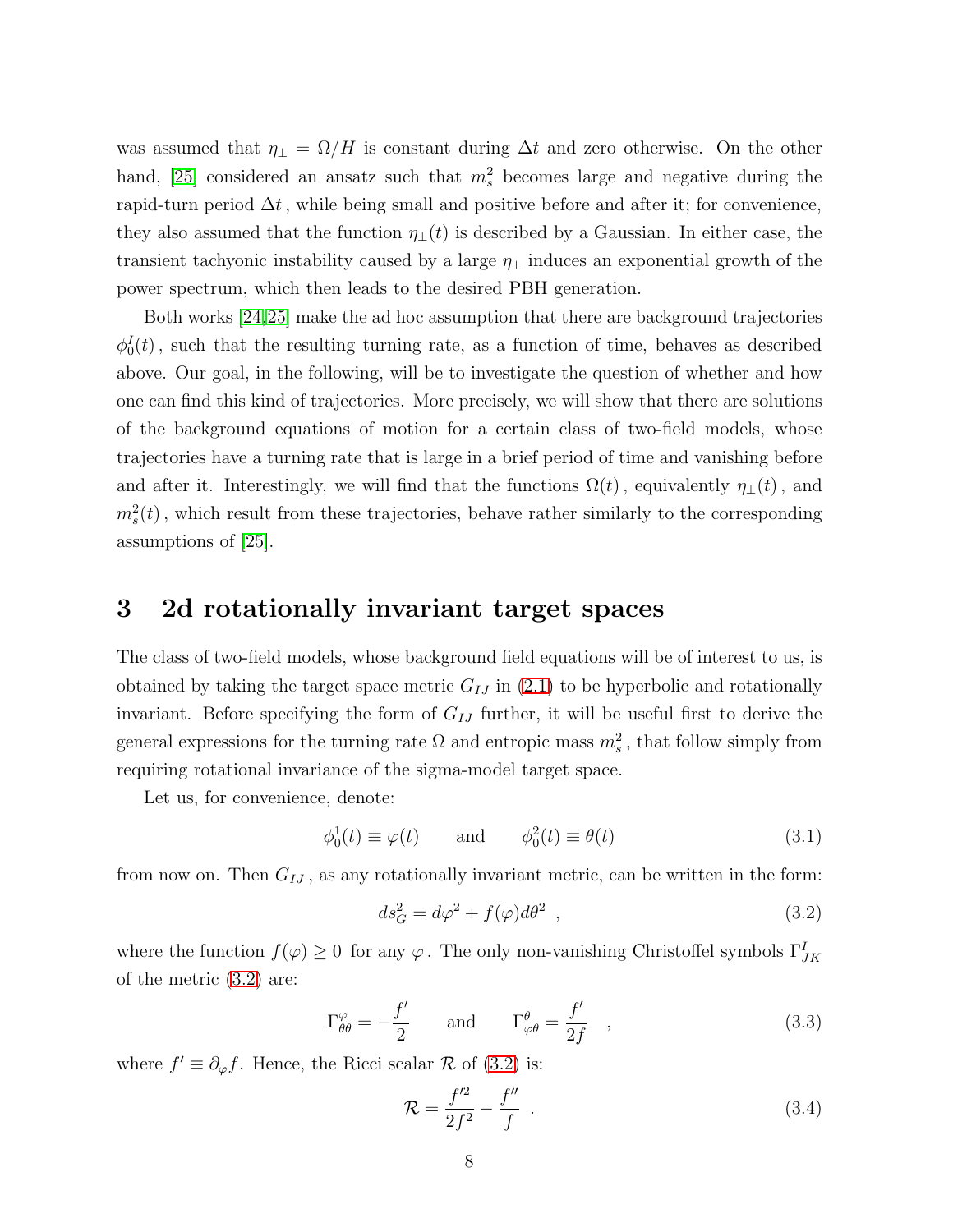Note that, as alluded to above, we will be interested in the case when  $G_{IJ}$  is the metric on a hyperbolic surface. In that case, by definition  $\mathcal{R} = const < 0$ . Clearly, this condition restricts the form of the function  $f(\varphi)$ . We will come back to this point in the next Section.

Now, in view of  $(3.1)-(3.2)$  $(3.1)-(3.2)$ , relation  $(2.8)$  becomes:

<span id="page-9-2"></span>
$$
\dot{\phi}_0^2 = \dot{\varphi}^2 + f(\varphi)\dot{\theta}^2 \tag{3.5}
$$

Using this and  $(3.3)$ , we find from  $(2.10)$  that the turning rate is:

<span id="page-9-0"></span>
$$
\Omega = -\frac{\sqrt{f}}{\left(\dot{\varphi}^2 + f\dot{\theta}^2\right)} \left[\dot{\theta}\left(\ddot{\varphi} - \frac{f'}{2}\dot{\theta}^2\right) - \dot{\varphi}\left(\ddot{\theta} + \frac{f'}{f}\dot{\varphi}\dot{\theta}\right)\right] \quad . \tag{3.6}
$$

One can obtain a simpler expression for  $\Omega$  from [\(2.14\)](#page-6-1):

<span id="page-9-1"></span>
$$
\Omega = \frac{\sqrt{f}}{\left(\dot{\varphi}^2 + f\dot{\theta}^2\right)} \left[\dot{\theta}\partial_{\varphi}V - \frac{\dot{\varphi}}{f}\partial_{\theta}V\right] \quad . \tag{3.7}
$$

It is easy to verify that [\(3.6\)](#page-9-0) and [\(3.7\)](#page-9-1) are equivalent to each other for solutions of the equations of motion, as should be the case. Indeed, for that purpose, note that the field equations [\(2.3\)](#page-5-2) now have the form:

<span id="page-9-4"></span>
$$
\ddot{\varphi} - \frac{f'}{2}\dot{\theta}^2 + 3H\dot{\varphi} + \partial_{\varphi}V = 0 \qquad , \qquad \ddot{\theta} + \frac{f'}{f}\dot{\varphi}\dot{\theta} + 3H\dot{\theta} + \frac{1}{f}\partial_{\theta}V = 0 \quad . \tag{3.8}
$$

For completeness, let us also write down the Einstein equations [\(2.5\)](#page-5-4) for the present case:

<span id="page-9-5"></span>
$$
\dot{\varphi}^2 + f\dot{\theta}^2 = -2\dot{H} \qquad , \qquad 3H^2 + \dot{H} = V \quad . \tag{3.9}
$$

Finally, computing the entropic mass from [\(2.23\)](#page-7-3), we obtain:

<span id="page-9-3"></span>
$$
m_s^2 = N_\varphi^2 \partial_\varphi^2 V + 2 \frac{N_\varphi N_\theta}{f} \left( \partial_\varphi \partial_\theta V - \frac{f'}{2f} \partial_\theta V \right) + \frac{N_\theta^2}{f^2} \left( \partial_\theta^2 V + \frac{f'}{2} \partial_\varphi V \right) - \Omega^2 - \dot{H} \mathcal{R} \quad (3.10)
$$

where

$$
N_{\varphi} = f^{1/2} \frac{\dot{\theta}}{\dot{\phi}_0} \quad \text{and} \quad N_{\theta} = -f^{1/2} \frac{\dot{\varphi}}{\dot{\phi}_0} \tag{3.11}
$$

with  $\dot{\phi}_0$  given by [\(3.5\)](#page-9-2).

It is important to note that one can have genuine two-field trajectories  $(\varphi(t), \theta(t)),$ which solve the background equations of motion, even when the potential  $V(\varphi, \theta)$  does not depend on one of the scalars; see [\[54](#page-46-6)[–56\]](#page-47-4), for example. In that case, the expressions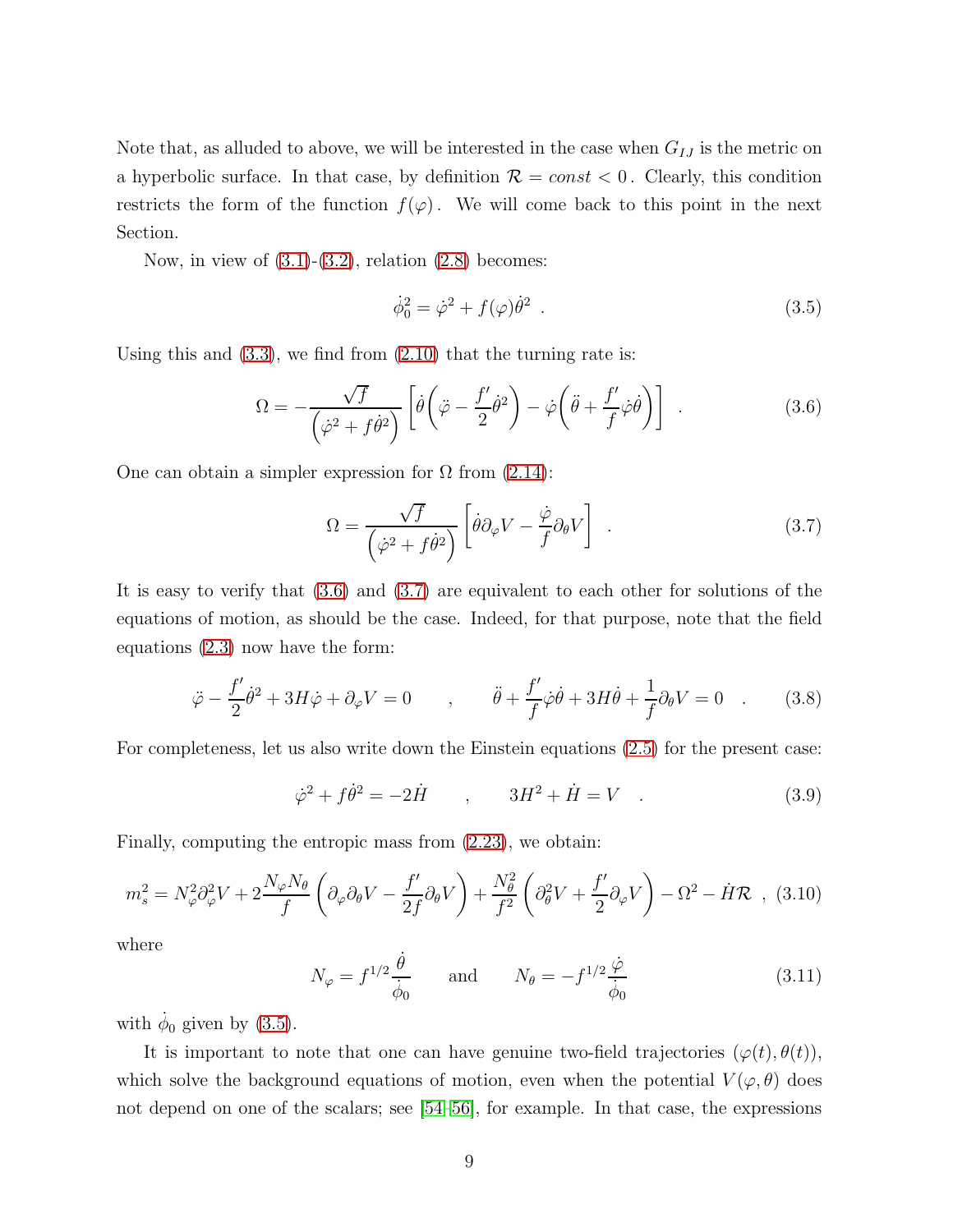for the turning rate and, especially, the entropic mass simplify considerably. Namely, under the assumption:

$$
\partial_{\theta} V = 0 \quad , \tag{3.12}
$$

we have from [\(3.7\)](#page-9-1):

<span id="page-10-3"></span>
$$
\Omega = \frac{\sqrt{f}}{\left(\dot{\varphi}^2 + f\dot{\theta}^2\right)} \dot{\theta} \,\partial_{\varphi} V \tag{3.13}
$$

while  $(3.10)$  acquires the form:

<span id="page-10-5"></span>
$$
m_s^2 = M_V^2 - \Omega^2 + \varepsilon H^2 \mathcal{R} \t\t(3.14)
$$

where:

<span id="page-10-4"></span>
$$
M_V^2 \equiv \frac{f \dot{\theta}^2 \partial_\varphi^2 V + \frac{f'}{2f} \dot{\varphi}^2 \partial_\varphi V}{(\dot{\varphi}^2 + f \dot{\theta}^2)} \tag{3.15}
$$

Note that, in the slow-roll approximation (in which  $\varepsilon \ll 1$ ), the last term in  $m_s^2$  can be neglected for sigma-model target spaces with  $\mathcal{R} = const.$  This will provide a further simplification for us, as we will consider hyperbolic surfaces, which have constant and negative  $\mathcal R$  by definition as mentioned above.

### <span id="page-10-0"></span>4 Exact solutions with hidden symmetry

In this Section we will investigate a class of exact solutions to the background equations of motion  $(3.8)-(3.9)$  $(3.8)-(3.9)$  found in [\[56\]](#page-47-4). These solutions are obtained by taking the sigma-model target space with metric  $G_{IJ}$  to be the Poincaré disk and the scalar potential V to be independent of  $\theta$ . More precisely, the function f in the metric [\(3.2\)](#page-8-1) has the form:

<span id="page-10-1"></span>
$$
f(\varphi) = \frac{8}{3}\sinh^2\left(\sqrt{\frac{3}{8}}\varphi\right) , \qquad (4.1)
$$

which in particular implies from [\(3.4\)](#page-8-4) that  $\mathcal{R} = -\frac{3}{4}$  $\frac{3}{4}$ , and the scalar potential is given by:

<span id="page-10-2"></span>
$$
V(\varphi, \theta) = V_0 \cosh^2\left(\sqrt{\frac{3}{8}}\varphi\right) \quad , \tag{4.2}
$$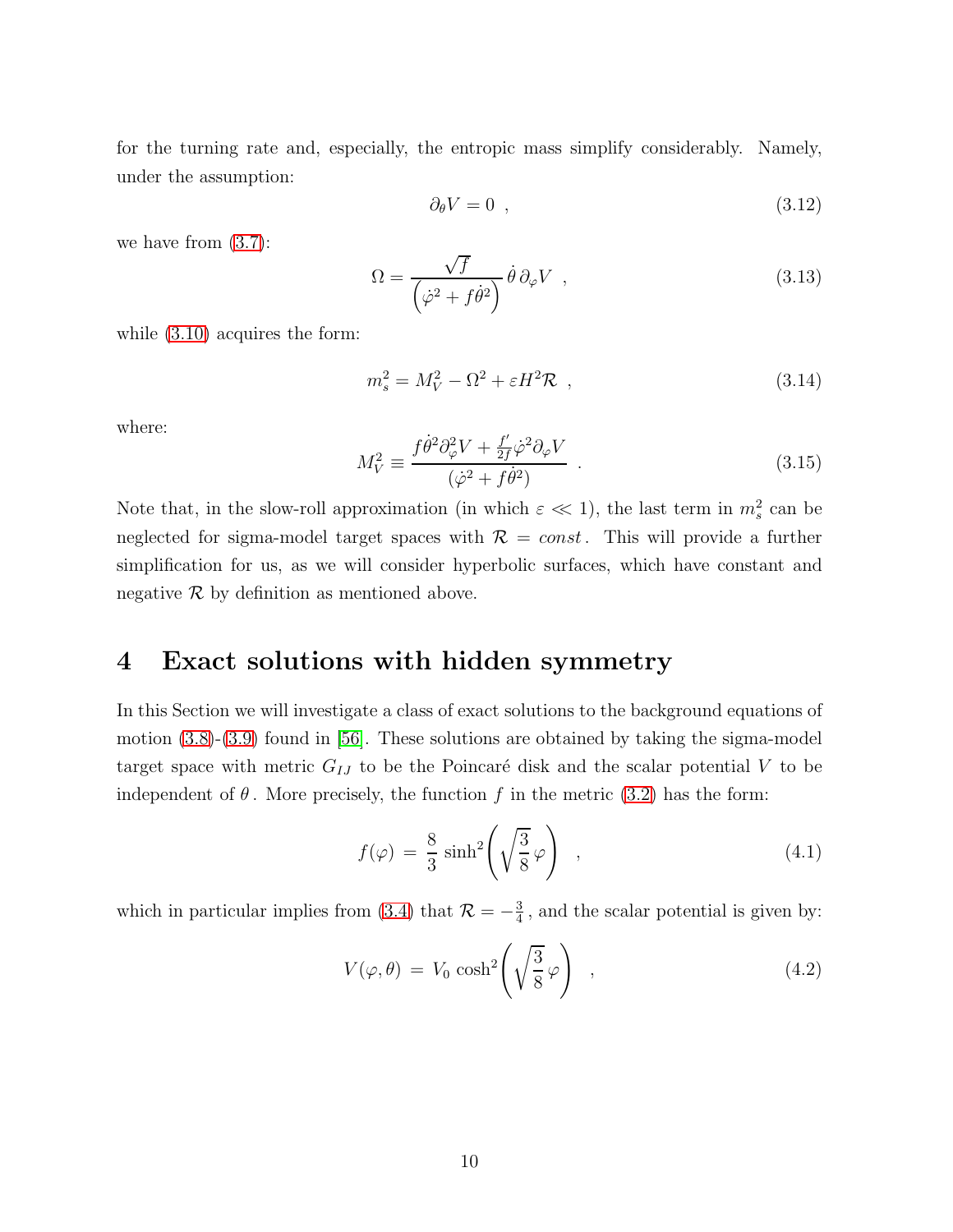where  $V_0 = const.$  With these functions f and V, the scalar field equations of motion  $(3.8)$  are solved by:<sup>[6](#page-11-1)</sup>

<span id="page-11-3"></span>
$$
a(t) = [u2 - (v2 + w2)]1/3,
$$
  
\n
$$
\varphi(t) = \sqrt{\frac{8}{3}} \operatorname{arccoth}\left(\sqrt{\frac{u^{2}}{v^{2} + w^{2}}}\right),
$$
  
\n
$$
\theta(t) = \operatorname{arccot}\left(\frac{v}{w}\right),
$$
\n(4.3)

where the functions  $u = u(t)$ ,  $v = v(t)$  and  $w = w(t)$  are:

<span id="page-11-2"></span>
$$
u(t) = C_1^u \sinh(\kappa t) + C_0^u \cosh(\kappa t) , \ \kappa \equiv \frac{1}{2} \sqrt{3V_0} ,
$$
  

$$
v(t) = C_1^v t + C_0^v \quad \text{and} \quad w(t) = C_1^w t + C_0^w ,
$$
 (4.4)

with  $C_{0,1}^{u,v,w} = const.$  To ensure that the Einstein equations [\(3.9\)](#page-9-5) are also satisfied, one has to impose the following constraint among the integration constants in  $(4.4)$ :

<span id="page-11-4"></span>
$$
(C_1^v)^2 + (C_1^w)^2 = \kappa^2 \left[ (C_1^u)^2 - (C_0^u)^2 \right] \tag{4.5}
$$

For future purposes, it will be useful to explain how this six-parameter family of solutions was obtained. So, before we turn to investigating it, we will sketch briefly its derivation, emphasizing only the points that will be needed in the next Section; the full details can be found in [\[56\]](#page-47-4). Note that outlining the derivation of the solutions [\(4.3\)](#page-11-3)-[\(4.5\)](#page-11-4) will be helpful in clarifying their structure.

#### <span id="page-11-0"></span>4.1 Derivation via Noether method

Now we will explain how to obtain the solutions  $(4.3)-(4.5)$  $(4.3)-(4.5)$  by using the Noether symmetry method. Note that this is simply a technique for finding classical solutions by imposing a certain symmetry requirement.[7](#page-11-5) This symmetry, however, does not extend to the full quantum system. So there is no issue regarding any of the arguments or conjectures about the nonexistence of continuous symmetries in quantum gravity.

As a first step, let us substitute the homogeneous background ansatze [\(2.2\)](#page-5-5), together with the sigma-model metric  $(3.2)$ , into the action  $(2.1)$ . After an integration by parts, one finds the following Lagrangian density per unit spatial volume:

<span id="page-11-6"></span>
$$
\mathcal{L} = -3a\dot{a}^2 + \frac{a^3\dot{\varphi}^2}{2} + \frac{a^3f(\varphi)\dot{\theta}^2}{2} - a^3V(\varphi,\theta) \tag{4.6}
$$

 ${}^{6}$ For convenience, here we use slightly different notation than in [\[56\]](#page-47-4). Also, without any loss of generality, we have fixed three other integration constants that were present there; see Appendix [A.](#page-30-0)

<span id="page-11-5"></span><span id="page-11-1"></span><sup>7</sup> It has long been used in the context of extended theories of gravity [\[66](#page-47-5)[–69\]](#page-48-0).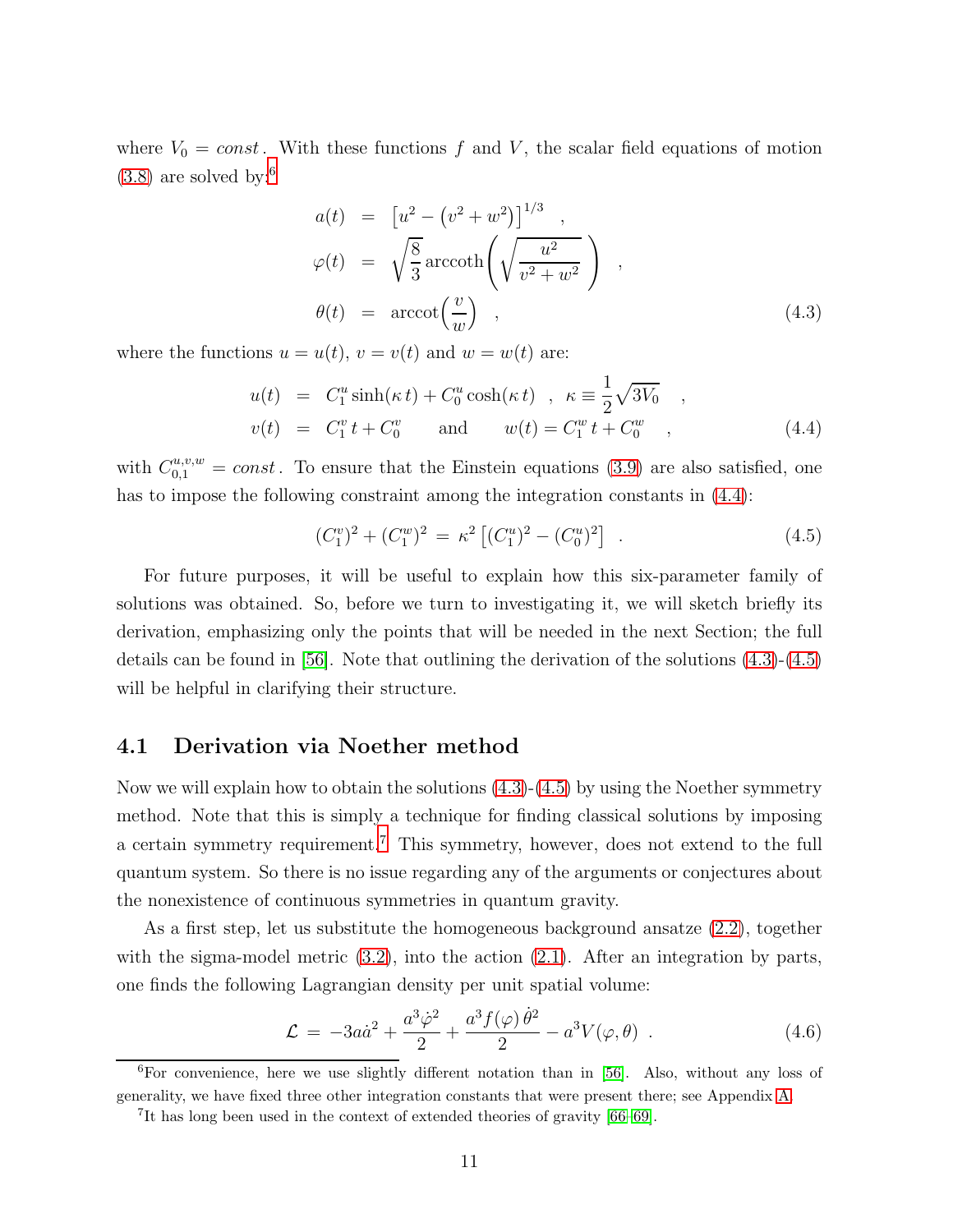One can view this as a classical mechanics Lagrangian for the set of generalized coordinates  ${Q_i} \equiv {a, \varphi, \theta}$ . Then, one can require that [\(4.6\)](#page-11-6) has a Noether symmetry. Namely, one can impose the condition  $L_X \mathcal{L} = 0$ , where  $L_X$  is the Lie derivative along the vector field  $X = \lambda_{Q_i} \partial_{Q_i} + \dot{\lambda}_{Q_i} \partial_{\dot{Q}_i}$  with  $\lambda_{Q_i}$  being functions of the generalized coordinates  $a, \varphi, \theta$ . The condition  $L_X \mathcal{L} = 0$  actually decomposes into a set of coupled partial differential equations. For a given function  $f(\varphi)$ , this system of PDEs determines not only the functions  $\lambda_{a,\varphi,\theta}(a,\varphi,\theta)$  but also the potential  $V(\varphi,\theta)$ ; for more details, see [\[56\]](#page-47-4). In other words, requiring the existence of a symmetry restricts the form of the potential. Once we have solved the condition  $L_X \mathcal{L} = 0$ , we can perform a coordinate transformation  $(a, \varphi, \theta) \rightarrow (u, v, w)$  in [\(4.6\)](#page-11-6) to new generalized coordinates that are adapted to the symmetry. The equations of motion, which result from the transformed Lagrangian, are considerably simplified and that enables one to find many exact solutions.

To be able to write down explicitly the coordinate transformation relevant for us, we need to specify the function  $f$ . So let us now turn to the choice of a target space metric  $G_{IJ}$ . As already mentioned, we will take the target space to be the Poincaré disk. This is the simplest example of a hyperbolic surface. It should be noted that inflationary models with hyperbolic target spaces, called  $\alpha$ -attractors, are very appealing for phenomenological reasons. The original works  $[59–62]$  $[59–62]$  focused on the Poincaré disk as the target space, while subsequent investigations generalized these models to the case of arbitrary hyperbolic surfaces [\[63](#page-47-2)[–65\]](#page-47-3). In the standard conventions of the original  $\alpha$ attractor literature, the Poincaré disk metric has the form:

<span id="page-12-0"></span>
$$
ds_D^2 = 6\alpha \frac{dzd\bar{z}}{(1 - z\bar{z})^2} \tag{4.7}
$$

where  $z = \rho e^{i\theta}$  with  $\rho \in [0, 1)$  being the canonical radial variable on the disk and  $\alpha$  - an arbitrary parameter. The metric  $(4.7)$  can be mapped into the form  $(3.2)$  by the change of variable:

$$
\rho = \tanh\left(\frac{\varphi}{\sqrt{6\alpha}}\right) \tag{4.8}
$$

The resulting form of the function  $f$  is:

<span id="page-12-1"></span>
$$
f(\varphi) = \frac{3\alpha}{2}\sinh^2\left(\sqrt{\frac{2}{3\alpha}}\varphi\right) \tag{4.9}
$$

With this choice of  $f(\varphi)$ , it was shown in [\[56\]](#page-47-4) that the existence of a hidden symmetry requires  $\alpha = \frac{16}{9}$  $\frac{16}{9}$ , resulting in the expression [\(4.1\)](#page-10-1). Then, [\[56\]](#page-47-4) found the following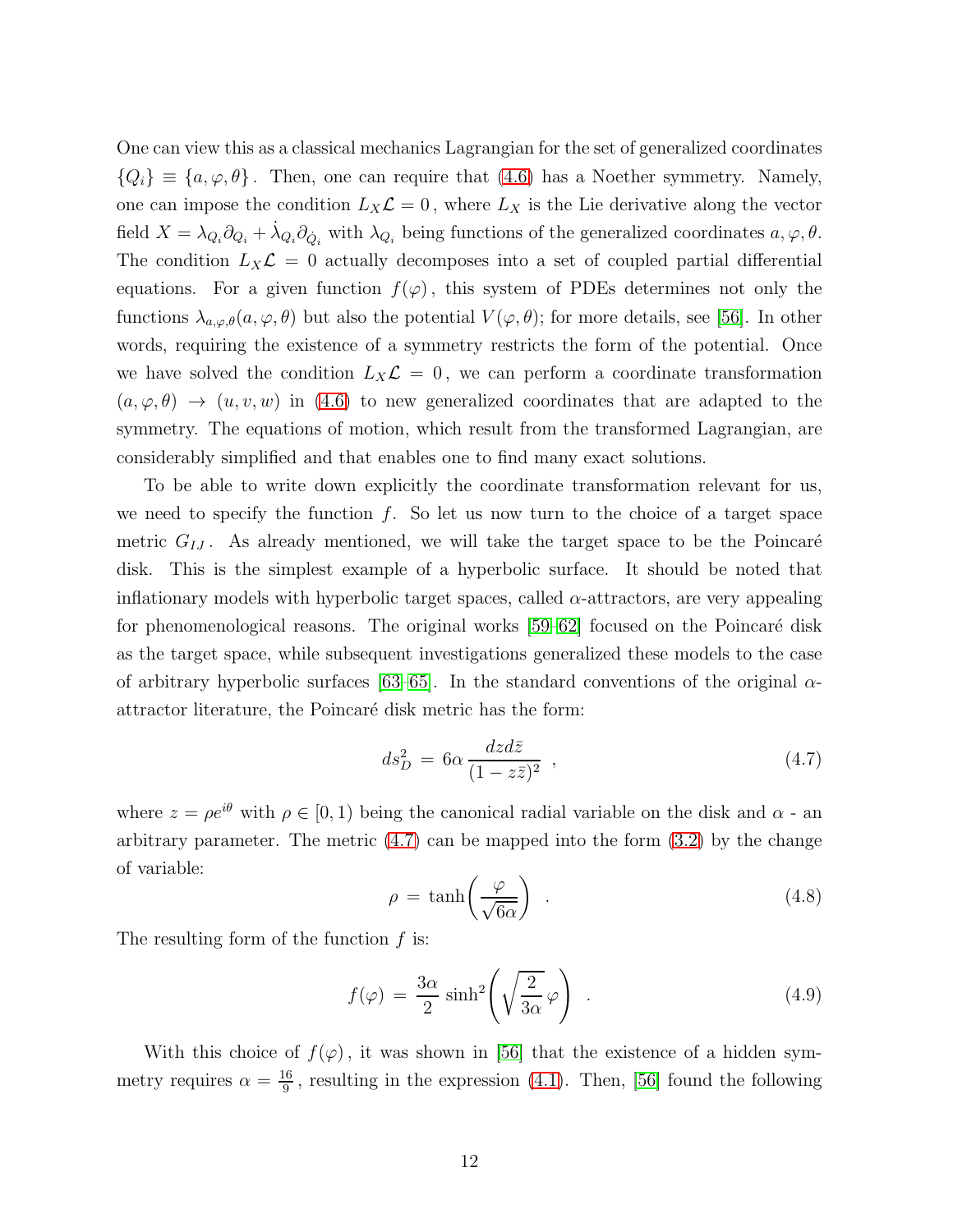symmetry-compatible potential:<sup>[8](#page-13-1)</sup>

<span id="page-13-3"></span>
$$
V(\varphi,\theta) = V_0 \cosh^2\left(\sqrt{\frac{3}{8}}\varphi\right) \coth^{-n}\left(\sqrt{\frac{3}{8}}\varphi\right) \cos^n\theta \quad , \tag{4.10}
$$

where  $n$  is an arbitrary number, as well as the symmetry-adapted generalized coordinates:

<span id="page-13-2"></span>
$$
u = a^{3/2} \cosh\left(\sqrt{\frac{3}{8}} \varphi\right)
$$
  
\n
$$
v = a^{3/2} \sinh\left(\sqrt{\frac{3}{8}} \varphi\right) \cos \theta
$$
  
\n
$$
w = a^{3/2} \sinh\left(\sqrt{\frac{3}{8}} \varphi\right) \sin \theta
$$
 (4.11)

Clearly, [\(4.3\)](#page-11-3) is the inverse of [\(4.11\)](#page-13-2). In view of the considerations of Section [3,](#page-8-0) from now on we will take  $n = 0$ , in order to keep the computations more manageable. Then, the potential [\(4.10\)](#page-13-3) reduces exactly to the expression in [\(4.2\)](#page-10-2).

Substituting  $(4.1)$  and  $(4.2)$  inside  $(4.6)$  and changing variables to  $(u, v, w)$ , the Lagrangian acquires the form:

<span id="page-13-4"></span>
$$
\mathcal{L} = -\frac{4}{3}\dot{u}^2 + \frac{4}{3}\dot{v}^2 + \frac{4}{3}\dot{w}^2 - V_0 u^2 \tag{4.12}
$$

The solutions of the Euler-Lagrange equations of [\(4.12\)](#page-13-4) are given precisely by [\(4.4\)](#page-11-2). Substituting the latter in [\(4.3\)](#page-11-3), one obtains solutions of the scalar field equations [\(3.8\)](#page-9-4). To ensure that the Einstein equations [\(3.9\)](#page-9-5) are satisfied as well, one has to impose, in addition, the Hamiltonian constraint:

$$
E_{\mathcal{L}} = 0 \qquad , \qquad E_{\mathcal{L}} \equiv \frac{\partial \mathcal{L}}{\partial \dot{u}} \dot{u} + \frac{\partial \mathcal{L}}{\partial \dot{v}} \dot{v} + \frac{\partial \mathcal{L}}{\partial \dot{w}} \dot{w} - \mathcal{L} \quad . \tag{4.13}
$$

This condition is well-known to result only in a relation between the integration constants, which in the present case is the constraint [\(4.5\)](#page-11-4). For the full derivation, as well as for many more exact solutions of the background equations of motion [\(3.8\)](#page-9-4)-[\(3.9\)](#page-9-5), see [\[56\]](#page-47-4).

#### <span id="page-13-0"></span>4.2 Turning rate and entropic mass

Now we will investigate the turning rate  $\Omega(t)$  and entropic mass  $m_s^2(t)$  for the trajectories [\(4.3\)](#page-11-3)-[\(4.5\)](#page-11-4). Recall that these trajectories solve the field equations [\(3.8\)](#page-9-4)-[\(3.9\)](#page-9-5), when the

<span id="page-13-1"></span> ${}^{8}$ In [\(4.10\)](#page-13-3)-[\(4.11\)](#page-13-2) we have substituted [\(A.5\)](#page-31-1) inside the results of [\[56\]](#page-47-4) and, also, we have taken into account the slight change of notation, compared to [\[56\]](#page-47-4), that we introduced in [\(4.3\)](#page-11-3)-[\(4.4\)](#page-11-2).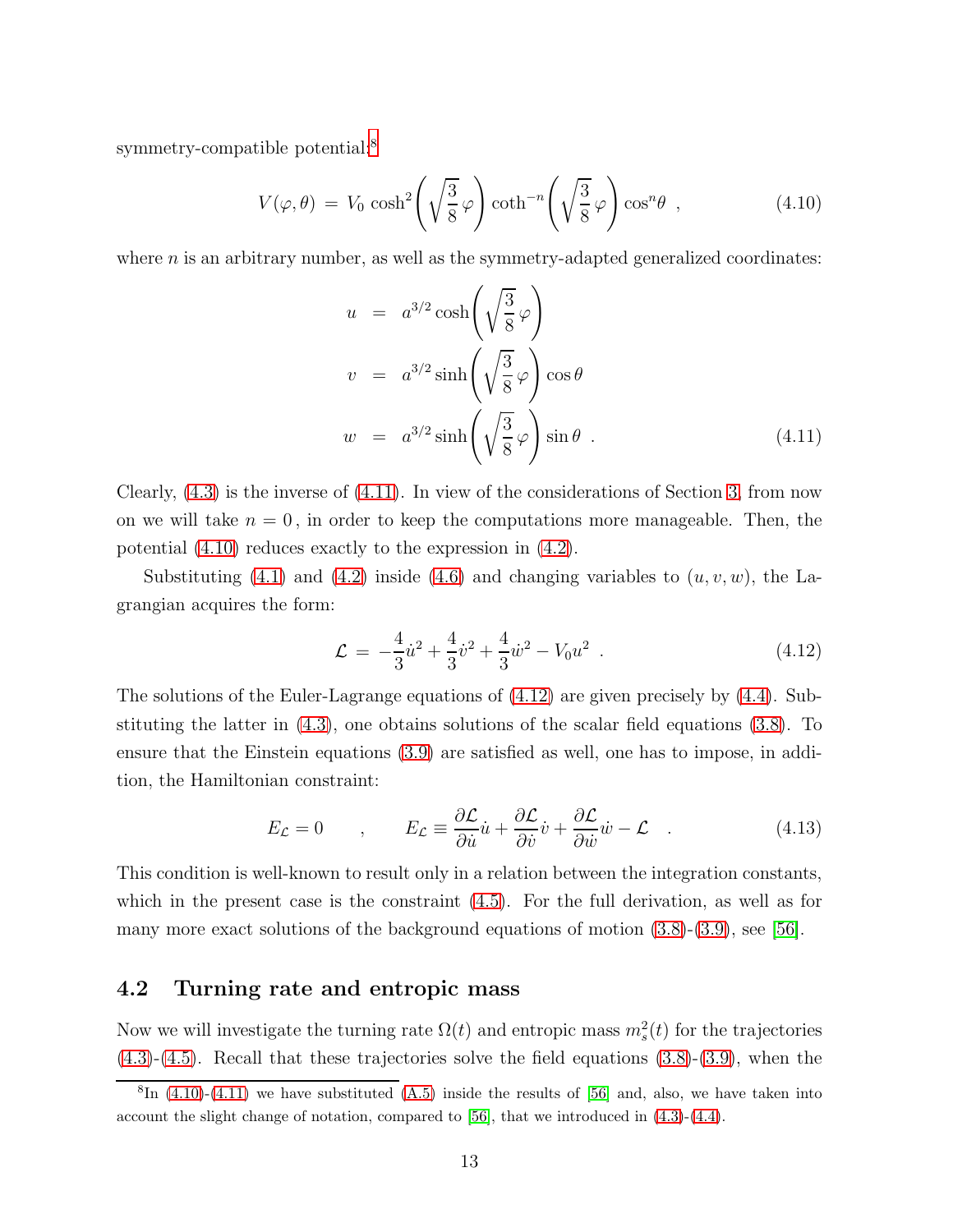functions  $f(\varphi)$  and  $V(\varphi)$  are given by [\(4.1\)](#page-10-1) and [\(4.2\)](#page-10-2), respectively. Substituting (4.1)-[\(4.3\)](#page-11-3) in [\(3.13\)](#page-10-3) and [\(3.15\)](#page-10-4), we find:

<span id="page-14-0"></span>
$$
\Omega = \frac{3V_0}{4} \frac{u (v\dot{w} - \dot{v}w) \sqrt{u^2 - w^2 - v^2}}{[(v\dot{u} - \dot{v}u)^2 + (w\dot{u} - \dot{w}u)^2 - (v\dot{w} - \dot{v}w)^2]}
$$
(4.14)

and

<span id="page-14-1"></span>
$$
M_V^2 = \frac{3V_0}{4} \frac{\{u^2 \left[ (v\dot{u} - \dot{v}u)^2 + (w\dot{u} - \dot{w}u)^2 \right] - (v^2 + w^2)(v\dot{w} - \dot{v}w)^2 \}}{(u^2 - v^2 - w^2) \left[ (v\dot{u} - \dot{v}u)^2 + (w\dot{u} - \dot{w}u)^2 - (v\dot{w} - \dot{v}w)^2 \right]} ,
$$
 (4.15)

respectively. Unfortunately, using [\(4.4\)](#page-11-2) in the above expressions leads to rather messy and unmanageable functions. So we will aid our investigation by numerical considerations, in order to elucidate the behavior of the expressions in [\(4.14\)](#page-14-0) and [\(4.15\)](#page-14-1).

To understand the types of trajectories, that the solutions under consideration can have, it will be useful to work with the canonical radial coordinate  $\rho$  on the Poincaré disk, whose range is  $\rho \in [0, 1)$ . As recalled above, its relation to the field  $\varphi$  is given by [\[56\]](#page-47-4):

$$
\rho = \tanh\left(\frac{1}{8}\sqrt{6}\,\varphi\right) \tag{4.16}
$$

Substituting [\(4.3\)](#page-11-3), this implies:

<span id="page-14-3"></span>
$$
\rho(t) = \tanh\left(\frac{1}{2}\sqrt{\frac{3}{8}}\varphi\right) = \frac{\sqrt{v^2 + w^2}}{\sqrt{u^2 - v^2 - w^2} + \sqrt{u^2}} \quad , \tag{4.17}
$$

where we have used the relation  $\tanh(\frac{1}{2})$  $\frac{1}{2} \operatorname{arccoth}\beta$  =  $\frac{1}{\sqrt{\beta^2-1}}$  $\frac{1}{\beta^2-1\pm\sqrt{\beta^2}}$  valid for any  $\beta$ .<sup>[9](#page-14-2)</sup> From [\(4.17\)](#page-14-3) one can see that the condition for a local extremum of the function  $\rho(t)$  is equivalent with:

<span id="page-14-4"></span>
$$
(v2 + w2) \dot{u} - (v\dot{v} + w\dot{w}) u = 0 . \qquad (4.18)
$$

In Appendix [B](#page-31-0) we have proven that equation [\(4.18\)](#page-14-4), with  $u(t)$ ,  $v(t)$  and  $w(t)$  given by [\(4.4\)](#page-11-2), can have at most two roots. In other words, there are only three types of trajectories: 1) with two local extrema, 2) with one local extremum or 3) with no local extrema of  $\rho(t)$ . Furthermore, for the trajectories of type 1), the earlier (in time) local extremum is a minimum, while the later one is a local maximum of  $\rho(t)$ . And also, for the trajectories of type 2), the single local extremum is a maximum of  $\rho(t)$ . We have illustrated all three kinds of trajectories on Figures [3](#page-37-0) and [6](#page-39-0) in Appendix [C.](#page-35-0) From the plots on Figures [6](#page-39-0) and [7](#page-39-1) there, it is easy to understand that trajectories of type 3), i.e. with no local extrema of  $\rho(t)$ , lead to a significantly lower and wider peak of the turning rate

<span id="page-14-2"></span><sup>&</sup>lt;sup>9</sup>One can prove this relation by using  $sinh(2\alpha) = \frac{2 \coth \alpha}{\coth^2 \alpha - 1}$ , which is valid for any  $\alpha$ .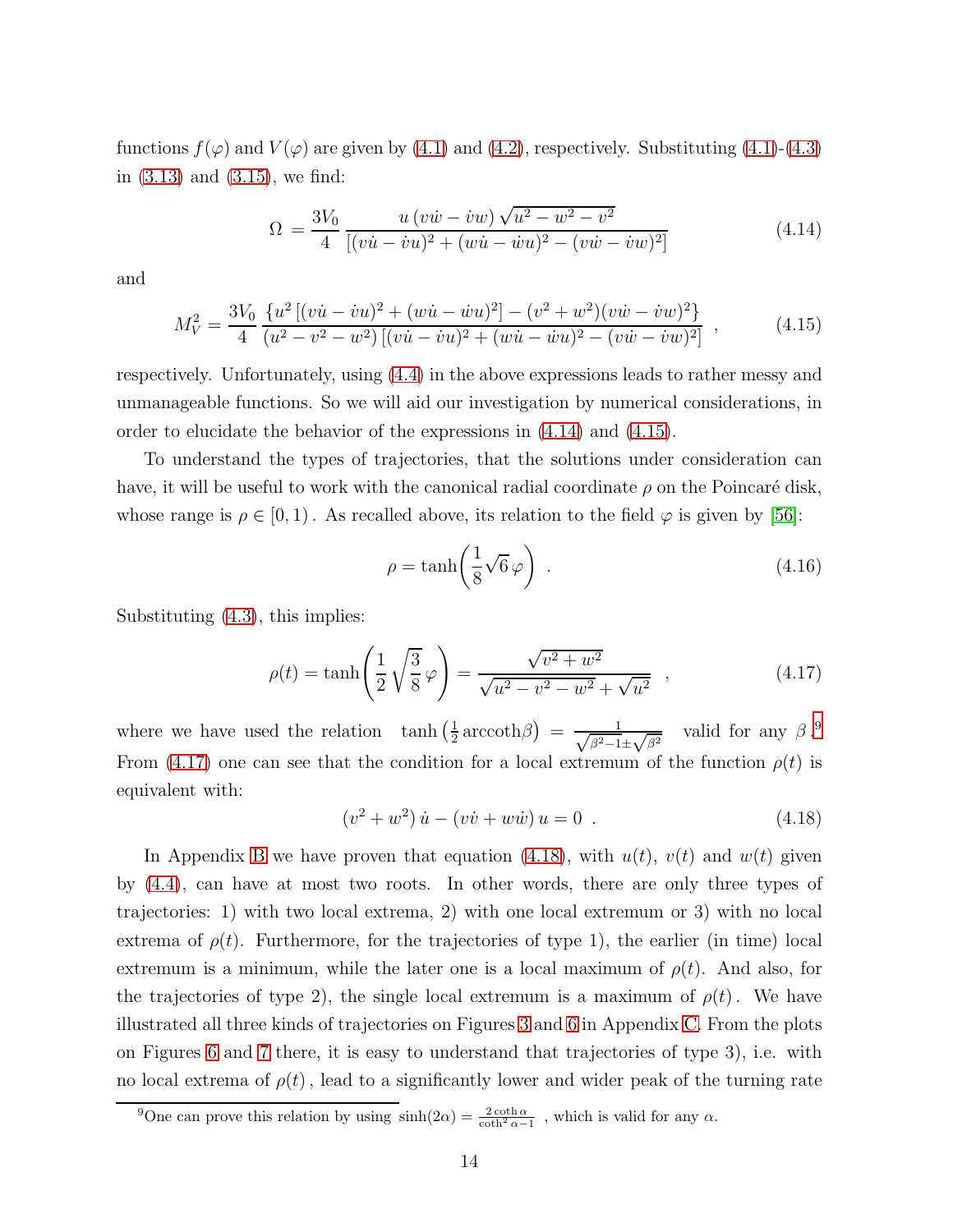[\(4.14\)](#page-14-0), than trajectories of types 1) and 2).<sup>[10](#page-15-0)</sup> And also, the greater the peak of  $\Omega(t)$  is, the better its position,  $t_{peak}$ , is approximated by the position,  $t_{max}$ , of the local maximum of  $\rho(t)$ , as observed in Appendix [C.](#page-35-0) We have verified these conclusions numerically on many examples, although, in hindsight, they should not be surprising. Indeed, trajectories with no local  $\rho(t)$ -extrema have no sharp turns, whereas, naturally, the highest and sharpest peaks of  $|\Omega(t)|$  are achieved for the trajectories with the sharpest turns. This correlation, between the form of  $\Omega(t)$  and the shape of the corresponding trajectory, is clearly visible on many Figures in Appendix [C.](#page-35-0) Note also that, in all examples, the entropic mass  $m_s^2(t)$ , obtained from substituting  $(4.14)-(4.15)$  $(4.14)-(4.15)$  in  $(3.14)$ , develops the desired brief tachyonic instability, as illustrated on multiple Figures in Appendix [C.](#page-35-0)

From Appendices [B](#page-31-0) and [C,](#page-35-0) one can realize that, although there are many examples with  $t_{peak} > 1$  (as illustrated on Figures [8](#page-40-0) and [10](#page-41-0) there), by choosing randomly the values of the constants in [\(4.4\)](#page-11-2)-[\(4.5\)](#page-11-4), especially with  $\kappa > 1$ , one has a good chance of obtaining  $t_{peak}$  < 1. Indeed, in Appendix [B](#page-31-0) we proved that  $t_{max}$  <  $t_{+}^{s}$ , while in Appendix [C](#page-35-0) we saw that  $t_{peak} \sim t_{max}$  with the approximation  $t_{peak} \approx t_{max}$  being better (and, in fact, very accurate) for higher peaks. Therefore, from the  $t^s_+$  expression in [\(B.7\)](#page-32-0) it is clear that finding examples with  $t_{peak} > 1$  requires some care, although there are infinitely many of them. Searching for such examples is greatly facilitated by making the following observation. In all cases on Figures [8](#page-40-0) and [10](#page-41-0) (as well as any other numerical example with  $t_{peak} > 1$ , that we have explored), the following inequalities are satisfied in a large neighborhood of  $t = t_{peak}$ :

<span id="page-15-1"></span>
$$
|u|, |\dot{u}| \gg |v|, |w|, |\dot{v}|, |\dot{w}| \tag{4.19}
$$

In fact, in all those cases, the regime [\(4.19\)](#page-15-1) is reached numerically rather fast, i.e. at some moment  $t_0 < 1$ . Furthermore, the greater  $t_{peak}$  is, the better-satisfied [\(4.19\)](#page-15-1) is throughout the entire trajectory, except for a brief period of time at the beginning (i.e., close to  $t = 0$ ). Note also that the examples with larger  $t_{peak}$  are better phenomenologically regarding the slow roll approximation. Namely, although the function  $\varepsilon(t)$  generally satisfies the slow roll condition  $\varepsilon \ll 1$  around  $t \approx t_{peak}$ , it is larger for the examples with smaller  $t_{peak}$ . More than that, for the cases with  $t_{peak} < 1$ , the  $\varepsilon$  parameter can be quite large at small t (even greater than 1), decreasing enough only rather close to  $t \sim t_{peak}$ . So, for

<span id="page-15-0"></span><sup>&</sup>lt;sup>10</sup>Note that the overall sign of  $\Omega(t)$  is fixed for each trajectory (as explained in Appendix [C\)](#page-35-0). The angular motion along trajectories with  $\Omega(t) > 0$  is in an anti-clockwise direction, with  $\Omega(t)$  having a maximum, whereas the angular motion along trajectories with  $\Omega(t) < 0$  is in a clockwise direction, with  $\Omega(t)$  having a minimum. To encompass both situations simultaneously, here we will refer to the point of greatest  $|\Omega|$  as the "peak", instead of the maximum or minimum.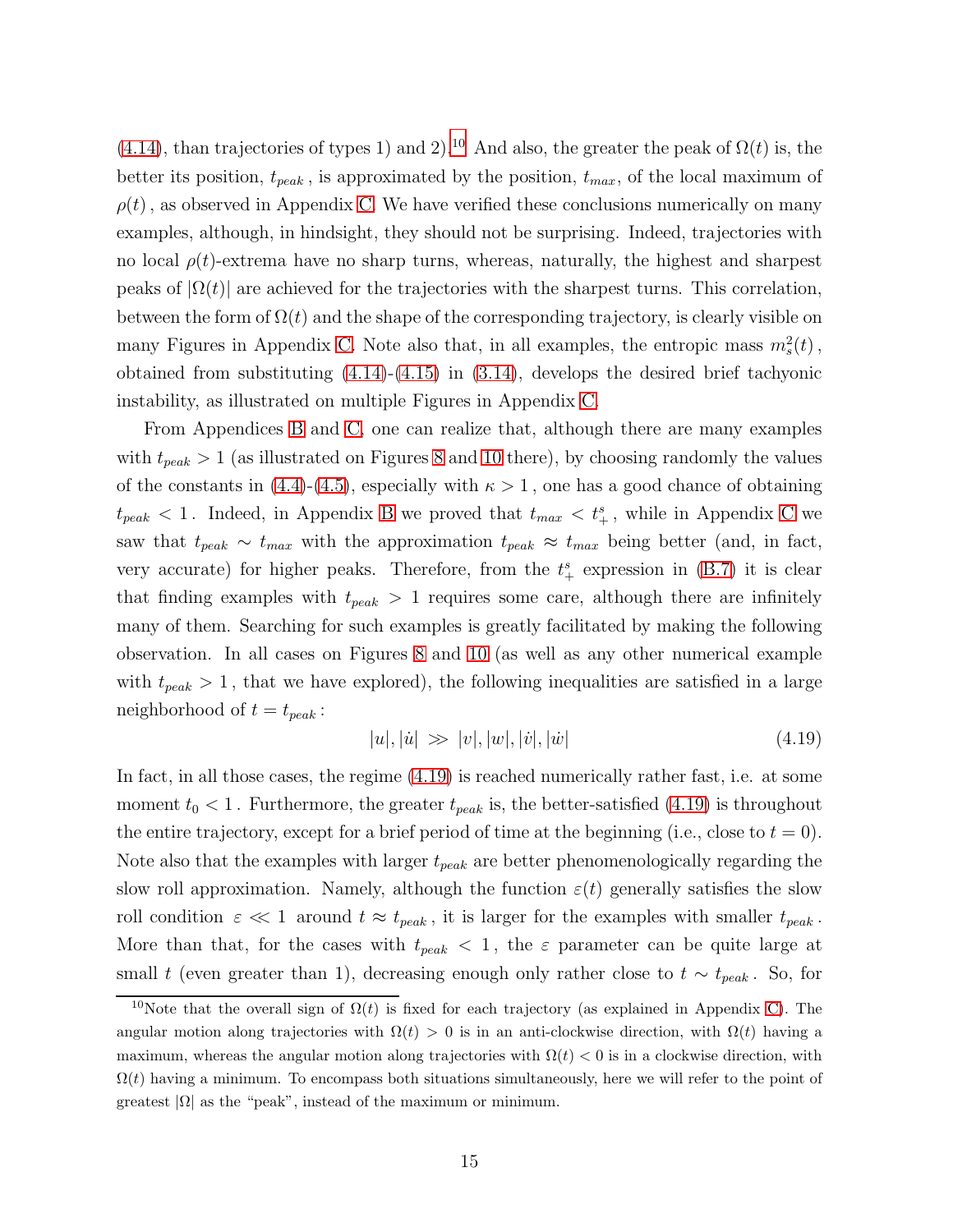phenomenological reasons, from now on we will concentrate on the cases with  $t_{peak} > 1$ . Note that in those cases, in addition to [\(4.19\)](#page-15-1), one also has numerically:

<span id="page-16-1"></span>
$$
(v\dot{u} - \dot{v}u)^2 + (w\dot{u} - \dot{w}u)^2 \gg (v\dot{w} - \dot{v}w)^2 \tag{4.20}
$$

throughout the entire trajectory, except for a very small neighborhood of  $t = 0$ . This inequality is consistent with, but not necessarily a consequence of, the inequalities in  $(4.19).$  $(4.19).$ <sup>[11](#page-16-0)</sup> In the following we will refer to  $(4.19)-(4.20)$  $(4.19)-(4.20)$  as the large-u limit.

In addition to being phenomenologically preferable, the large- $u$  limit provides a corner of parameter space, in which it is possible to obtain analytical estimates for the main characteristics of the function  $\Omega(t)$ . Indeed, within the approximations [\(4.19\)](#page-15-1)-[\(4.20\)](#page-16-1), the expression [\(4.14\)](#page-14-0) simplifies to:

<span id="page-16-3"></span>
$$
\Omega \approx \frac{3V_0}{4} \frac{u^2 (v\dot{w} - \dot{v}w)}{[(v\dot{u} - \dot{v}u)^2 + (w\dot{u} - \dot{w}u)^2]} \ . \tag{4.21}
$$

Now, since we are looking for examples with (relatively) large  $t_{peak}$ , we will assume that the negative exponent inside  $u(t)$  in [\(4.4\)](#page-11-2) is negligible for the present purposes.<sup>[12](#page-16-2)</sup> With this assumption, one finds that [\(4.21\)](#page-16-3) has a single extremum at:

<span id="page-16-6"></span>
$$
t_{peak} \approx \frac{1}{\kappa} - \frac{C_1^v C_0^v + C_1^w C_0^w}{(C_1^v)^2 + (C_1^w)^2} \tag{4.22}
$$

Substituting this in [\(4.21\)](#page-16-3), we obtain:

<span id="page-16-4"></span>
$$
\Omega|_{t=t_{peak}} \approx \frac{(C_1^v)^2 + (C_1^w)^2}{C_1^w C_0^v - C_1^v C_0^w} \tag{4.23}
$$

We can also compute the width at half-height, defined by  $\Delta t \equiv |t_1^* - t_2^*|$  with  $t_{1,2}^*$  being the two solutions of  $\Omega(t^*) = \frac{1}{2} \Omega |_{t=t_{peak}}$ . Using [\(4.23\)](#page-16-4), we find:

$$
t_{1,2}^* \approx \frac{1}{\kappa} - \frac{C_1^v C_0^v + C_1^w C_0^w}{(C_1^v)^2 + (C_1^w)^2} \pm \frac{(C_0^v C_1^w - C_1^v C_0^w)}{(C_1^v)^2 + (C_1^w)^2} , \qquad (4.24)
$$

which implies:

<span id="page-16-5"></span>
$$
\Delta t \approx \frac{2|C_0^v C_1^w - C_1^v C_0^w|}{(C_1^v)^2 + (C_1^w)^2} \tag{4.25}
$$

<span id="page-16-0"></span><sup>&</sup>lt;sup>11</sup>In the numerical examples with  $t_{peak} < 1$ , neither [\(4.19\)](#page-15-1) nor [\(4.20\)](#page-16-1) is satisfied.

<span id="page-16-2"></span><sup>&</sup>lt;sup>12</sup>This can be ensured by taking  $\kappa > 1$  and/or  $C_1^u \approx C_0^u$  (although  $C_1^u \neq C_0^u$ ). In fact, both of these conditions are satisfied in the examples illustrated on Figures [8](#page-40-0) and [10](#page-41-0) in Appendix [C,](#page-35-0) where one has  $|C_1^u - C_0^u| < 10^{-2}$ . Note that, for the solutions [\(4.3\)](#page-11-3)-[\(4.4\)](#page-11-2), taking  $\kappa > 1$  allows for more than one e-fold of expansion to occur by the time  $t = t_{peak}$ .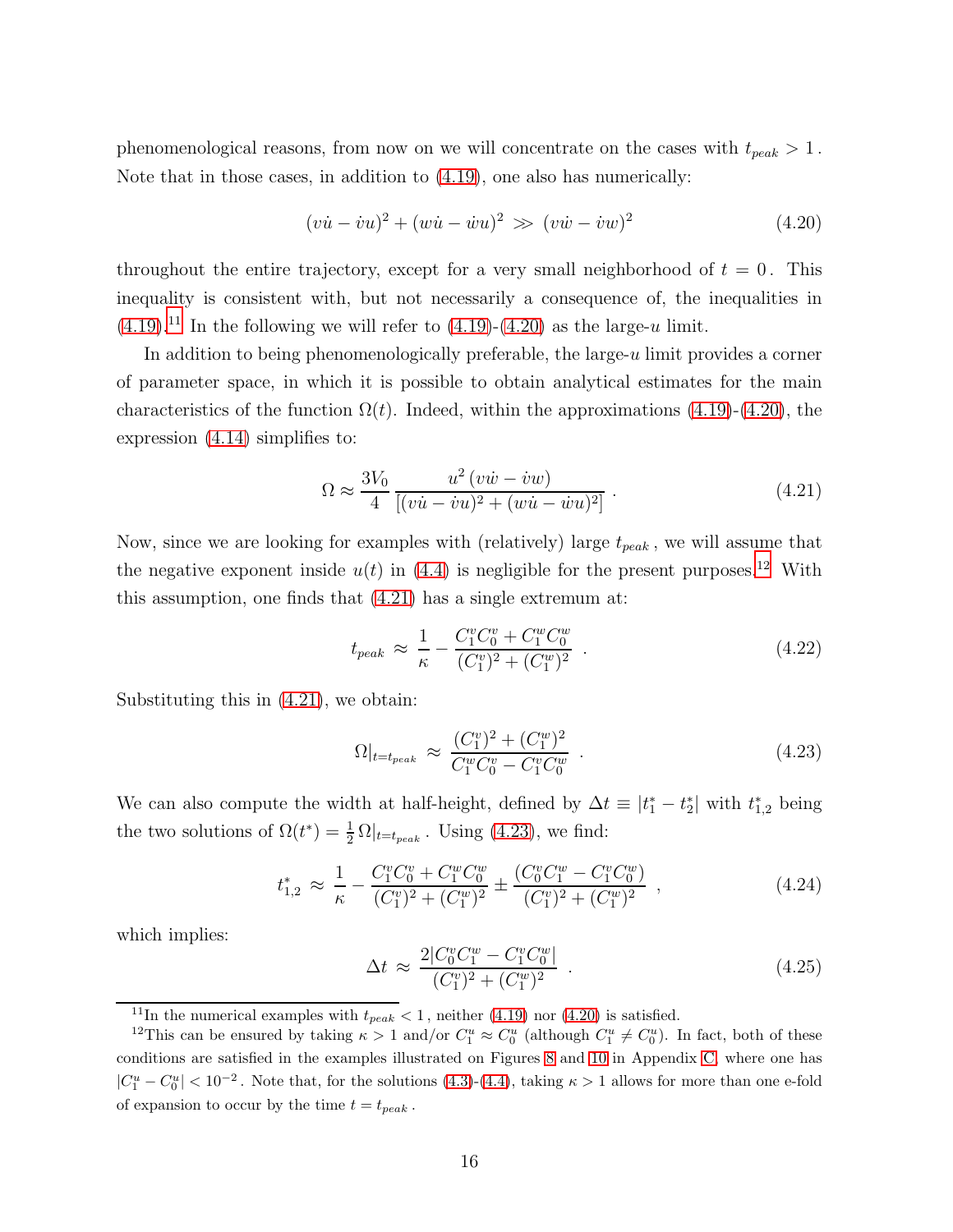Notice, by comparing [\(4.23\)](#page-16-4) and [\(4.25\)](#page-16-5), that higher peaks of  $|\Omega|$  are interrelated with smaller widths  $\Delta t$  of the Gaussian-like shape of  $\Omega(t)$ . Finally, let us also note that, in the large-u limit,  $(4.15)$  gives:

<span id="page-17-1"></span>
$$
M_V^2 = \frac{3V_0}{4} = \kappa^2 \tag{4.26}
$$

One can verify that the analytical estimates  $(4.22)$ ,  $(4.23)$  and  $(4.25)$  are very accurate by comparing them, for instance, to the numerical examples plotted, by using the full expression [\(4.14\)](#page-14-0), on Figures [8](#page-40-0) and [10](#page-41-0) in Appendix [C.](#page-35-0) Furthermore, having analytical expressions for the characteristic features of  $\Omega(t)$ , clearly enables one to produce many more examples with  $t_{peak} > 1$ , as well as to vary the height and position of the peak as desired.[13](#page-17-0) In particular, in Appendix [C](#page-35-0) we have shown various examples with values of  $|\eta_{\perp}|_{t_{peak}}$  in a range suitable for PBH generation, according to [\[25\]](#page-44-1) (and references therein). We have also demonstrated that one can vary the number of e-folds  $N(t_{peak})$  at will, as can be seen on Figures [8](#page-40-0) and [10.](#page-41-0) Note further, that [\(4.26\)](#page-17-1) is in perfect agreement with the small (by comparison to the peak) positive and constant value of  $m_s^2$ , before and after the period of tachyonic instability, that one finds in the numerical examples illustrated on those two figures.

We should point out that, in the examples with  $t_{peak} > 1$ , the peak of the turning rate occurs at  $\rho(t) \ll 1$ , as should be clear from [\(4.17\)](#page-14-3) and [\(4.19\)](#page-15-1). For instance, one has  $\rho(t)|_{t_{peak}} \sim 10^{-9}$  in the examples on Figure [8](#page-40-0) (as illustrated on Figure [11\)](#page-42-6), whereas  $\rho(t)|_{t_{peak}} \sim 10^{-16}$  in the examples on Figure [10.](#page-41-0) In other words, the field-space region of interest for us is a neighborhood of the center of the Poincaré disk, instead of its boundary as was the case for the original  $\alpha$ -attractors of [\[59–](#page-47-0)[62\]](#page-47-1). In this region, the  $\varepsilon$ parameter of the solutions [\(4.3\)](#page-11-3)-[\(4.5\)](#page-11-4) is exceedingly small. (Indeed, for the examples on Figure [8](#page-40-0) one has  $\varepsilon|_{t_{peak}} \sim 10^{-19}$ , whereas for those on Figure [10:](#page-41-0)  $\varepsilon|_{t_{peak}} \sim 10^{-32}$ .) In fact, one can compute that it tends to zero as  $\varepsilon \sim t^2 e^{-2\kappa t}$ . So the slow roll approximation

<span id="page-17-0"></span><sup>&</sup>lt;sup>13</sup>Note that there are six independent integration constants in  $(4.4)-(4.5)$  $(4.4)-(4.5)$ . So they can be expressed in terms of the six initial conditions  $a_0 \equiv a|_{t=0}$ ,  $\rho_0 \equiv \rho|_{t=0}$ ,  $\theta_0 \equiv \theta|_{t=0}$ ,  $\dot{a}_0 \equiv \dot{a}|_{t=0}$ ,  $\dot{\rho}_0 \equiv \dot{\rho}|_{t=0}$ ,  $\theta_0 \equiv \theta|_{t=0}$ . Thus, we can view [\(4.23\)](#page-16-4) as implying that the height of the turning rate peak, and thus the magnitude of the desired effect, depends on the choice of initial conditions. (Note, though, that the peak itself exists for every trajectory.) Of course, this simply reflects the fact that, by far, not all of our trajectories have sharp enough turns, although clearly infinitely many do. This is not a new feature of our model compared to [\[24,](#page-44-0) [25\]](#page-44-1), or models relying on rapid turns in general. Nevertheless, this does not prevent the existence of rapid-turn attractors; see [\[75\]](#page-48-3). Of course, a more careful investigation of the phenomenologically-preferable initial conditions in our class of models could be informative and we hope to come back to it in the future.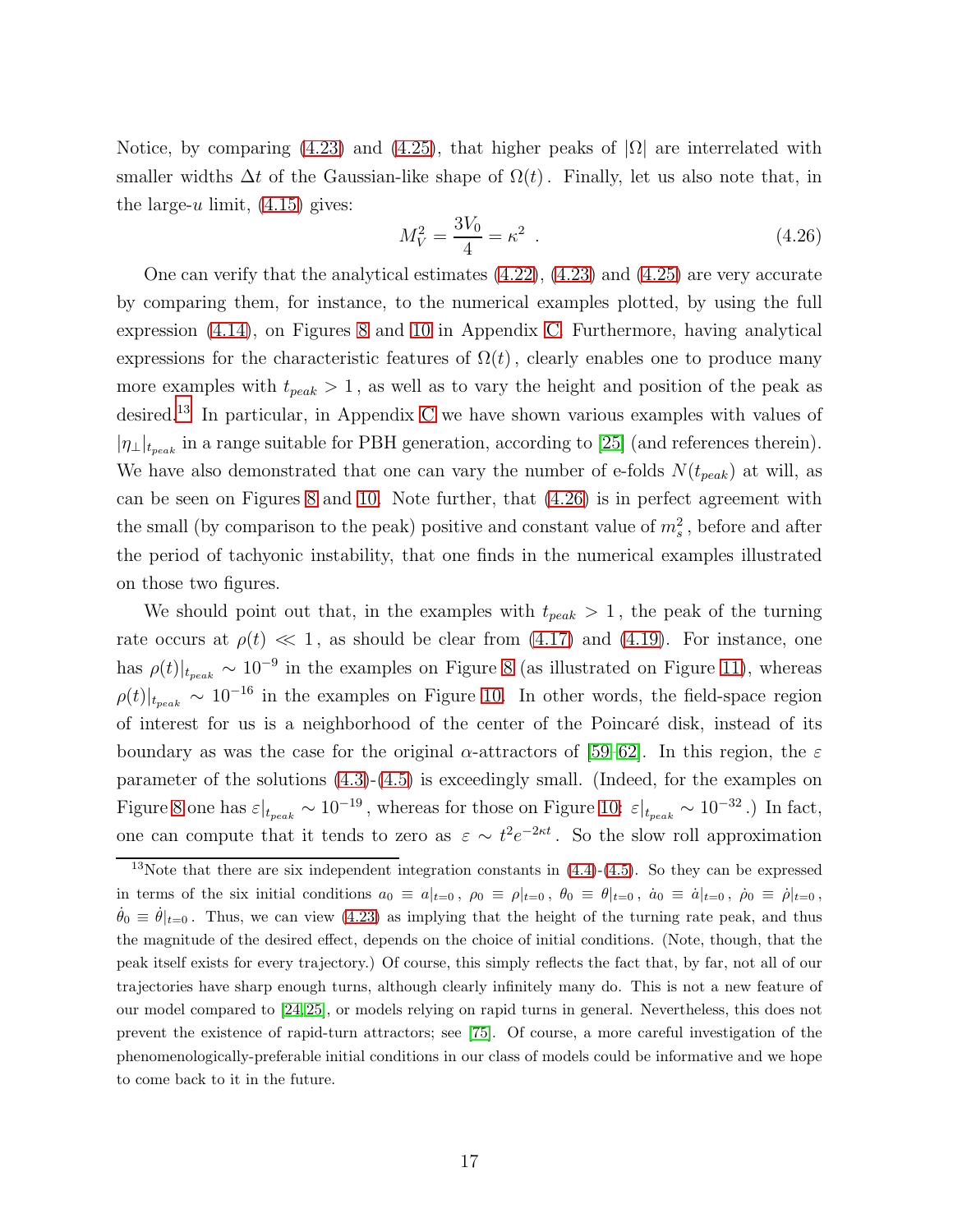$\varepsilon \ll 1$  is very well satisfied (and ever-improving with time).<sup>[14](#page-18-1)</sup> However, it turns out that the behavior of the parameter  $\eta_{\parallel}$  is problematic phenomenologically. Namely, the rapid turn is preceded by a period with  $\eta_{\parallel} \approx const > 1$ , while after the turn  $\eta_{\parallel}$  tends (very fast) to 3/2 with increasing t. (Curiously, the value of  $\eta_{\parallel}$  before the turn decreases with increasing  $t_{peak}$ , although  $3/2$  appears to be a lower bound, as one can verify numerically.) So, although the solutions under consideration could be useful as descriptions of a brief PBH-generating period of non-slow roll inflation, they cannot, by themselves, represent realistic full-fledged inflationary models.

Note that this conclusion is based as much on the behavior before the rapid turn, as on that after it. Indeed, although the cosmological scales, relevant for PBH generation, are much smaller than the CMB ones, there are still tens of e-folds needed (at the tail end of the observable 50-60 e-folds) of inflation after the turning-rate peak, as can be seen from the benchmark cases in [\[25\]](#page-44-1) (see also [\[32\]](#page-45-0), as well as the interesting discussion in [\[72\]](#page-48-4), albeit in the context of different kinds of models). Hence, it is important to have phenomenologically viable inflationary regimes both before and after the peak of the turning rate. We will see in the next Section how to achieve that. Note that a key role will be played by the large-u limit introduced in this Section.

### <span id="page-18-0"></span>5 New solution with modified  $\eta$ -parameter

In the previous Section we showed that the exact solutions [\(4.3\)](#page-11-3)-[\(4.5\)](#page-11-4), obtained for  $f(\varphi)$ and  $V(\varphi)$  given by [\(4.1\)](#page-10-1) and [\(4.2\)](#page-10-2) respectively, have many desirable properties. However, the behavior of their parameter  $\eta_{\parallel}$  is problematic phenomenologically. So in this Section we will aim at finding modified solutions, which do not have such a problem. For that purpose, note that the hidden symmetry, used in [\[56\]](#page-47-4) to derive the solutions [\(4.3\)](#page-11-3)-[\(4.5\)](#page-11-4), played no role in Section [4](#page-10-0) here. Its only remnant (the corresponding conserved quantity)

<span id="page-18-1"></span><sup>&</sup>lt;sup>14</sup>Note that [\(4.2\)](#page-10-2) implies that the potential slow roll parameter  $\varepsilon_V = \frac{1}{2} \left( \frac{\partial_\varphi V}{V} \right)^2 \to 0$  as  $\varphi \to 0$ , which is consistent with the Hubble  $\varepsilon$ -parameter's behavior discussed in the main text. Note also that, for small  $\varphi$ , the potential [\(4.2\)](#page-10-2) can be approximated as  $V \approx V_0 \left[1 + 4 \tanh^2\left(\frac{\sqrt{6}}{8} \varphi\right)\right]$ , where we have used that  $cosh(2\beta) = \frac{1+\tanh^2 \beta}{1-\tanh^2 \beta}$  for any  $\beta$ . To make a comparison to the standard  $\alpha$ -attractors, let us take  $n=1$ and  $\alpha = \frac{16}{9}$  inside equation (5.1) of [\[59\]](#page-47-0), obtaining the potential  $V_{KLR} = \tanh^2\left(\frac{\sqrt{6}}{8} \varphi\right)$  for any  $\varphi$ . Hence, we have that  $\varepsilon_V^{KLR} = \frac{3}{4 \sinh^4 l}$  $\frac{3}{4 \sinh^4(\frac{\sqrt{6}}{4} \varphi)}$ , which implies that  $\varepsilon_V^{KLR} \to 0$  for  $\varphi \to \infty$ , while  $\varepsilon_V^{KLR}$  diverges for  $\varphi \to 0$ . This illustrates how, for the standard  $\alpha$ -attractors, slow roll occurs near the boundary of the Poincaré disk (corresponding to  $\varphi \to \infty$ ), while moving inward in field space (i.e., toward smaller  $\varphi$ ) leads to a gradual exit from the inflationary phase.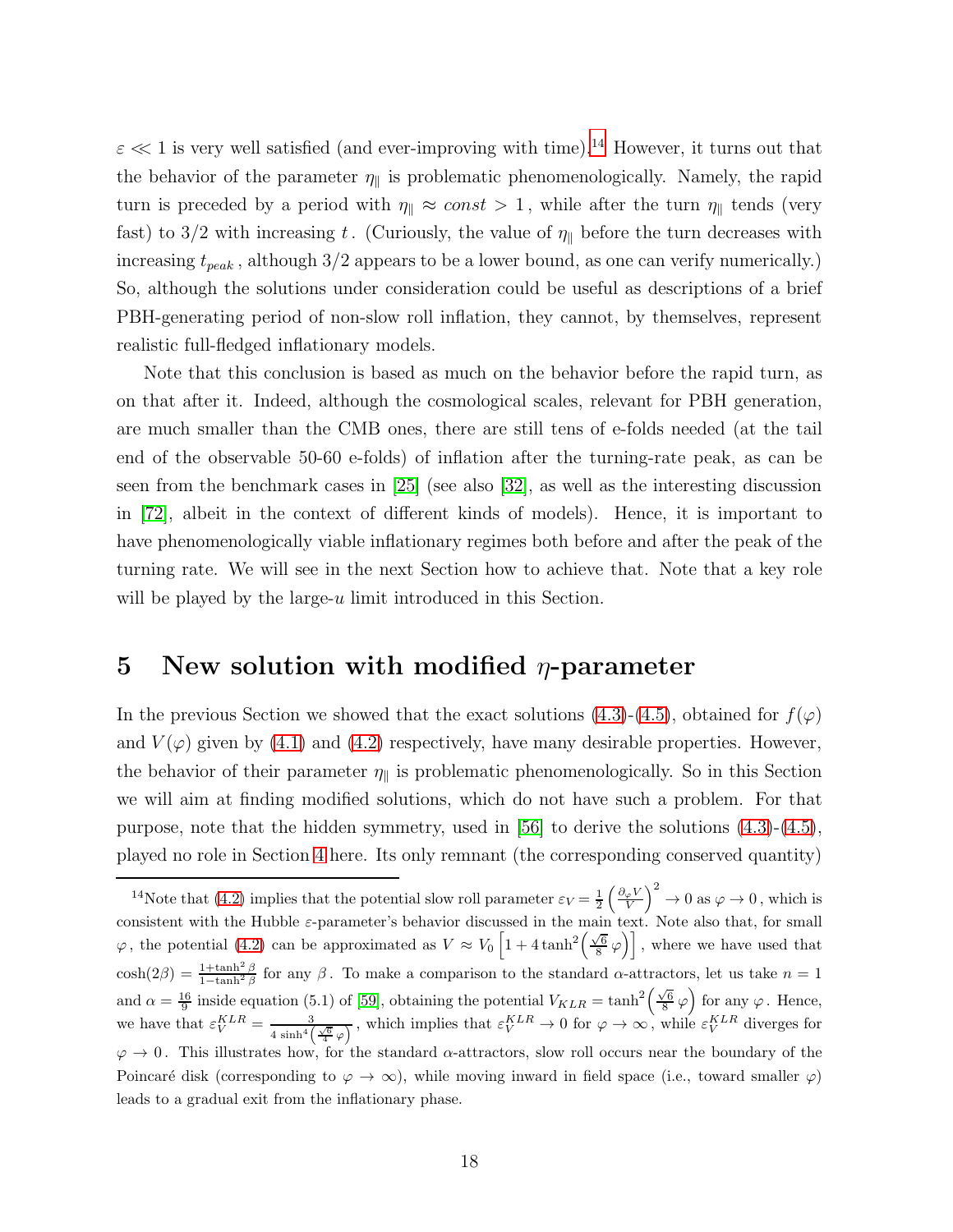is a constant,  $C_1^w$ , which is on par with any of the other integration constants. So now we will relax the symmetry condition and modify  $(4.11)$  suitably as a starting ansatz. Note that a generalized-coordinate transformation, like [\(4.11\)](#page-13-2), does not have to be adapted to a symmetry in order to be useful for simplifying the equations of motion, even if the simplification is to a lesser degree. We should also note that, incidentally, the analytical considerations of this Section will lead to improved understanding of the numerical results and the estimates of Section [4.](#page-10-0)

#### <span id="page-19-0"></span>5.1 Ansatz and solution

Since now we are not imposing any symmetry condition, there is no reason to restrict the value of the  $\alpha$ -parameter in [\(4.9\)](#page-12-1). So we take the function f, determining the target space metric  $(3.2)$ , to have the general form for a Poincaré disk target, namely:

<span id="page-19-3"></span>
$$
f(\varphi) = \frac{1}{q^2} \sinh^2(q\varphi) , \qquad (5.1)
$$

where we have denoted  $q^2 = \frac{2}{3}$  $\frac{2}{3\alpha}$  for convenience. Our goal in the following will be to simplify the equations of motion with a suitable generalized-coordinate transformation and, then, to find analytical solutions in a certain regime.

We begin by making the ansatz:

<span id="page-19-1"></span>
$$
\tilde{u} = a^{\frac{1}{2p}} \cosh(q\varphi) ,
$$
  
\n
$$
\tilde{v} = a^{\frac{1}{2p}} \sinh(q\varphi) \cos \theta ,
$$
  
\n
$$
\tilde{w} = a^{\frac{1}{2p}} \sinh(q\varphi) \sin \theta ,
$$
\n(5.2)

where  $p$  is a positive constant. We also have more freedom in choosing the potential now. It is convenient to take:

<span id="page-19-2"></span>
$$
V(\varphi, \theta) = V_0 \cosh^{6p}(q\varphi) \tag{5.3}
$$

Note that both [\(5.2\)](#page-19-1) and [\(5.3\)](#page-19-2) reduce to their hidden symmetry counterparts, [\(4.11\)](#page-13-2) and  $(4.2)$  respectively, for  $p = \frac{1}{3}$  $rac{1}{3}$  and  $q = \sqrt{\frac{3}{8}}$  $\frac{3}{8}$ . This was part of our motivation for those ansatze, in view of the relation between  $(5.1)$  and  $(4.1)$ . In addition, with  $(5.2)$  and  $(5.3)$ , the behavior of the  $\eta_{\parallel}$ -parameter, as well as the related  $\eta_V = \partial^2_{\varphi} V/V$  parameter, will improve significantly as we will see shortly.

Let us now turn to the Lagrangian and equations of motion. For that purpose, note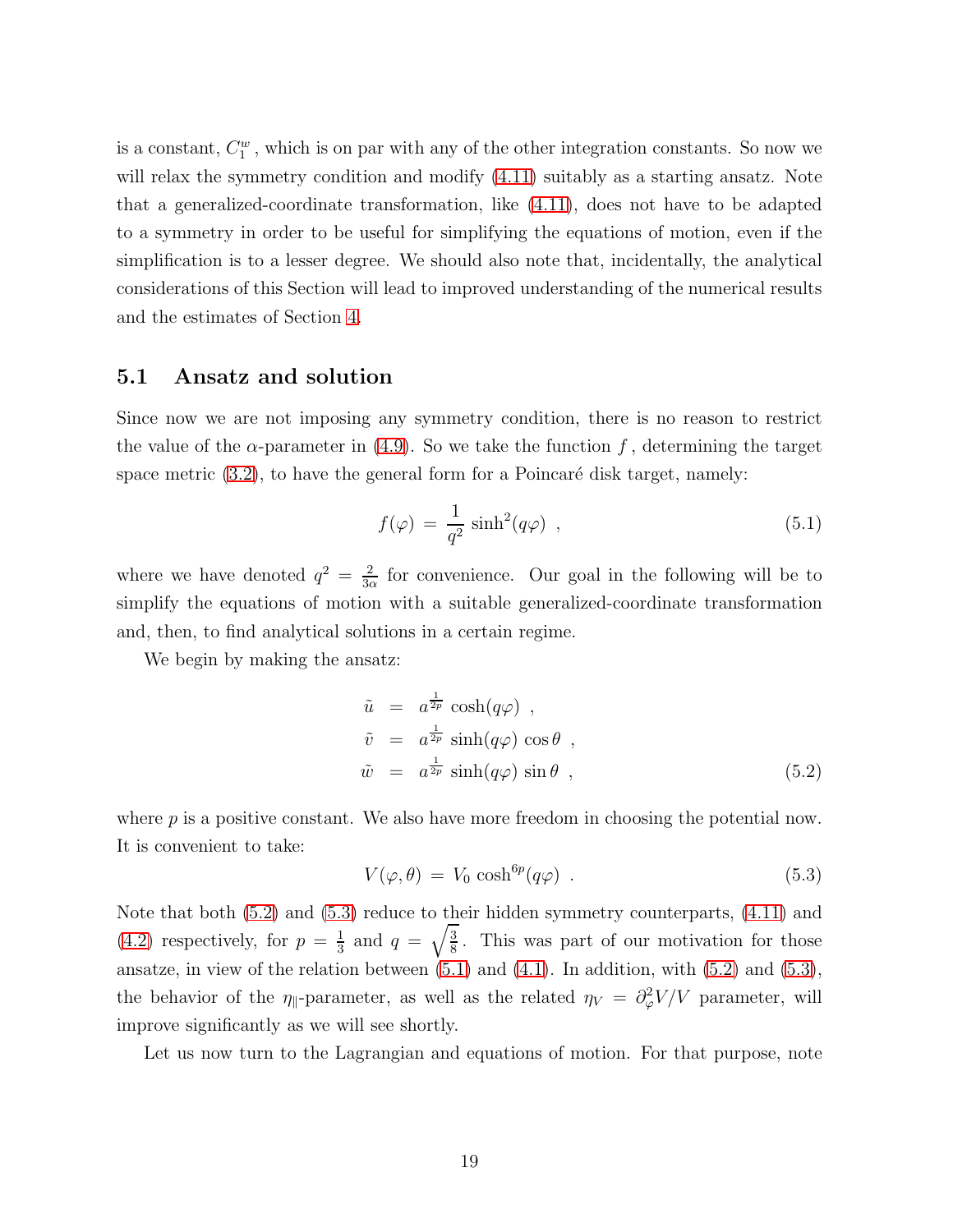that the inverse of [\(5.2\)](#page-19-1) is the transformation:

<span id="page-20-0"></span>
$$
a(t) = (\tilde{u}^2 - \tilde{v}^2 - \tilde{w}^2)^p ,
$$
  
\n
$$
\varphi(t) = \frac{1}{q} \operatorname{arccoth}\left(\sqrt{\frac{\tilde{u}^2}{\tilde{v}^2 + \tilde{w}^2}}\right) ,
$$
  
\n
$$
\theta(t) = \operatorname{arccot}\left(\frac{\tilde{v}}{\tilde{w}}\right) .
$$
\n(5.4)

Substituting  $(5.1)$ ,  $(5.3)$  and  $(5.4)$  in  $(4.6)$ , we can see that the Lagrangian simplifies considerably when:

<span id="page-20-7"></span>
$$
q = \frac{1}{\sqrt{24}} \frac{1}{p} \tag{5.5}
$$

In that case, we find:

<span id="page-20-1"></span>
$$
\mathcal{L} = 12p^2 \left( \tilde{u}^2 - \tilde{v}^2 - \tilde{w}^2 \right)^{3p-1} \left[ -\dot{\tilde{u}}^2 + \dot{\tilde{v}}^2 + \dot{\tilde{w}}^2 \right] - V_0 \tilde{u}^{6p} . \tag{5.6}
$$

Motivated by the considerations of Section [4,](#page-10-0) we will look for solutions of the Euler-Lagrange equations of  $(5.6)$  in the large-u regime:<sup>[15](#page-20-2)</sup>

<span id="page-20-4"></span>
$$
|\tilde{u}|, |\dot{\tilde{u}}| \gg |\tilde{v}|, |\tilde{w}|, |\dot{\tilde{v}}|, |\dot{\tilde{w}}| \tag{5.7}
$$

The  $\tilde{u}(t)$  equation, in that regime, is:

<span id="page-20-3"></span>
$$
24 p \tilde{u} \ddot{\tilde{u}} + 24 p (3p - 1) \dot{\tilde{u}}^2 - 6 V_0 \tilde{u}^2 = 0
$$
\n(5.8)

For convenience, let us take:

<span id="page-20-8"></span>
$$
\tilde{u}(t) = C_u e^{k_u t} \tag{5.9}
$$

which satisfies  $(5.8)$  with:

<span id="page-20-6"></span>
$$
k_u = \sqrt{\frac{V_0}{12}} \frac{1}{p} \tag{5.10}
$$

The Euler-Lagrange equations for  $\tilde{v}$  and  $\tilde{w}$ , in the regime [\(5.7\)](#page-20-4), are the same, namely:

<span id="page-20-5"></span>
$$
\ddot{\tilde{y}} + 2(3p - 1)k_u \dot{\tilde{y}} - (3p - 1)k_u^2 \tilde{y} = 0 \quad , \tag{5.11}
$$

where  $\tilde{y} = \tilde{v}, \tilde{w}$ . The two solutions of [\(5.11\)](#page-20-5) are of the following form:  $const_{\pm} \times e^{k_{\pm}t}$  with  $k_{\pm} = -k_u[(3p-1) \pm \sqrt{(3p-1)3p}]$ . So let us choose:

<span id="page-20-9"></span>
$$
\tilde{v}(t) = C_v e^{k_v t} \qquad \text{and} \qquad \tilde{w}(t) = C_w e^{k_w t} \quad , \tag{5.12}
$$

<span id="page-20-2"></span><sup>&</sup>lt;sup>15</sup>The present analogue of  $(4.20)$  turns out to follow from  $(5.7)$ , as will become clear below.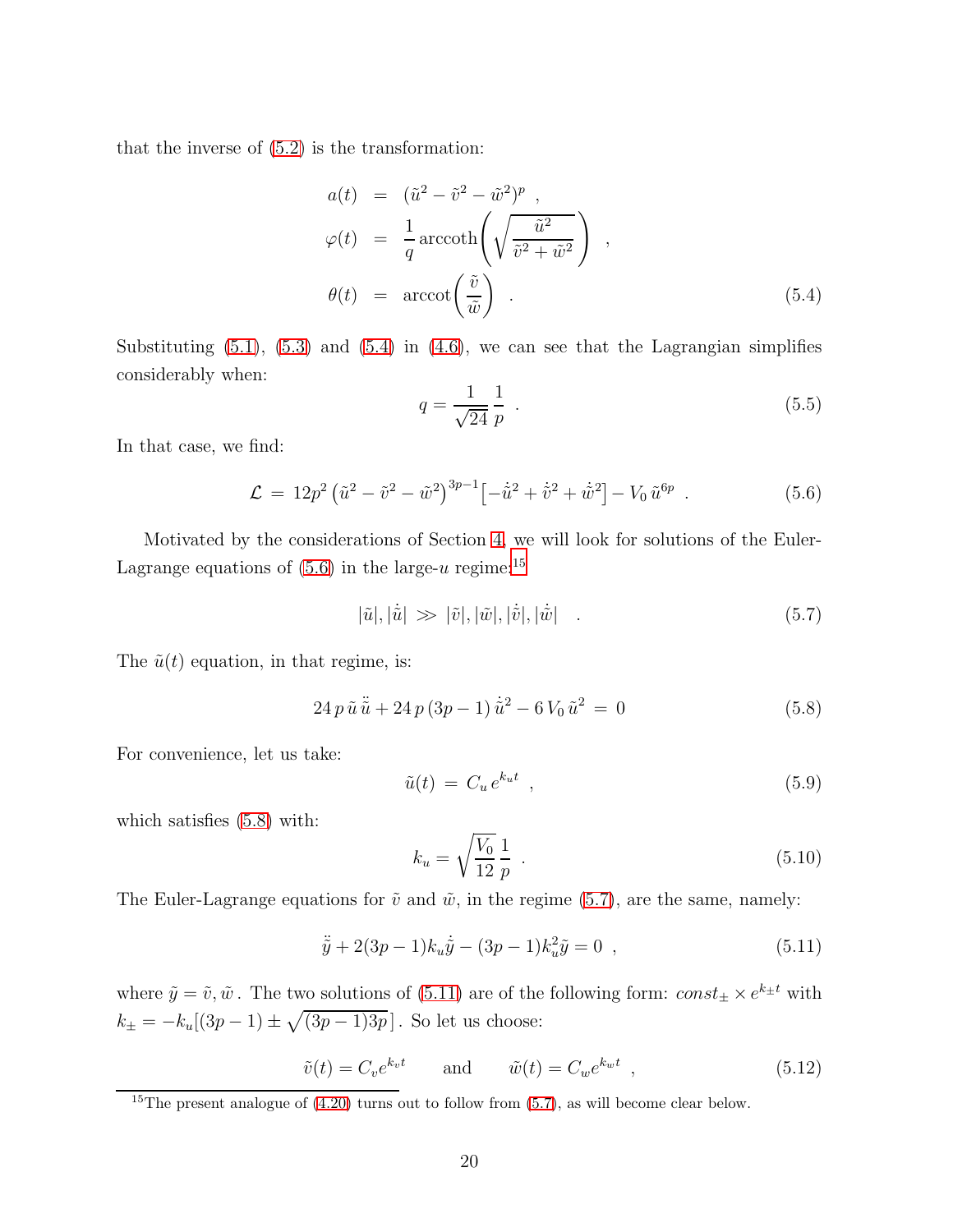where

<span id="page-21-3"></span>
$$
k_v = -k_u \left[ (3p - 1) + \sqrt{(3p - 1)3p} \right],
$$
  
\n
$$
k_w = -k_u \left[ (3p - 1) - \sqrt{(3p - 1)3p} \right].
$$
\n(5.13)

Note that for large p one has:  $k_w/k_u = -(3p-1) + \sqrt{(3p-1)3p} \approx \frac{1}{2}$  $\frac{1}{2}$ ; in fact, this approximation is very good numerically for any  $p > 1$ . Finally, evaluating the Hamiltonian  $E_{\mathcal{L}}$ , resulting from [\(5.6\)](#page-20-1), on the above solutions in their regime of validity, i.e. in the approximation [\(5.7\)](#page-20-4), gives:

$$
E_{\mathcal{L}} \approx -12p^2 \tilde{u}^{6p-2} \dot{\tilde{u}}^2 + V_0 \tilde{u}^{6p} = (C_u e^{k_u t})^{6p} \left[ V_0 - 12p^2 k_u^2 \right] . \tag{5.14}
$$

So, due to [\(5.10\)](#page-20-6), the Hamiltonian constraint  $E_{\mathcal{L}} = 0$  is satisfied without the need to impose any additional relation between the integration constants.

Before we begin analyzing the turning rate and entropic mass, obtained from these new solutions, let us briefly comment on how the behavior of the parameter  $\eta_{\parallel}$  is modified compared to the hidden symmetry case. We will discuss the function  $\eta_{\parallel}(t)$  in more detail at the end, once we have established that  $\Omega(t)$  and  $m_s^2(t)$  behave again in the desired manner. For now, note that, as in Section [4,](#page-10-0) the trajectories of the new solutions tend with time to the point  $\varphi = 0$  (the minimum of the potential [\(5.3\)](#page-19-2)) and their 'large-t' behavior is approached very fast, since they are described by exponentials. Now, on solutions of the equations of motion,  $\eta_{\parallel}$  is equal to the Hubble slow roll parameter  $\eta_H \equiv -\frac{\ddot{H}}{2H\dot{H}}$ .<sup>[16](#page-21-0)</sup> So one can easily find from the scale factor  $a(t)$  in [\(5.4\)](#page-20-0) that, at large t, the  $\eta_{\parallel}$ -parameter tends to:

$$
\eta_{\parallel} = -\frac{\ddot{H}}{2H\dot{H}} \approx \frac{3p - \sqrt{3p(3p - 1)}}{2p} \tag{5.15}
$$

Note that for  $p=\frac{1}{3}$  $\frac{1}{3}$  this gives exactly the behavior arising from the solutions  $(4.3)-(4.4)$  $(4.3)-(4.4)$ (while, in that case, equations [\(5.8\)](#page-20-3) and [\(5.11\)](#page-20-5) reduce exactly to the corresponding hidden symmetry ones), namely:

$$
\eta_{\parallel} \approx \frac{3}{2} \tag{5.16}
$$

On the other hand, for any  $p > 1$  the expression  $\frac{3p-\sqrt{3p(3p-1)}}{2p}$  $\frac{2p(3p-1)}{2p}$  is well approximated numerically by  $\frac{1}{4p}$ ; this approximation improves (and becomes very accurate) with increasing  $p$ <sup>[17](#page-21-1)</sup> So, for 'large  $p$ ', we can write:

<span id="page-21-2"></span>
$$
\eta_{\parallel} \approx \frac{1}{4p} \tag{5.17}
$$

<sup>&</sup>lt;sup>16</sup>Indeed, by using [\(2.5\)](#page-5-4) and [\(2.8\)](#page-5-3), one can verify that [\(2.17\)](#page-6-2) gives  $\eta_{\parallel} = \eta_H$ .

<span id="page-21-1"></span><span id="page-21-0"></span><sup>&</sup>lt;sup>17</sup>For instance, for  $p = 3$  the exact expression gives 0.086, while  $\frac{1}{4p}$  gives 0.083.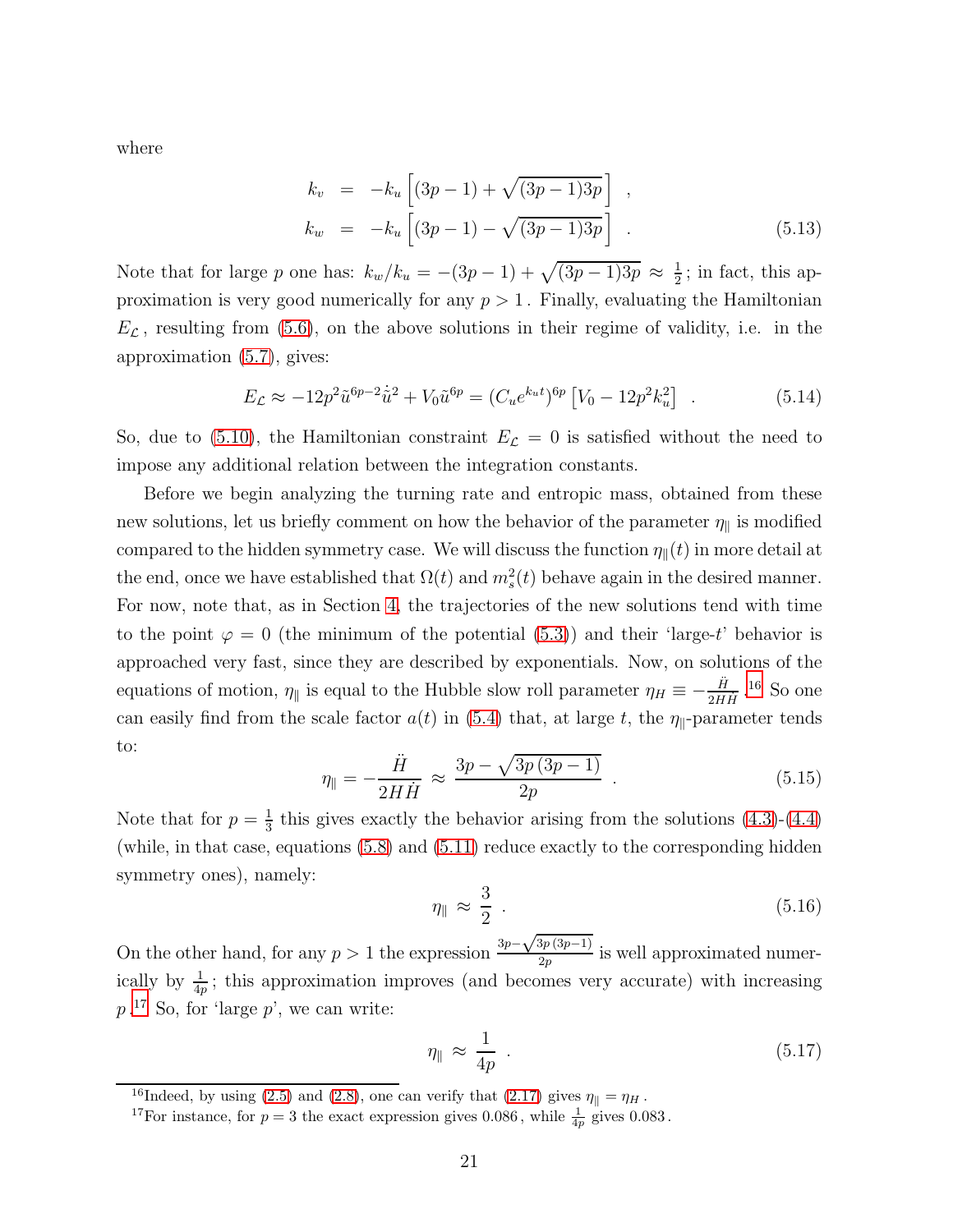Clearly, this can be made as small as desired, thus ensuring the slow roll approximation  $\eta_{\parallel} \ll 1$ , by choosing appropriately the value of p. Note that [\(5.17\)](#page-21-2) is perfectly consistent with the potential slow roll parameter  $\eta_V$ . Indeed, at large t, and thus small  $\varphi$ , one obtains from [\(5.3\)](#page-19-2):

$$
\eta_V = \frac{\partial^2_\varphi V}{V} \approx 6pq^2 = \frac{1}{4p} \quad , \tag{5.18}
$$

where we have used [\(5.5\)](#page-20-7). The agreement between  $\eta_{\parallel}$  and  $\eta_V$  is an affirmation that the slow roll approximation is well-satisfied. In view of the discussion in this paragraph, we will always assume from now on that  $p > 1$  for the new solutions [\(5.4\)](#page-20-0).

### <span id="page-22-0"></span>5.2 Turning rate

Let us now turn to the investigation of the turning rate  $\Omega(t)$  for the new solutions. Substituting  $(5.1)$ ,  $(5.3)$  and  $(5.4)$  into  $(3.13)$ , we find:

<span id="page-22-1"></span>
$$
\Omega = 6V_0pq^2 \frac{\tilde{u}^{6p-1} (\tilde{v}\dot{\tilde{w}} - \dot{\tilde{v}}\tilde{w}) (\tilde{u}^2 - \tilde{v}^2 - \tilde{w}^2)^{\frac{3}{2} - 3p}}{[(\tilde{v}\dot{\tilde{u}} - \dot{\tilde{v}}\tilde{u})^2 + (\tilde{w}\dot{\tilde{u}} - \dot{\tilde{w}}\tilde{u})^2 - (\tilde{v}\dot{\tilde{w}} - \dot{\tilde{v}}\tilde{w})^2] } .
$$
\n(5.19)

Note that, for  $p=\frac{1}{3}$  $\frac{1}{3}$  and  $q^2 = \frac{3}{8}$  $\frac{3}{8}$ , this expression has precisely the same form as  $(4.14)$ . Substituting  $(5.5)$  in  $(5.19)$ , we obtain:

<span id="page-22-2"></span>
$$
\Omega = \frac{V_0}{4p} \frac{\tilde{u}^{6p-1} (\tilde{v}\dot{\tilde{w}} - \dot{\tilde{v}}\tilde{w}) (\tilde{u}^2 - \tilde{v}^2 - \tilde{w}^2)^{\frac{3}{2} - 3p}}{[(\tilde{v}\dot{\tilde{u}} - \dot{\tilde{v}}\tilde{u})^2 + (\tilde{w}\dot{\tilde{u}} - \dot{\tilde{w}}\tilde{u})^2 - (\tilde{v}\dot{\tilde{w}} - \dot{\tilde{v}}\tilde{w})^2] } .
$$
\n(5.20)

In the regime of validity of our  $\tilde{u}$ ,  $\tilde{v}$  and  $\tilde{w}$  solutions, i.e. the large-u limit [\(5.7\)](#page-20-4), the expression [\(5.20\)](#page-22-2) gives:

<span id="page-22-5"></span>
$$
\Omega = \frac{V_0}{4p} \frac{\tilde{u}^2 (\tilde{v}\dot{\tilde{w}} - \dot{\tilde{v}}\tilde{w})}{[(\tilde{v}\dot{\tilde{u}} - \dot{\tilde{v}}\tilde{u})^2 + (\tilde{w}\dot{\tilde{u}} - \dot{\tilde{w}}\tilde{u})^2]} \tag{5.21}
$$

Substituting  $(5.9)$  and  $(5.12)$ , we then find:

<span id="page-22-3"></span>
$$
\Omega(t) = \frac{V_0}{4p} \frac{C_v C_w (k_w - k_v) e^{(k_v + k_w)t}}{[C_v^2 (k_u - k_v)^2 e^{2k_v t} + C_w^2 (k_u - k_w)^2 e^{2k_w t}]} \tag{5.22}
$$

Note that, just as in Section [4](#page-10-0) (and the related Appendix [C\)](#page-35-0), the sign of  $\Omega$  here is fixed by the values of the constants, determining the solutions, and cannot change with time. So, again, every trajectory has either  $\Omega(t) < 0$  for  $\forall t$  (angular motion in clockwise direction) or  $\Omega(t) > 0$  for  $\forall t$  (angular motion in anti-clockwise direction).

The function [\(5.22\)](#page-22-3) has a single extremum at:

<span id="page-22-4"></span>
$$
t_{peak} = \frac{1}{(k_w - k_v)} \ln \left( \left| \frac{C_v}{C_w} \right| \frac{(k_u - k_v)}{(k_u - k_w)} \right) , \qquad (5.23)
$$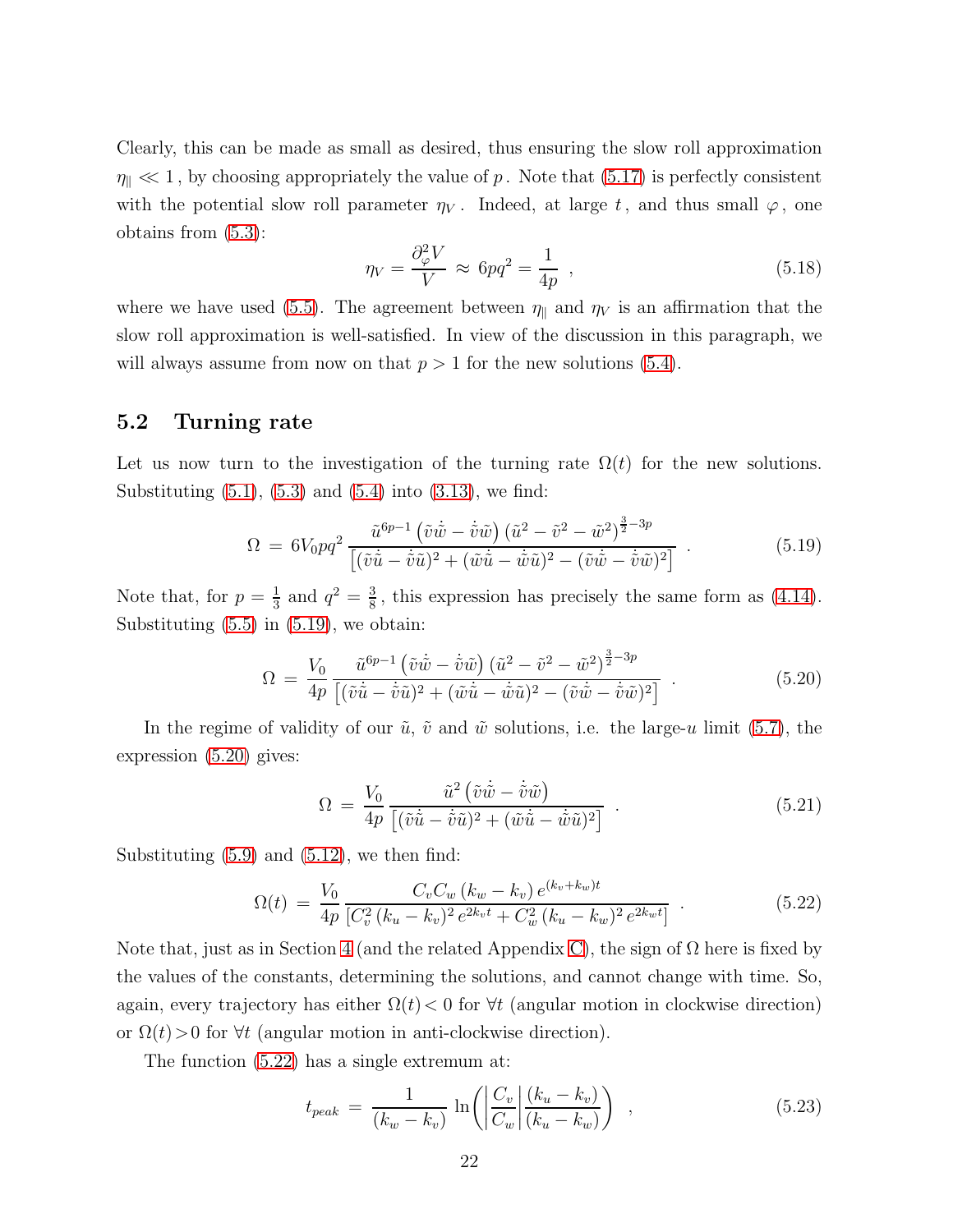which is a maximum for the trajectories with  $\Omega > 0$  and a minimum for the trajectories with  $\Omega < 0$ . Substituting [\(5.13\)](#page-21-3) in [\(5.23\)](#page-22-4), we obtain:

<span id="page-23-1"></span>
$$
t_{peak} = \frac{1}{2 k_u \sqrt{(3p-1)3p}} \ln \left[ \left| \frac{C_v}{C_w} \right| \frac{\left(3p + \sqrt{(3p-1)3p}\right)}{\left(3p - \sqrt{(3p-1)3p}\right)} \right]. \tag{5.24}
$$

It is, perhaps, useful to note that, at large  $p$ , this formula is well approximated by:<sup>[18](#page-23-0)</sup>

$$
t_{peak} \approx \frac{1}{2 k_u \sqrt{(3p-1)3p}} \ln \left[ 12p \left| \frac{C_v}{C_w} \right| \right] \quad . \tag{5.25}
$$

Now, let us compute the magnitude of the turning rate at the extremum. Substituting [\(5.23\)](#page-22-4) in [\(5.22\)](#page-22-3), we find:

$$
\Omega|_{t=t_{peak}} = \frac{V_0}{8p} \frac{C_v}{C_w} \left| \frac{C_w}{C_v} \right| \frac{(k_w - k_v)}{(k_u - k_v)(k_u - k_w)} \quad . \tag{5.26}
$$

Then, using  $(5.13)$  and  $(5.10)$  gives:

<span id="page-23-3"></span>
$$
\Omega|_{t=t_{peak}} = \frac{\text{sgn}(C_v C_w) V_0}{12 k_u p^2} \sqrt{(3p-1)3p} = \text{sgn}(C_v C_w) k_u \sqrt{(3p-1)3p} . \tag{5.27}
$$

Note that, at large t, the expression [\(5.22\)](#page-22-3) behaves as  $\Omega(t) \approx const \times e^{-2k_u \sqrt{(3p-1)3p} t}$ . In other words, the turning rate tends fast to zero after the peak. So, to have a more symmetric shape of the function  $\Omega(t)$  around the point  $t = t_{peak}$ , one needs to take smaller values of the ratio  $|C_w/C_v|$ , as  $(k_u - k_v)^2 \gg (k_u - k_w)^2$  for any  $p > 1$  according to [\(5.13\)](#page-21-3). Furthermore, smaller  $|C_w/C_v|$  leads to larger  $t_{peak}$ , as can be seen from [\(5.24\)](#page-23-1).

Finally, we can also obtain an explicit formula for the width  $\Delta t$  at half-height, defined by  $\Delta t \equiv t_*^+ - t_*^-$  with  $t_*^{\pm}$  being the two solutions of:

<span id="page-23-2"></span>
$$
\Omega(t_*) = \frac{1}{2} \Omega(t_{peak}) \quad , \tag{5.28}
$$

where  $t_*^- < t_{peak}$  and  $t_*^+ > t_{peak}$ . Substituting [\(5.23\)](#page-22-4) in [\(5.28\)](#page-23-2), one finds:

$$
t_{*}^{\pm} = \frac{1}{(k_{w} - k_{v})} \ln \left( \left| \frac{C_{v}}{C_{w}} \right| \frac{(k_{u} - k_{v})}{(k_{u} - k_{w})} (2 \pm \sqrt{3}) \right) . \tag{5.29}
$$

Therefore, the width is:

$$
\Delta t = \frac{1}{(k_w - k_v)} \ln \left( \frac{2 + \sqrt{3}}{2 - \sqrt{3}} \right) = \frac{1}{2k_u \sqrt{(3p - 1)3p}} \ln \left( \frac{2 + \sqrt{3}}{2 - \sqrt{3}} \right) . \tag{5.30}
$$

Note that again, as in Section [4,](#page-10-0) higher peaks have smaller width.

<span id="page-23-0"></span><sup>&</sup>lt;sup>18</sup>In fact, this approximation is very accurate already for  $p = 3$ , in which case:  $\ln(12p)|_{p=3} = 3.58$ , while  $\ln \left[\frac{3p+\sqrt{(3p-1)3p}}{2}\right]$  $\frac{1}{3p-\sqrt{(3p-1)3p}}$  $\bigg] \bigg|_{p=3}$  $= 3.53$ .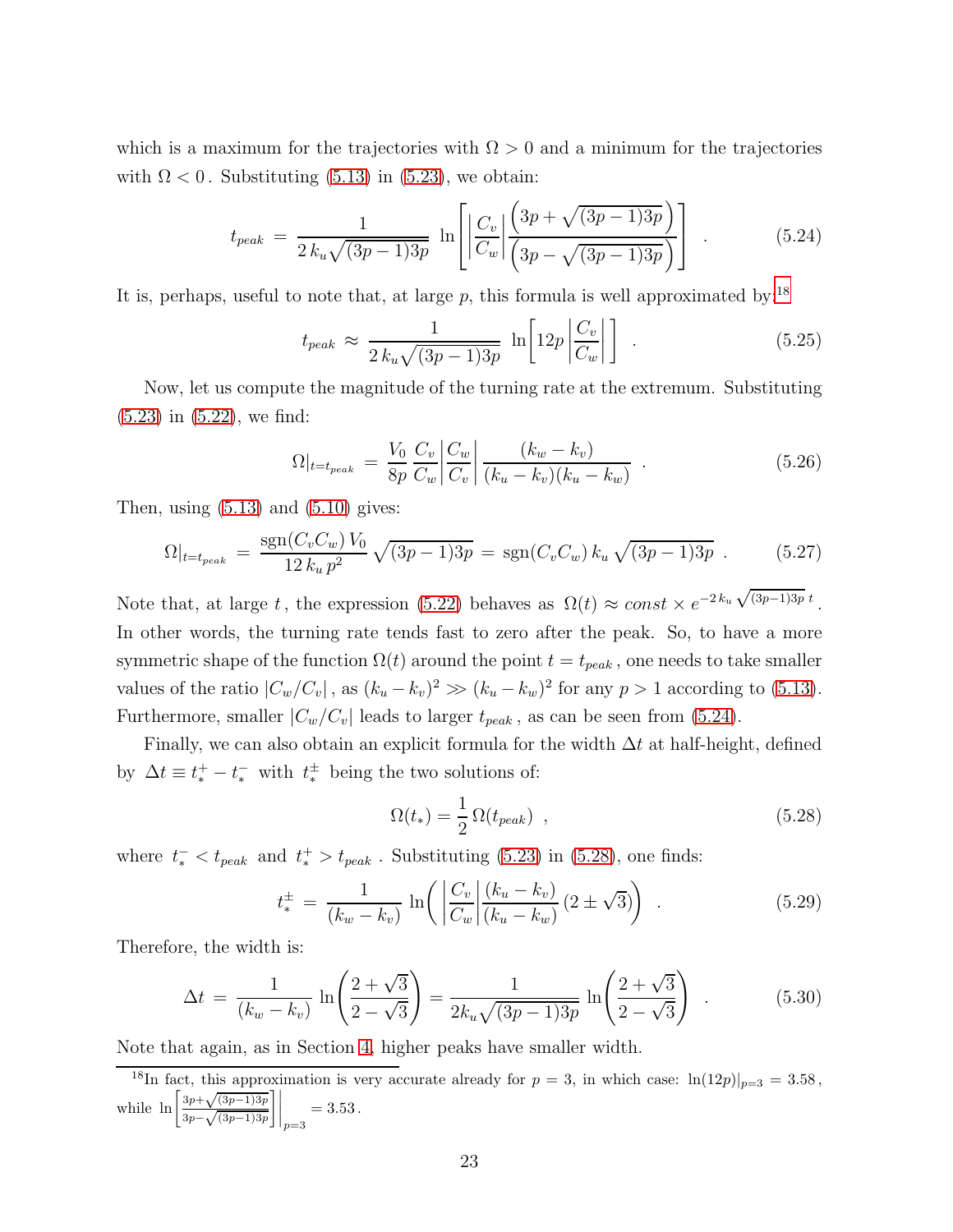#### <span id="page-24-0"></span>5.3 Effective entropic mass

Now we turn to considering the entropic mass of the fluctuations around the new trajectories. For convenience, let us introduce separate notation for the two terms in the  $M_V^2$ expression [\(3.15\)](#page-10-4):

<span id="page-24-1"></span>
$$
m_{T1}^2 \equiv \frac{f\dot{\theta}^2 \partial_\varphi^2 V}{(\dot{\varphi}^2 + f\dot{\theta}^2)} \quad \text{and} \quad m_{T2}^2 \equiv \frac{\frac{f'}{2f} \dot{\varphi}^2 \partial_\varphi V}{(\dot{\varphi}^2 + f\dot{\theta}^2)} \quad . \tag{5.31}
$$

Substituting  $(5.1)$  and  $(5.3)-(5.5)$  $(5.3)-(5.5)$  in  $(5.31)$ , we find:

<span id="page-24-2"></span>
$$
m_{T1}^2 = \frac{V_0}{4p} \frac{\tilde{u}^{6p-2}(\tilde{u}^2 - \tilde{v}^2 - \tilde{w}^2)^{1-3p} \left[ (6p-1)\tilde{v}^2 + (6p-1)\tilde{w}^2 + \tilde{u}^2 \right] (\tilde{v}\dot{\tilde{w}} - \dot{\tilde{v}}\tilde{w})^2}{(\tilde{v}^2 + \tilde{w}^2) \left[ (\tilde{v}\dot{\tilde{u}} - \dot{\tilde{v}}\tilde{u})^2 + (\tilde{w}\dot{\tilde{u}} - \dot{\tilde{w}}\tilde{u})^2 - (\tilde{v}\dot{\tilde{w}} - \dot{\tilde{v}}\tilde{w})^2 \right]}
$$
(5.32)

and

<span id="page-24-3"></span>
$$
m_{T2}^2 = \frac{V_0}{4p} \frac{\tilde{u}^{6p} (\tilde{u}^2 - \tilde{v}^2 - \tilde{w}^2)^{-3p} [\dot{\tilde{u}} (\tilde{v}^2 + \tilde{w}^2) - \tilde{u} (\tilde{v}\dot{\tilde{v}} + \tilde{w}\dot{\tilde{w}})]^2}{(\tilde{v}^2 + \tilde{w}^2) [(\tilde{v}\dot{\tilde{u}} - \dot{\tilde{v}}\tilde{u})^2 + (\tilde{w}\dot{\tilde{u}} - \dot{\tilde{w}}\tilde{u})^2 - (\tilde{v}\dot{\tilde{w}} - \dot{\tilde{v}}\tilde{w})^2]}
$$
\n(5.33)

One can verify that for  $p=\frac{1}{3}$  $\frac{1}{3}$  the sum of [\(5.32\)](#page-24-2) and [\(5.33\)](#page-24-3) has exactly the same form as  $M_V^2$  in [\(4.15\)](#page-14-1).

In the regime of validity of the new solutions, namely approximation [\(5.7\)](#page-20-4), the above two expressions become:

<span id="page-24-4"></span>
$$
m_{T1}^2 = \frac{V_0}{4p} \frac{\tilde{u}^2 (\tilde{v}\dot{\tilde{w}} - \dot{\tilde{v}}\tilde{w})^2}{(\tilde{v}^2 + \tilde{w}^2) \left[ (\tilde{v}\dot{\tilde{u}} - \dot{\tilde{v}}\tilde{u})^2 + (\tilde{w}\dot{\tilde{u}} - \dot{\tilde{w}}\tilde{u})^2 \right]}
$$
(5.34)

and

<span id="page-24-5"></span>
$$
m_{T2}^2 = \frac{V_0}{4p} \frac{\left[\,\dot{\tilde{u}}(\tilde{v}^2 + \tilde{w}^2) - \tilde{u}(\tilde{v}\dot{\tilde{v}} + \tilde{w}\dot{\tilde{w}})\right]^2}{\left[\left(\tilde{v}\dot{\tilde{u}} - \dot{\tilde{v}}\tilde{u}\right)^2 + \left(\tilde{w}\dot{\tilde{u}} - \dot{\tilde{w}}\tilde{u}\right)^2\right]} \quad . \tag{5.35}
$$

Note that, in obtaining [\(5.34\)](#page-24-4), we have assumed that  $p\tilde{v}^2$  and  $p\tilde{w}^2$  are negligible compared to  $\tilde{u}^2$ . Although for large enough p this may not seem justifiable, one should keep in mind that the constant  $C_u$ , inside  $\tilde{u}$ , can always be taken sufficiently large to ensure it. Notice that  $C_u$  cancels out of both  $(5.34)$  and  $(5.35)$  and, thus, its precise value does not affect the tachyonic instability. Now, adding [\(5.34\)](#page-24-4) and [\(5.35\)](#page-24-5), one finds:

<span id="page-24-6"></span>
$$
m_V^2 \equiv m_{T1}^2 + m_{T2}^2 = \frac{V_0}{4p} \quad , \tag{5.36}
$$

even without substituting the solutions for  $\tilde{u}$ ,  $\tilde{v}$  and  $\tilde{w}$ . This is the same result as for the large-u limit of  $m_V^2$  in the hidden symmetry case; see [\(4.26\)](#page-17-1).

Although we have obtained [\(5.36\)](#page-24-6) without using the explicit solutions, it is curious to note that they lead to a certain interplay between the functions  $m_{T_1}^2(t)$  and  $m_{T_2}^2(t)$ .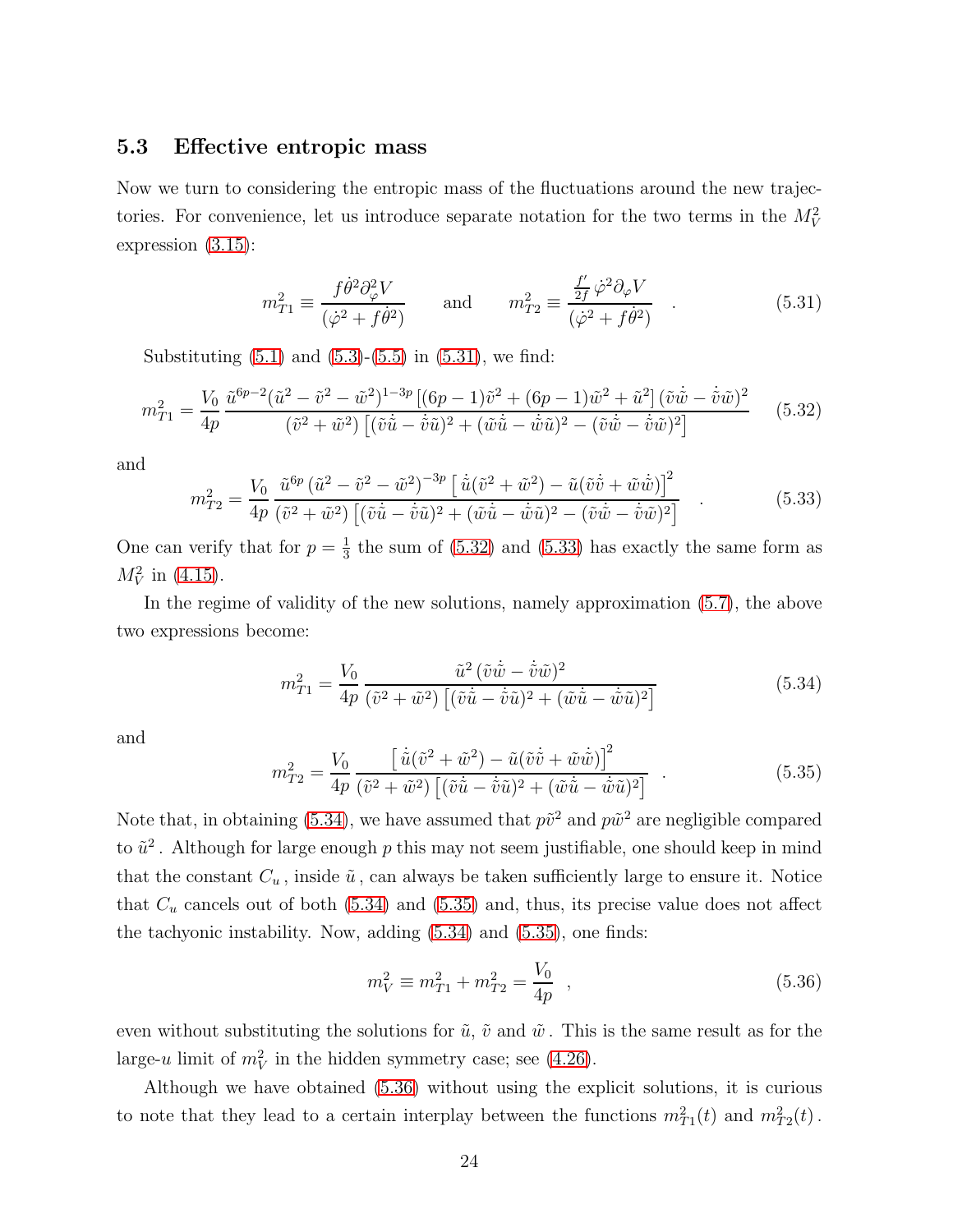Indeed, let us substitute  $(5.9)$  and  $(5.12)$  into  $(5.34)$  and  $(5.35)$ . This gives:

<span id="page-25-1"></span>
$$
m_{T1}^2(t) = \frac{V_0}{4p} \frac{C_v^2 C_w^2 (k_w - k_v)^2 e^{2(k_v + k_w)t}}{(C_v^2 e^{2k_v t} + C_w^2 e^{2k_w t}) [C_v^2 (k_u - k_v)^2 e^{2k_v t} + C_w^2 (k_u - k_w)^2 e^{2k_w t}]}
$$
(5.37)

and

<span id="page-25-2"></span>
$$
m_{T2}^2(t) = \frac{V_0}{4p} \frac{[(k_u - k_v)C_v^2 e^{2k_v t} + (k_u - k_w)C_w^2 e^{2k_w t}]^2}{(C_v^2 e^{2k_v t} + C_w^2 e^{2k_w t})[C_v^2 (k_u - k_v)^2 e^{2k_v t} + C_w^2 (k_u - k_w)^2 e^{2k_w t}]}
$$
(5.38)

From [\(5.37\)](#page-25-1) and [\(5.38\)](#page-25-2) one can see that  $m_{T1}^2(t)$  has a maximum at  $t = t_{peak}$  and tends to zero at large t, whereas  $m_{T2}^2(t)$  has a minimum at  $t = t_{peak}$  and tends to  $\frac{V_0}{4p}$  at large t. Lastly, as a check on our computations, one can verify that the sum of [\(5.37\)](#page-25-1) and [\(5.38\)](#page-25-2) gives again [\(5.36\)](#page-24-6), as it should.

At this point, there is one final ingredient left to discuss in the entropic mass formula  $(3.14)$ , namely the  $\varepsilon$  term. For that purpose, note that the Ricci scalar of the target space metric [\(3.2\)](#page-8-1), with  $f(\varphi)$  given by [\(5.1\)](#page-19-3), is  $\mathcal{R} = -2q^2 = -\frac{1}{12q}$  $\frac{1}{12p^2}$ , where we have also used  $(5.5)$ . Of course, as before, the important point is that  $\mathcal{R} = const$  (and, furthermore, the value of this constant is smaller for larger p) and so, in the slow roll approximation  $\varepsilon \ll 1$ , this term can be neglected. We will explain shortly why the  $\varepsilon$ -parameter is naturally small in the large- $u$  regime, without the need for any restrictions on the constants determining the characteristic features of  $m_s^2(t)$ .

Let us now summarize the above results for the behavior of the entropic mass. Combining  $(5.27)$  and  $(5.36)$ , we find that at the peak:

<span id="page-25-3"></span>
$$
m_s^2|_{t=t_{peak}} = (m_V^2 - \Omega^2)|_{t=t_{peak}} = -3k_u^2 p(3p - 2) \quad , \tag{5.39}
$$

where we have used  $(5.10)$ . On the other hand, from  $(5.22)$  and  $(5.36)$  one can see that:

<span id="page-25-4"></span>
$$
m_s^2 = m_V^2 - \Omega^2 \rightarrow 3k_u^2 p \qquad \text{for both} \qquad t \rightarrow 0 \text{ and } t \rightarrow \infty \quad . \tag{5.40}
$$

So the effective mass-squared  $m_s^2(t)$  is negative at the peak of the turning rate  $\Omega(t)$ , for any  $p > 1$ , and tends to a positive constant before and after a brief tachyonic period around  $t = t_{peak}$ . Note also that the magnitude of this transient instability increases for larger values of p .

#### <span id="page-25-0"></span>5.4 Slow roll parameters

Let us now discuss in more detail the slow roll parameters for the new solutions obtained in this Section. Recall that, by definition, the  $\varepsilon$ -parameter is given by  $\varepsilon = -\frac{\dot{H}}{H}$  $\frac{H}{H^2}$ . Computing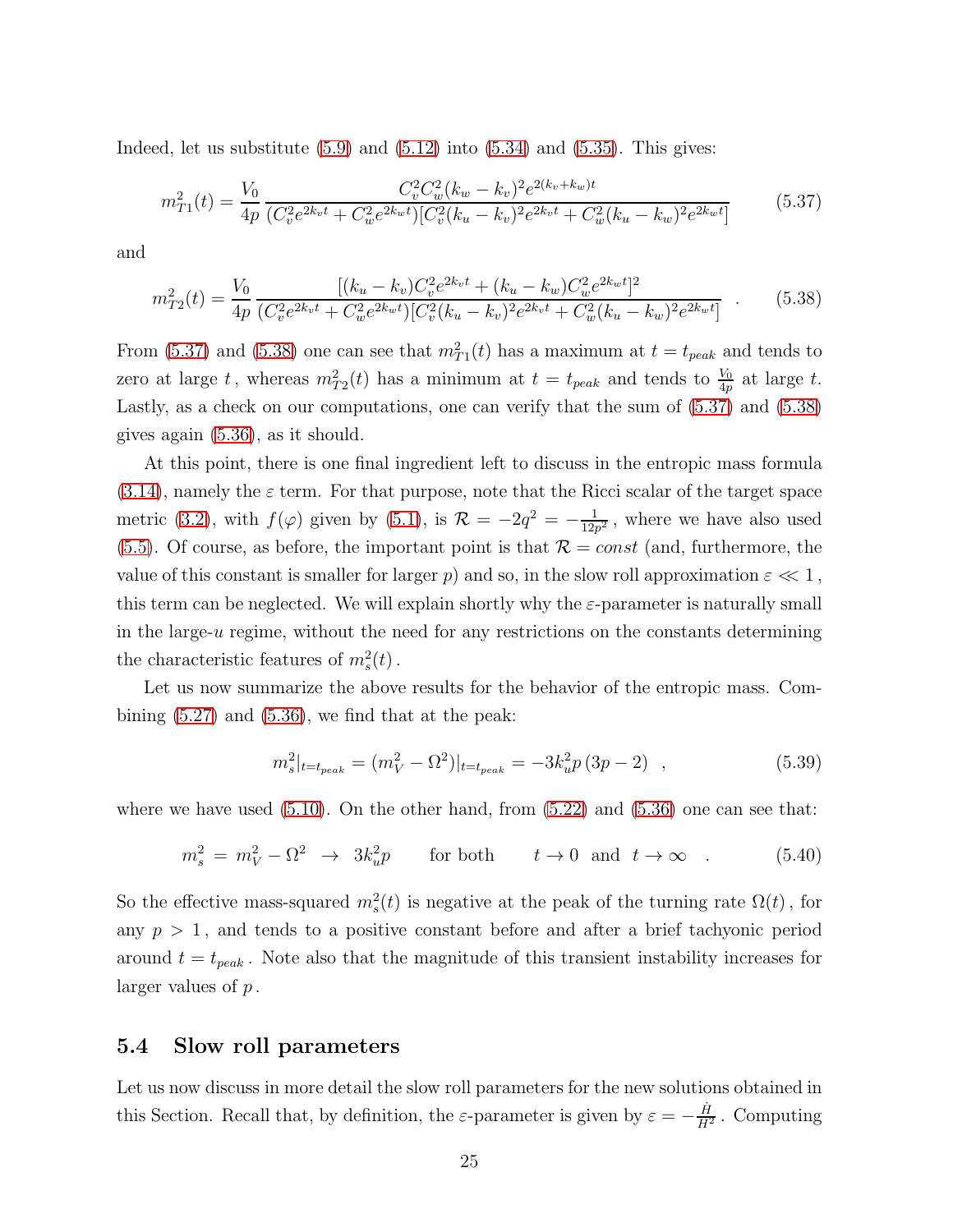the expression, that follows from the scale factor in [\(5.4\)](#page-20-0), together with the solutions [\(5.9\)](#page-20-8) and  $(5.12)$  in the regime  $(5.7)$ , we obtain:

<span id="page-26-0"></span>
$$
\varepsilon(t) = \frac{(k_u - k_v)^2 C_v^2 e^{2k_v t} + (k_u - k_w)^2 C_w^2 e^{2k_w t}}{k_u^2 p C_u^2 e^{2k_u t}} \tag{5.41}
$$

Using [\(5.13\)](#page-21-3) in [\(5.41\)](#page-26-0) and recalling that  $p > 1$ , one can see that  $\dot{\varepsilon}(t) < 0$  for  $\forall t$ . In other words, the function  $\varepsilon(t)$  is smooth and monotonically decreasing. And, furthermore, it tends to zero exponentially fast with increasing t. On the other hand, at  $t = 0$  we have:

$$
\varepsilon|_{t=0} = \frac{(k_u - k_v)^2 C_v^2 + (k_u - k_w)^2 C_w^2}{k_u^2 p C_u^2} \tag{5.42}
$$

So by taking  $C_u$  large enough, we can always ensure that  $\varepsilon(t)$  is small at  $t = 0$ , as well. That, then, guarantees that the slow roll condition  $\varepsilon \ll 1$  is satisfied for any  $t \geq 0$ . Note that requiring large  $C_u$  is consistent with ensuring that the approximation [\(5.7\)](#page-20-4) is satisfied right from the start, i.e. at  $t = 0$ . So the  $\varepsilon$  parameter is necessarily (rather) small within the range of validity of the solutions  $(5.9)$  and  $(5.12)$ .

Now let us consider the  $\eta_{\parallel}$  parameter. On solutions of the equations of motion, it coincides with  $\eta_H \equiv -\frac{\ddot{H}}{2H\dot{H}}$ , as recalled above. So, using [\(5.4\)](#page-20-0), [\(5.9\)](#page-20-8) and [\(5.12\)](#page-20-9), we find that the leading contribution in the regime [\(5.7\)](#page-20-4) is:

<span id="page-26-1"></span>
$$
\eta_{\parallel}(t) = \frac{1}{2pk_u} \frac{[(k_u - k_v)^3 C_v^2 e^{2k_v t} + (k_u - k_w)^3 C_w^2 e^{2k_w t}]}{[(k_u - k_v)^2 C_v^2 e^{2k_v t} + (k_u - k_w)^2 C_w^2 e^{2k_w t}]} \tag{5.43}
$$

Computing the derivative of this function, one can verify, even without using [\(5.13\)](#page-21-3), that  $\dot{\eta}_{\parallel}(t) < 0$  for  $\forall t$  and everywhere in parameter space. Hence  $\eta_{\parallel}(t)$  is monotonically decreasing with time. In fact, in view of [\(5.13\)](#page-21-3), it is easy to realize that [\(5.43\)](#page-26-1) approaches fast its large-t limit:

$$
\eta_{\parallel} \approx \frac{(k_u - k_w)}{2pk_u} = \frac{3p - \sqrt{(3p - 1)3p}}{2p} \tag{5.44}
$$

As noted earlier, this is well-approximated by  $\eta_{\parallel} \approx \frac{1}{4q}$  $\frac{1}{4p}$  for any  $p \gtrsim 2$ . On the other hand, at  $t \approx 0$ , the expression [\(5.43\)](#page-26-1) acquires the form:

<span id="page-26-2"></span>
$$
\eta_{\parallel} \approx \frac{(k_u - k_v)}{2pk_u} = \frac{3p + \sqrt{(3p - 1)3p}}{2p} , \qquad (5.45)
$$

where we have used that  $(k_u-k_v)^2 \gg (k_u-k_w)^2$  for any  $p > 1$ ; we have also assumed that  $|C_v| \gtrsim |C_w|$ , in view of the discussion below [\(5.27\)](#page-23-3). Note that [\(5.45\)](#page-26-2) is well-approximated by  $\eta_{\parallel} \approx 3$  for any  $p \gtrsim 2$ . Hence, interestingly, we have found that, for large-enough  $p$ ,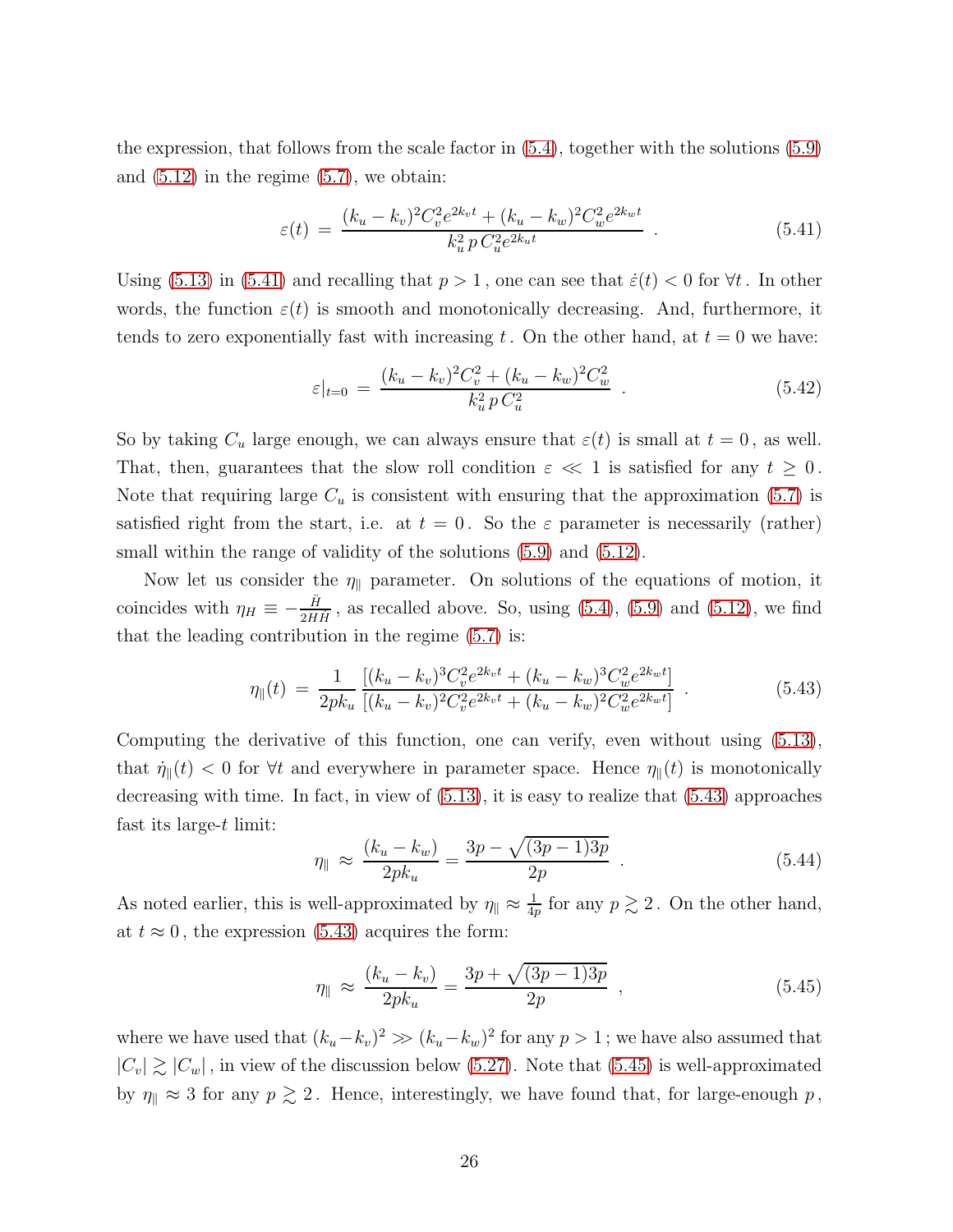the modified solutions of this Section describe a brief ultra-slow-roll inflationary period<sup>[19](#page-27-1)</sup> followed by a long-term slow-roll expansion. This is reminiscent of the numerical results of [\[32\]](#page-45-0), where a temporary tachyonic instability occurs in certain two-field models due to the transition between two slow-roll phases of inflation. However, in [\[32\]](#page-45-0) this transition does not result from a period of large turning rate, but instead from having separate potential terms for each of the two scalars. Thus, each scalar is driving a separate inflationary phase. In our case, on the other hand, only the field  $\varphi$  enters the potential.

Note that, as discussed above, both  $\varepsilon(t)$  and  $\eta_{\parallel}(t)$  are monotonically decreasing. In fact, after the turning-rate peak they tend fast, with increasing time, to the following:  $\varepsilon \to 0$  and  $\eta_{\parallel} \to const.$  This is the same behavior as in the constant-roll solutions of [\[18\]](#page-43-6).[20](#page-27-2) Just as in that reference then, to embed our solutions into a realistic model of the evolution of the Universe, one has to view them as valid up to a certain moment of time, after which a different effective description (possibly, including additional degrees of freedom) has to take over. This is a rather standard assumption in inflationary modelbuilding as the exit from inflation (resulting in standard Big Bang evolution), although undoubtedly very important, is a separate and challenging topic of research by itself. We will comment more on the graceful exit issue at the end of the next Section.

### <span id="page-27-0"></span>6 On PBH generation

In Sections [4](#page-10-0) and [5](#page-18-0) we showed that the turning rate function of the solutions studied there has a Gaussian-like shape, perfectly in line with the starting assumption of [\[25\]](#page-44-1). For the hidden symmetry solutions considered in Section [4,](#page-10-0) we also found that the height of the peak of the dimensionless turning rate  $\eta_{\perp}(t) = \Omega/H$  can be varied at will, by choosing suitably the values of the integration constants. However, this is not the case for the modified solutions of Section [5,](#page-18-0) even though one can vary the magnitude of [\(5.39\)](#page-25-3) compared to  $(5.40)$  by changing p. The reason is that the Hubble parameter changes with  $p$  as well. Indeed, to leading order in the regime  $(5.7)$ , from  $(5.4)$  and  $(5.9)$  we have:  $H \approx 2k_u p$ . Hence, using [\(5.27\)](#page-23-3), we find that  $\eta_{\perp}^2|_{t=t_{peak}} \approx \frac{3(3p-1)}{4p}$ , which tends to 9/4 for large p and is always below that limit for any  $p > 0$ . This implies that, for PBH generation, one has to consider subleading corrections to the modified solutions, since we need  $|\eta_{\perp}|_{t_{peak}} \approx 23$  according to the benchmark cases in [\[25\]](#page-44-1).

<span id="page-27-1"></span> $19$ Note, though, that the duration of this period can be varied at will, just as in Section [4.](#page-10-0)

<span id="page-27-2"></span><sup>&</sup>lt;sup>20</sup>Of course, the same remark applies to the solutions considered in our Section [4,](#page-10-0) although the slow roll approximation was violated there.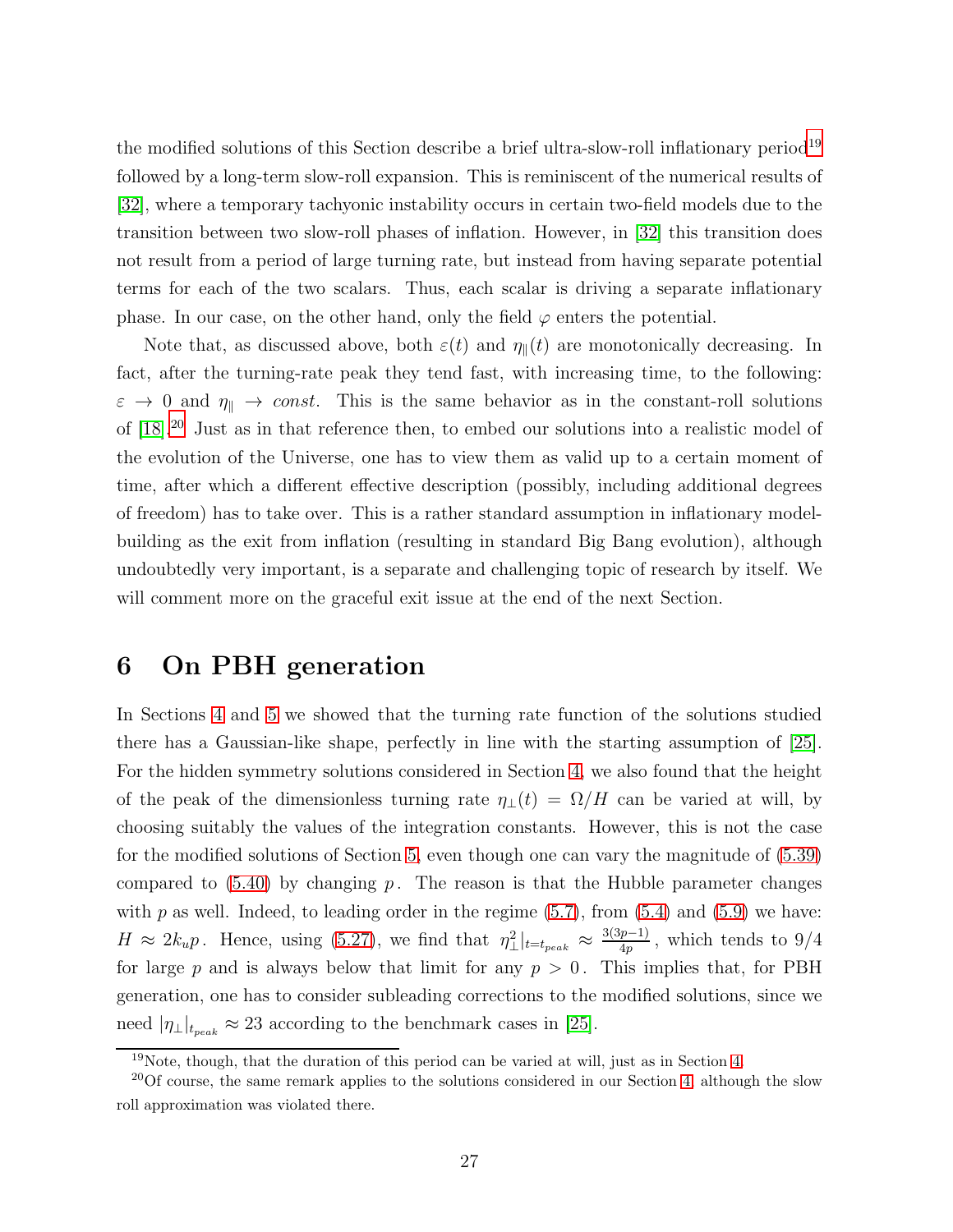

<span id="page-28-1"></span>Figure 1: The function  $\eta_{\perp}(t) = \Omega/H$  for two examples with  $N(t_{peak}) \approx 4$ . On the left:  $p = 5$ and  $C_w^{(1)} = 1/69$ . On the right:  $p = 20$  and  $C_w^{(1)} = 1/81$ . In both cases, the remaining constants are:  $k_u = 1/10$ ,  $C_v = 20$  and  $C_w = 1/4$ .

Subleading corrections in  $\tilde{v}(t)$  and  $\tilde{w}(t)$ , compared to [\(5.12\)](#page-20-9)-[\(5.13\)](#page-21-3), can affect significantly the sharpness of the turn of a field-space trajectory (and thus the value of  $|\eta_{\perp}|_{t_{peak}}$ ), while leaving the associated slow roll parameters essentially unchanged. This is because, as can be seen from [\(5.4\)](#page-20-0), the function  $\theta(t)$  is sensitive to such corrections, while  $a(t)$  is not. Note that the modified solutions are approximate and that they improve numerically with time. Indeed, as is clear from  $(5.9)$  and  $(5.12)-(5.13)$  $(5.12)-(5.13)$ , they satisfy the approximation [\(5.7\)](#page-20-4), within which they were derived, to an ever-greater degree of accuracy with increasing t. So aiming to complete them to exact solutions (or, at least, to improve them), one may look for small corrections at (sufficiently) early times. We can write such corrections in the form:

<span id="page-28-0"></span>
$$
\tilde{v}(t) = (C_v + C_v^{(1)}t + C_v^{(2)}t^2 + \dots) e^{k_v t} ,
$$
  
\n
$$
\tilde{w}(t) = (C_w + C_w^{(1)}t + C_w^{(2)}t^2 + \dots) e^{k_w t} ,
$$
\n(6.1)

where  $C_{v,w}^{(1),(2),...} = const.$  To exemplify the resulting effect, let us take for instance:

<span id="page-28-2"></span>
$$
\tilde{v}(t) = C_v e^{k_v t} \qquad \text{and} \qquad \tilde{w}(t) = \left(C_w + C_w^{(1)} t\right) e^{k_w t} \tag{6.2}
$$

with all other constants in [\(6.1\)](#page-28-0) vanishing. Then, it is easy to obtain  $\eta_{\perp}(t_{peak}) \approx 23$ , as well as any other desired value, by choosing the constants carefully, as was also the case in Section [4;](#page-10-0) see [\(4.23\)](#page-16-4). To illustrate this point, we have plotted on Figure [1](#page-28-1) the function  $\eta_{\perp}(t) = \Omega/H$ , obtained from substituting [\(6.2\)](#page-28-2) in [\(5.21\)](#page-22-5), for two examples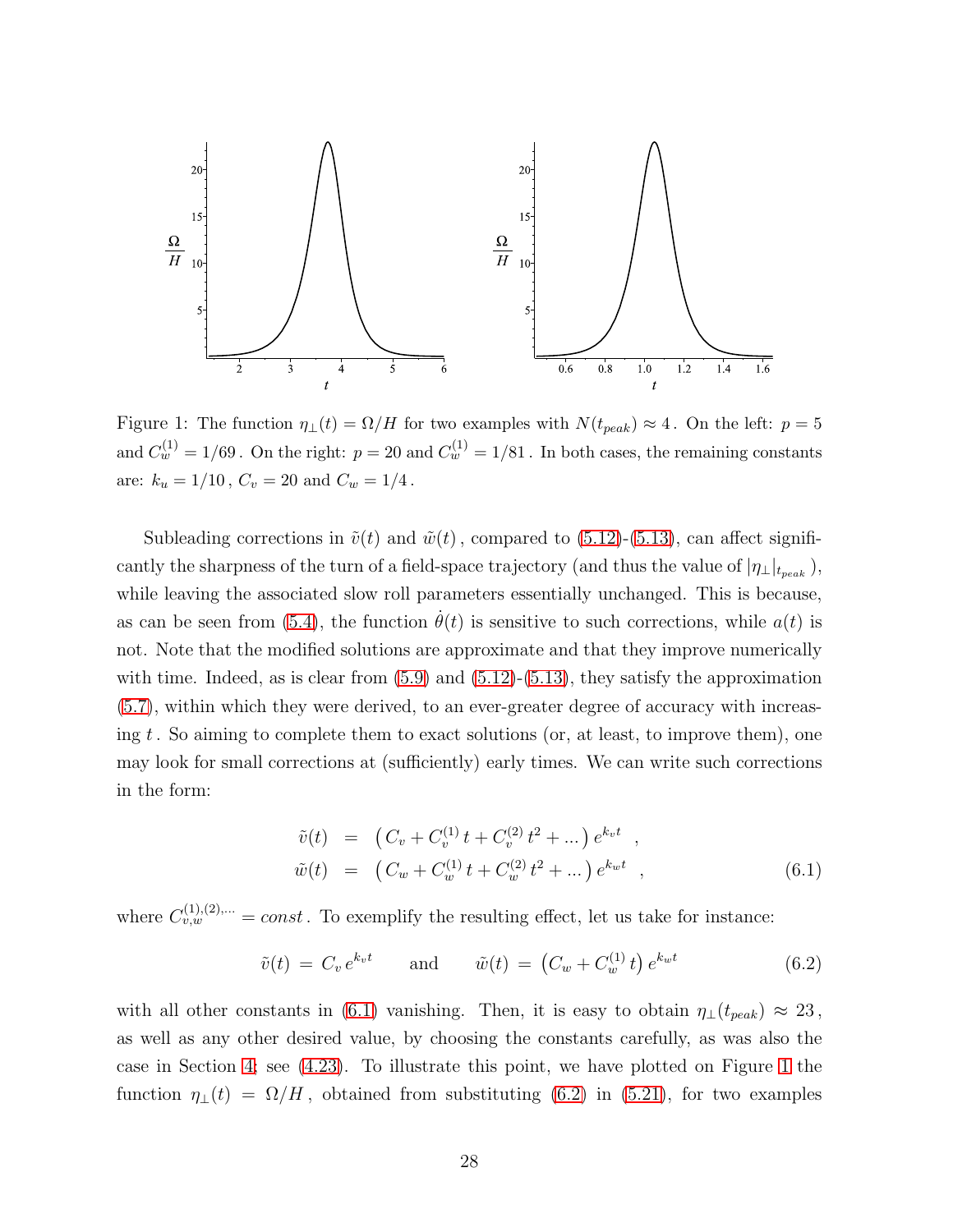with  $N(t_{peak}) \approx 4^{21}$  $N(t_{peak}) \approx 4^{21}$  $N(t_{peak}) \approx 4^{21}$  We have taken the constants such that the  $C_w^{(1)}$  contribution is a (reasonably) small correction for up to  $t \approx t_{peak}$ . One can notice that, for the example with greater p, the term  $C_w^{(1)}$  is a smaller correction. Of course, any putative corrections of the form [\(6.1\)](#page-28-0) can only be viewed as small until a certain moment of time. We hope to report in the future on a more precise analytical investigation of subleading corrections to the modified solution of Section [5.](#page-18-0)

The considerations of the present paper have shown that a fertile ground for producing field-space trajectories with a single (sharp) turn, which can realize the proposal of [\[25\]](#page-44-1) for a PBH-generating mechanism, is provided by (modifications of) a class of hidden symmetry solutions of  $[56]$ . That class is characterized by having a Poincaré-disk scalar manifold and a rotationally-invariant scalar potential. It is worth investigating the properties of the turning rate for other classes (and appropriate modifications) of exact solutions of  $[56]^{22}$  $[56]^{22}$  $[56]^{22}$ , as well as for background solutions obtained by using more involved Noether symmetries, such as those in [\[57\]](#page-47-6). It would be very interesting to establish whether non-symmetric modifications are needed, in principle, to obtain a phenomenologically appropriate behavior of the Hubble  $\eta$ -parameter, in the cases with suitable  $\Omega(t)$  functions. And if so, then whether symmetry-inspired ansatze, similar to the one in Section [5](#page-18-0) here, can lead to finding exact (albeit non-symmetric) background solutions with suitable for PBH-generation turning rates, in the more general context.

It would also be very interesting to explore whether the present-case result, that slow roll occurs near the origin of field space<sup>[23](#page-29-2)</sup> (unlike for standard  $\alpha$ -attractors), can be extended to broader classes of inflationary solutions in two-field models with hyperbolic scalar manifolds. Crucial for this conclusion was the form of the scalar potential that is required, or suggested, by the hidden symmetry. Hence, it is worth investigating the interrelation between the types of potentials, compatible with the more general Noether symmetries of [\[57\]](#page-47-6), and the kinds of field-space trajectories needed for PBH generation. In particular, that may enable us to find exact solutions, which combine the desirable properties of the solutions studied here (namely, small-field inflation and a brief rapid-

<span id="page-29-0"></span><sup>&</sup>lt;sup>21</sup>Note that, on the left of Figure [1,](#page-28-1)  $H = 1$  and thus  $N(t) = \int H dt = t$ , whereas on the right  $H = 4$ and so  $N = 4t$ . Hence, in both cases the sharp turn lasts about 3 to 4 e-folds, in line with [\[25\]](#page-44-1).

<span id="page-29-1"></span><sup>22</sup>As an interesting aside, it merits exploring whether (a suitable modification of) the considerations of [\[56\]](#page-47-4), for the case of a hyperbolic-annulus scalar manifold and  $\theta$ -independent potential, could lead to a realization of the proposal of [\[73\]](#page-48-5) for rollercoaster cosmology, characterized by multiple alternating phases of accelerated and decelerated expansion.

<span id="page-29-2"></span><sup>&</sup>lt;sup>23</sup>Note that [\(5.4\)](#page-20-0) implies for the radial coordinate on the disk:  $\rho(t) = \frac{\sqrt{\tilde{v}^2 + \tilde{w}^2}}{\sqrt{\tilde{u}^2 - \tilde{v}^2 - \tilde{w}^2} + \sqrt{\tilde{u}^2}}$ , similarly to Section [4.](#page-10-0) So, in the regime [\(5.7\)](#page-20-4), one always has  $\rho \ll 1$ .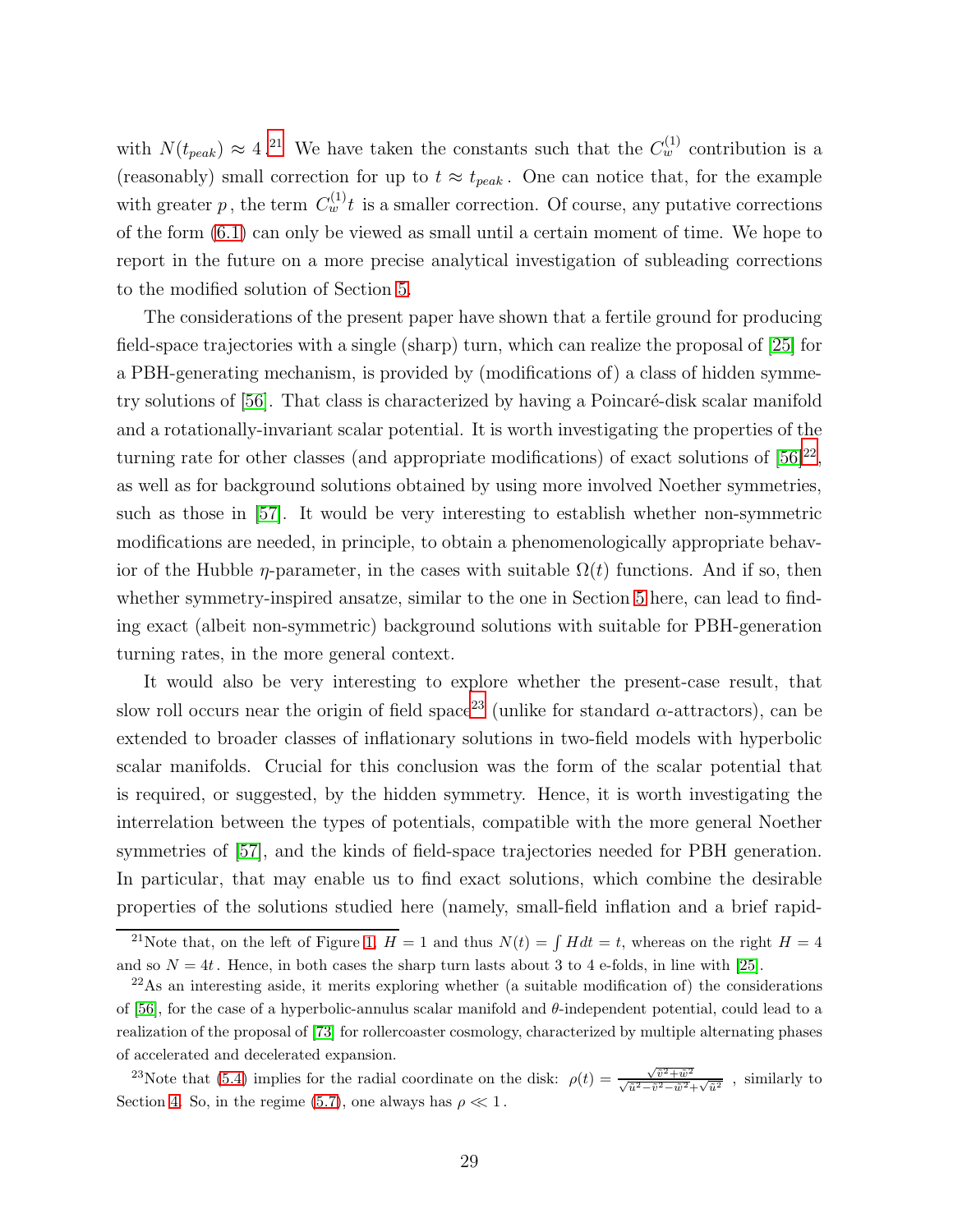turn period) with a graceful exit, that was lacking in our Sections [4](#page-10-0) and [5.](#page-18-0) In addition, the richer set of symmetry-compatible potentials in [\[57\]](#page-47-6) might enable the existence of solutions with sharp turns that represent transitions between different pairs of inflationary regimes, compared to the ultra-slow-roll to slow-roll transition found here. Finally, in view of [\[74,](#page-48-6)[75\]](#page-48-3), it is also interesting to explore multi-field generalizations, with more than two scalars, of the kinds of solutions and field-space trajectories that we have investigated in the present work.

### Acknowledgements

I would like to thank E. M. Babalic, C. Lazaroiu, P. Suranyi and L.C.R. Wijewardhana for numerous discussions on various aspects of cosmological inflation,  $\alpha$ -attractors and primordial black holes. I am also grateful to J. Fumagalli for very useful correspondence. My work has received partial support from the Bulgarian NSF grants DN 08/3 and KP-06-N38/11.

### <span id="page-30-0"></span>A Rescaling of hidden symmetry solutions

In Section [4,](#page-10-0) we have fixed from the start three of the constants in the exact background solutions  $(4.3)-(4.5)$  $(4.3)-(4.5)$ , compared to the expressions in [\[56\]](#page-47-4). In this Appendix we explain why this does not lead to any loss of generality.

The solutions for  $a(t)$ ,  $\varphi(t)$  and  $\theta(t)$ , that are of interest here, are given in (5.7) of [\[56\]](#page-47-4), with  $u(t)$ ,  $v(t)$  and  $w(t)$  as in (5.15), (5.18) and (5.21), together with the constraint (5.22), there. They contain three additional constants  $C_1, C_2, C_w$  compared to  $(4.3)-(4.5)$  $(4.3)-(4.5)$  here. From [\[56\]](#page-47-4), it is already clear that one can set  $C_2 = 0$ , without any loss of generality, since  $C_2 \neq 0$  amounts only to mixing between v and w. However, that still leaves, potentially, two additional constants. Namely, in the notation of Section [4](#page-10-0) here, we have the following expressions for the solutions [\[56\]](#page-47-4):

<span id="page-30-1"></span>
$$
a(t) = \left\{ u^2 - \left[ \frac{v^2}{C_1^2} + \frac{w^2}{C_w^2} \right] \right\}^{1/3},
$$
  
\n
$$
\varphi(t) = \sqrt{\frac{8}{3}} \operatorname{arccoth}\left(\sqrt{\frac{u^2}{\frac{v^2}{C_1^2} + \frac{w^2}{C_w^2}}} \right),
$$
  
\n
$$
\theta(t) = \operatorname{arccot}\left(\frac{C_w}{C_1} \frac{v}{w}\right),
$$
\n(A.1)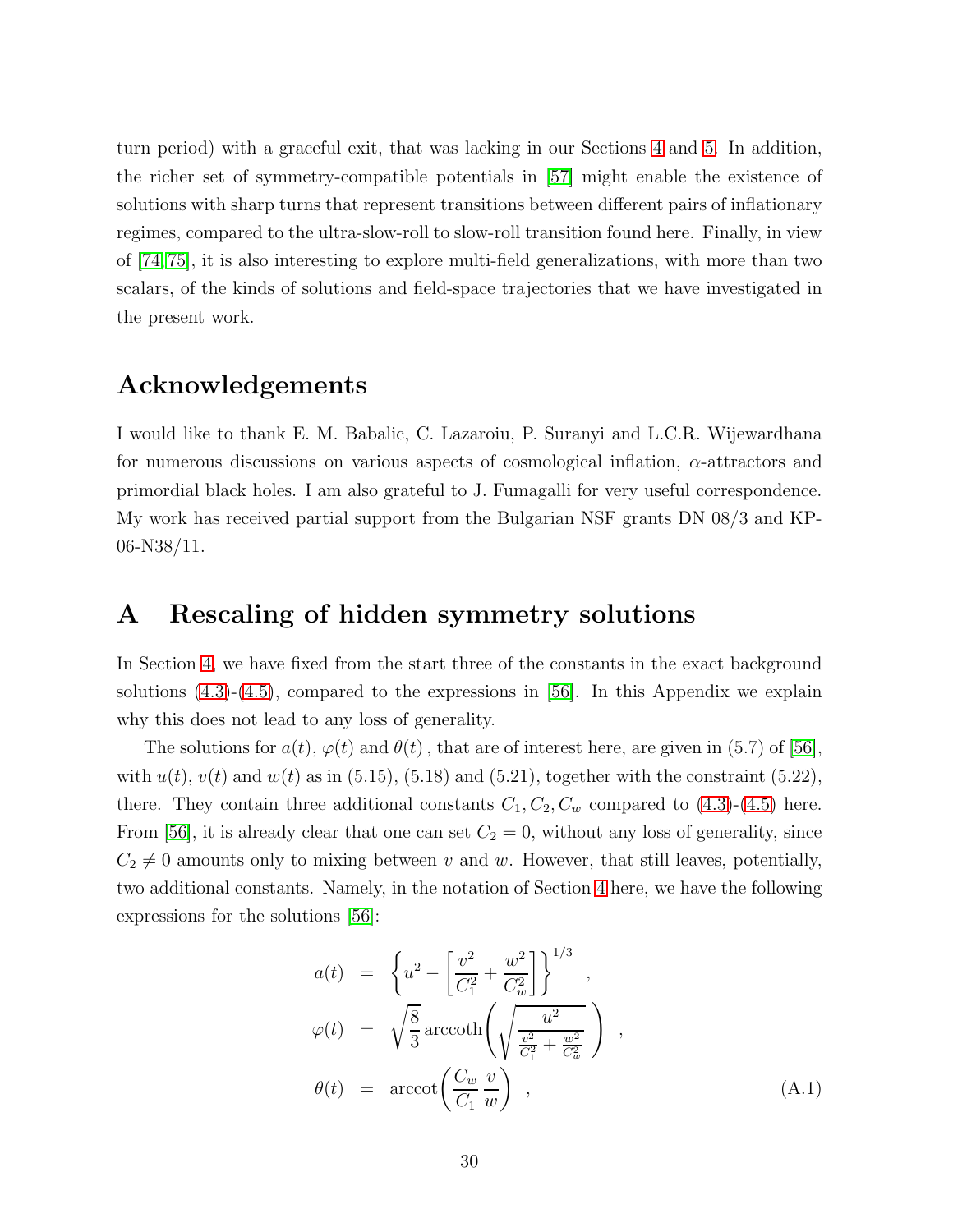where the functions  $u(t)$  and  $v(t)$  are the same as in [\(4.4\)](#page-11-2) while  $w(t)$  has the form:

$$
w(t) = C_w^2 C_1^w t + C_0^w \tag{A.2}
$$

and, in addition, the constraint between the integration constants is:

<span id="page-31-2"></span>
$$
(C_1^v)^2 + C_1^2 C_w^2 (C_1^w)^2 = \kappa^2 C_1^2 [(C_1^u)^2 - (C_0^u)^2]. \tag{A.3}
$$

Note, though, that one can cancel  $C_1$  and  $C_w$  everywhere in  $(A.1)-(A.3)$  $(A.1)-(A.3)$  by performing the rescalings:

$$
C_1^w \to \frac{C_1^w}{C_w} \qquad , \qquad C_0^w \to C_w C_0^w \qquad , \qquad C_{0,1}^v \to C_1 C_{0,1}^v \qquad , \tag{A.4}
$$

while keeping  $C_{0,1}^u$  the same.

So, to recapitulate, without any loss of generality one can set:

<span id="page-31-1"></span>
$$
C_1 = 1 \qquad , \qquad C_2 = 0 \qquad , \qquad C_w = 1 \tag{A.5}
$$

<span id="page-31-0"></span>in the relevant solution of  $[56]$ , thus obtaining  $(4.3)-(4.5)$  $(4.3)-(4.5)$  here.

### B Radial variable of the exact solutions

In this Appendix we prove that the radial coordinate  $\rho(t)$  of the exact solutions [\(4.3\)](#page-11-3)-[\(4.5\)](#page-11-4) can have at most two local extrema. More precisely, we show that there are only three types of possible trajectories, namely: with no local extremum, with one local extremum (which is a maximum) and with two local extrema (a minimum followed in time by a maximum) of  $\rho(t)$ .

To achieve this, let us analyze the condition  $\dot{\rho}(t) = 0$  in detail. Substituting [\(4.4\)](#page-11-2) in [\(4.18\)](#page-14-4), we find:

<span id="page-31-3"></span>
$$
\kappa \{ \left[ (C_1^v)^2 + (C_1^w)^2 \right] t^2 + 2(C_1^v C_0^v + C_1^w C_0^w) t + \left[ (C_0^v)^2 + (C_0^w)^2 \right] \} \left[ C_0^u \sinh(\kappa t) + C_1^u \cosh(\kappa t) \right] - \left\{ \left[ (C_1^v)^2 + (C_1^w)^2 \right] t + (C_1^v C_0^v + C_1^w C_0^w) \right\} \left[ C_0^u \cosh(\kappa t) + C_1^u \sinh(\kappa t) \right] = 0 \quad (B.1)
$$

Introducing the notation:

$$
P_1(t) \equiv \left[ (C_1^v)^2 + (C_1^w)^2 \right] t^2 + 2 \left( C_1^v C_0^v + C_1^w C_0^w \right) t + \left[ (C_0^v)^2 + (C_0^w)^2 \right] ,
$$
  
\n
$$
P_2(t) \equiv \left[ (C_1^v)^2 + (C_1^w)^2 \right] t + (C_1^v C_0^v + C_1^w C_0^w) ,
$$
 (B.2)

one can rewrite equation [\(B.1\)](#page-31-3) as:

<span id="page-31-4"></span>
$$
\tanh(\kappa t) = Q(t) \t\t(B.3)
$$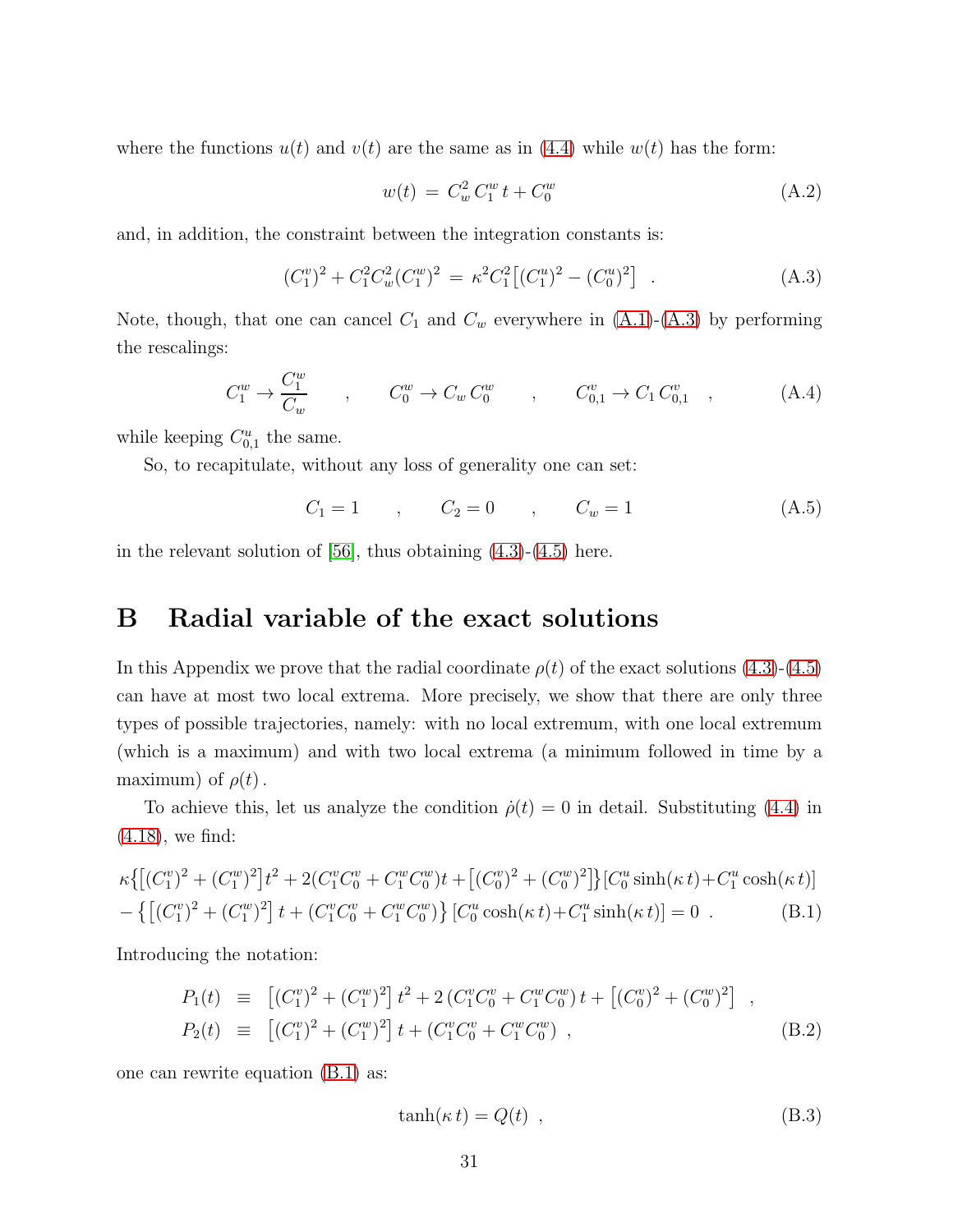where:

<span id="page-32-1"></span>
$$
Q(t) \equiv \frac{C_0^u P_2(t) - \kappa C_1^u P_1(t)}{\kappa C_0^u P_1(t) - C_1^u P_2(t)}.
$$
\n(B.4)

Since  $tanh(\kappa t)$  is a continuous and monotonic function, the key to determining the number of roots of  $(B.3)$ , as well as estimating their positions, is the behavior of the function  $Q(t)$ . In the following we will study this behavior under the assumption that  $C_{0,1}^u > 0$  [needed to ensure  $a(t), \dot{a}(t) > 0$  for  $\forall t$ , which implies in particular that  $Q(t) \rightarrow -\frac{C_1^u}{C_0^u} < 0$  for  $t \to \pm \infty$ .

As for any rational function, the behavior of  $Q(t)$  is determined by its extrema, singularities and zeros. Considering first the extrema, we find that  $\dot{Q}=0$  has only two roots:

<span id="page-32-2"></span>
$$
t_{\pm} = \frac{-C_0^v C_1^v - C_0^w C_1^w \pm |C_0^v C_1^w - C_1^v C_0^w|}{(C_1^v)^2 + (C_1^w)^2} . \tag{B.5}
$$

Note that the absolute value here ensures that  $t_$   $<$   $t_+$  always, regardless of the values of the constants. Now let us determine whether each of the two local extrema is a minimum or a maximum. For that purpose, we compute:

<span id="page-32-5"></span>
$$
\ddot{Q}|_{t=t_{\pm}} = \pm 2 \left| C_0^v C_1^w - C_1^v C_0^w \right| \frac{\kappa \left[ (C_1^u)^2 - (C_0^u)^2 \right] \left[ (C_1^v)^2 + (C_1^w)^2 \right]}{Q_{den}^2(t_{\pm})} ,\tag{B.6}
$$

where  $Q_{den}$  denotes the denominator of  $Q(t)$  in [\(B.4\)](#page-32-1). Note that  $\kappa > 0$  and  $(C_1^u)^2 > (C_0^u)^2$ in our physical parameter space, as is evident from [\(4.4\)](#page-11-2)-[\(4.5\)](#page-11-4). Hence, we always have  $\ddot{Q}(t_{-})$  < 0 and  $\ddot{Q}(t_{+}) > 0$ ; in other words,  $t_{-}$  is always a local maximum, whereas  $t_{+}$  is always a local minimum. Also, since  $\dot{\theta} = \frac{C_0^v C_1^w - C_1^v C_0^w}{v^2 + w^2}$ , the requirement that  $\dot{\theta}$  does not vanish identically means that we always have  $C_0^v C_1^w \neq C_1^v C_0^w$  and thus  $t_- \neq t_+$ .

Now we turn to the singularities of  $Q(t)$ , given by the zeros of its denominator. Solving  $\kappa C_0^u P_1(t) - C_1^u P_2(t) = 0$ , we obtain:

<span id="page-32-0"></span>
$$
t_{\pm}^{s} = \frac{C_{1}^{u}}{2\kappa C_{0}^{u}} - \frac{(C_{1}^{v}C_{0}^{v} + C_{1}^{w}C_{0}^{w})}{(C_{1}^{v})^{2} + (C_{1}^{w})^{2}} \pm \left\{ \left(\frac{C_{1}^{u}}{2\kappa C_{0}^{u}}\right)^{2} - \frac{(C_{1}^{v}C_{0}^{w} - C_{1}^{w}C_{0}^{v})^{2}}{[(C_{1}^{v})^{2} + (C_{1}^{w})^{2}]^{2}} \right\}^{1/2} . \tag{B.7}
$$

Clearly,  $t_{\pm}^{s}$  is real only if (recall that  $C_{0,1}^{u} > 0$ ):

<span id="page-32-3"></span>
$$
\frac{C_1^u}{2\kappa C_0^u} \ge \frac{|C_1^v C_0^w - C_1^w C_0^v|}{[(C_1^v)^2 + (C_1^w)^2]}.
$$
\n(B.8)

Notice that [\(B.5\)](#page-32-2) implies in particular:

<span id="page-32-4"></span>
$$
\frac{|C_1^v C_0^w - C_1^w C_0^v|}{[(C_1^v)^2 + (C_1^w)^2]} = t_+ + \frac{(C_1^v C_0^v + C_1^w C_0^w)}{[(C_1^v)^2 + (C_1^w)^2]}.
$$
\n(B.9)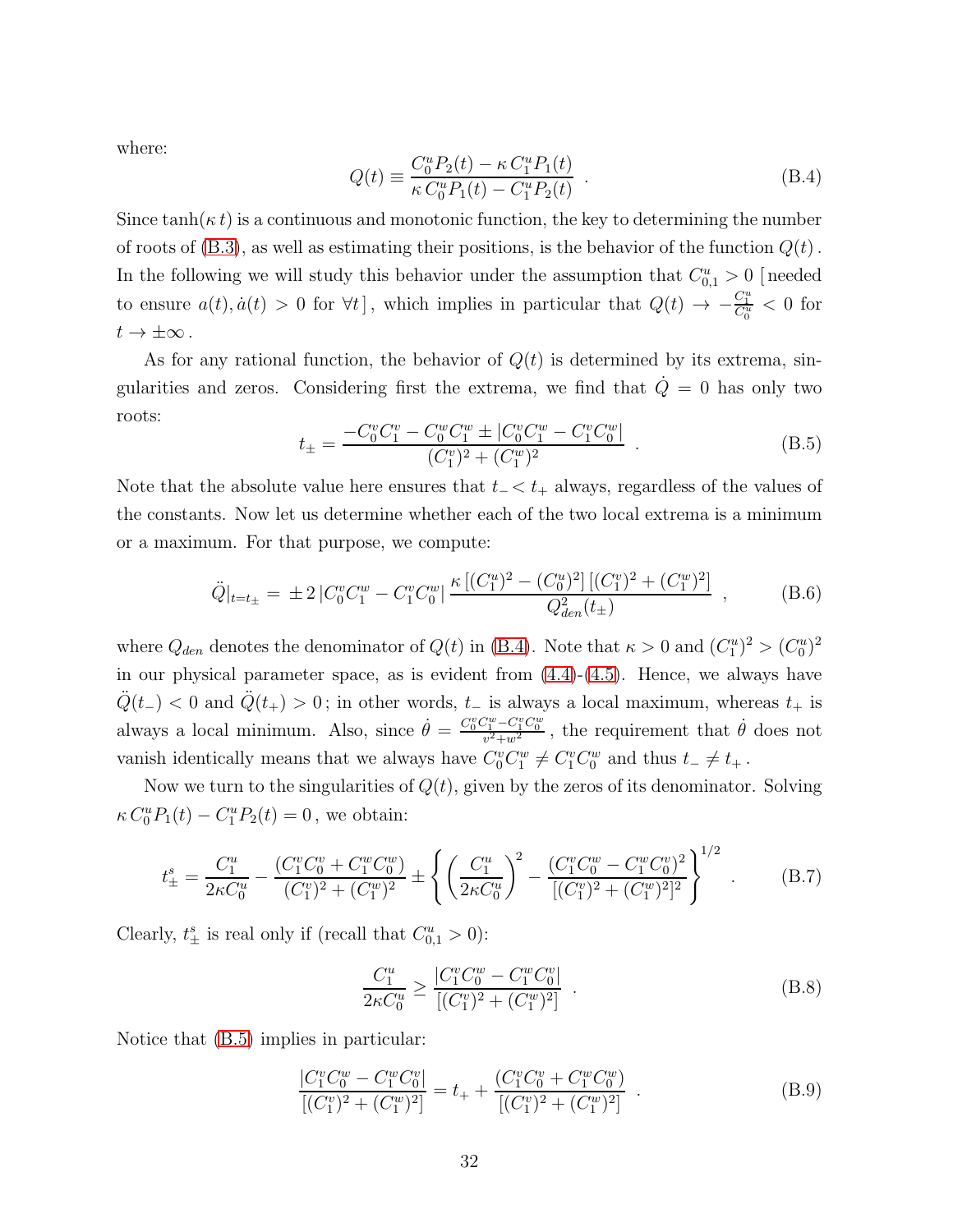Combining this with [\(B.7\)](#page-32-0) and [\(B.8\)](#page-32-3), we conclude that:

$$
t_+ \le t_+^s \tag{B.10}
$$

In other words, if  $Q(t)$  has singularities, then both its extrema occur at earlier t than the later-time singularity. Let us also compare  $t_{\pm}$  to  $t_{-}^{s}$ . From [\(B.5\)](#page-32-2) and [\(B.7\)](#page-32-0) we have:

$$
t_{-}^{s} = t_{-} + \frac{C_{1}^{u}}{2\kappa C_{0}^{u}} + \frac{|C_{1}^{v}C_{0}^{w} - C_{1}^{w}C_{0}^{v}|}{[(C_{1}^{v})^{2} + (C_{1}^{w})^{2}]} - \left\{ \left(\frac{C_{1}^{u}}{2\kappa C_{0}^{u}}\right)^{2} - \frac{(C_{1}^{v}C_{0}^{w} - C_{1}^{w}C_{0}^{v})^{2}}{[(C_{1}^{v})^{2} + (C_{1}^{w})^{2}]^{2}} \right\}^{1/2}.
$$
 (B.11)

Note that this is of the form  $t_{-}^{s} = t_{-} + (p+q) - \sqrt{(p+q)(p-q)}$  with  $p \ge q > 0$ . Since the inequality  $(p+q) > \sqrt{(p+q)(p-q)}$  is true for any  $p \ge q > 0$ , we conclude that:

$$
t_{-} < t_{-}^{s} \tag{B.12}
$$

Similarly, by using that  $(p - q) < \sqrt{(p + q)(p - q)}$  is true for any  $p \ge q > 0$ , we find:

<span id="page-33-1"></span>
$$
t_{-}^{s} < t_{+} \tag{B.13}
$$

Let us now consider the zeros of  $Q(t)$  in  $(B.4)$ . Computing the roots of the equation  $C_0^u P_2(t) - \kappa C_1^u P_1(t) = 0$  gives:

<span id="page-33-0"></span>
$$
t_{\pm}^{z} = \frac{C_{0}^{u}}{2\kappa C_{1}^{u}} - \frac{(C_{1}^{v}C_{0}^{v} + C_{1}^{w}C_{0}^{w})}{(C_{1}^{v})^{2} + (C_{1}^{w})^{2}} \pm \left\{ \left(\frac{C_{0}^{u}}{2\kappa C_{1}^{u}}\right)^{2} - \frac{(C_{1}^{v}C_{0}^{w} - C_{1}^{w}C_{0}^{v})^{2}}{[(C_{1}^{v})^{2} + (C_{1}^{w})^{2}]^{2}} \right\}^{1/2} . \tag{B.14}
$$

So the condition for real  $t^z_{\pm}$  is:

<span id="page-33-4"></span>
$$
\frac{C_0^u}{2\kappa C_1^u} \ge \frac{|C_1^v C_0^w - C_1^w C_0^v|}{[(C_1^v)^2 + (C_1^w)^2]}.
$$
\n(B.15)

This, together with [\(B.9\)](#page-32-4) and [\(B.14\)](#page-33-0), implies that:

<span id="page-33-2"></span>
$$
t_+ \le t_+^z \tag{B.16}
$$

Notice also that, due to  $C_1^u > C_0^u$ , comparing [\(B.7\)](#page-32-0) and [\(B.14\)](#page-33-0) gives:

$$
t_{+}^{z} < t_{+}^{s} \t\t(B.17)
$$

In addition, similarly to the comparison between  $t_-\,$  and  $t^s_-\,$ , we find:

<span id="page-33-3"></span>
$$
t_{-} < t_{-}^{z} \tag{B.18}
$$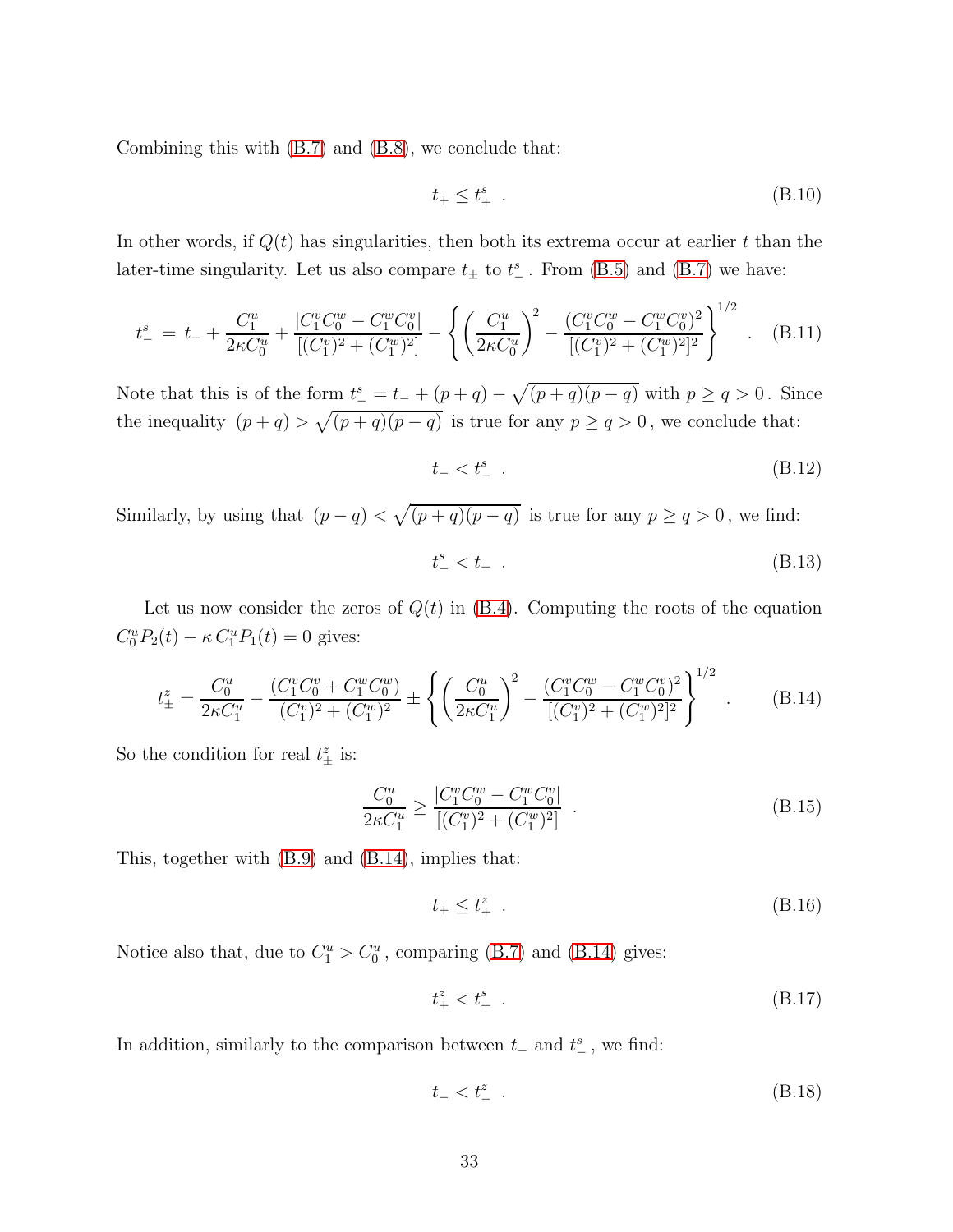

<span id="page-34-1"></span>Figure 2: Schematic depiction of the function  $Q(t)$  in  $(B.4)$ , showing its characteristic features: two local extrema (a maximum at  $t_-\$  and a minimum at  $t_+$ ), two singularities (at the positions of the vertical dashed lines) and two zeros, all situated with respect to each other according to the results derived in the text.

Note that the last inequality implies:

$$
t_{-}^{s} < t_{-}^{z} \tag{B.19}
$$

since we have already shown that  $t_{-}^{s} < t_{+}^{z}$ ; see [\(B.13\)](#page-33-1) and [\(B.16\)](#page-33-2).<sup>[24](#page-34-0)</sup>

Let summarize our results so far regarding the behavior of the function  $Q(t)$  in  $(B.4)$ . We have shown that it always has two local extrema situated at  $t = t_{\pm}$ , with  $t_{-} < t_{+}$ , and such that the extremum at  $t_-\$  is a maximum, while the extremum at  $t_+$  is a minimum. Furthermore, when  $(B.7)$  is real,  $Q(t)$  also has two discontinuities, at the two singularities situated at  $t = t_{\pm}^s$ , such that  $t_{-} < t_{-}^s < t_{+} \leq t_{+}^s$ . And in addition, if [\(B.14\)](#page-33-0) is real, then  $Q(t)$  has two zeros situated at  $t = t_{\pm}^z$  and such that  $t_{-}^s < t_{-}^z < t_{+} \leq t_{+}^z < t_{+}^s$ . We have depicted schematically this general form of  $Q(t)$  on Figure [2,](#page-34-1) where we have also taken into account that  $Q(t) \to -\frac{C_1^u}{C_0^u} < 0$  for  $t \to \pm \infty$ . Note that if there are zeros, then there must be singularities as well. However, it is possible to have singularities without having zeros.<sup>[25](#page-34-2)</sup> In such a case, the middle segment (i.e., with  $t_{-}^{s} < t < t_{+}^{s}$ ) is entirely above the horizontal axis. Finally, it is also possible to have neither zeros nor singularities, in which case the entire graph of  $Q(t)$  is below the horizontal axis.

It is remarkable that the above robust conclusions about the behavior of  $Q(t)$  follow solely from the physical requirements that  $\theta(t)$  does not vanish identically and  $a(t)$ ,  $\dot{a}(t)$ 

<span id="page-34-0"></span><sup>&</sup>lt;sup>24</sup>If it were true that  $t_{-}^{z} < t_{-}^{z} < t_{+}^{z}$ , then one would need to have  $t_{-}^{z} = t_{-}$  in contradiction with [\(B.18\)](#page-33-3). That t<sub>-</sub> and t<sup>\*</sup><sub>c</sub> cannot coincide in our parameter space follows also from the requirement  $C_1^v C_0^w \neq C_0^v C_1^w$ , needed to ensure that  $\dot{\theta}$  is not identically zero; see the discussion below [\(B.6\)](#page-32-5).

<span id="page-34-2"></span><sup>&</sup>lt;sup>25</sup>Indeed, since  $C_1^u > C_0^u$ , the inequality [\(B.15\)](#page-33-4) implies [\(B.8\)](#page-32-3) but not vice versa.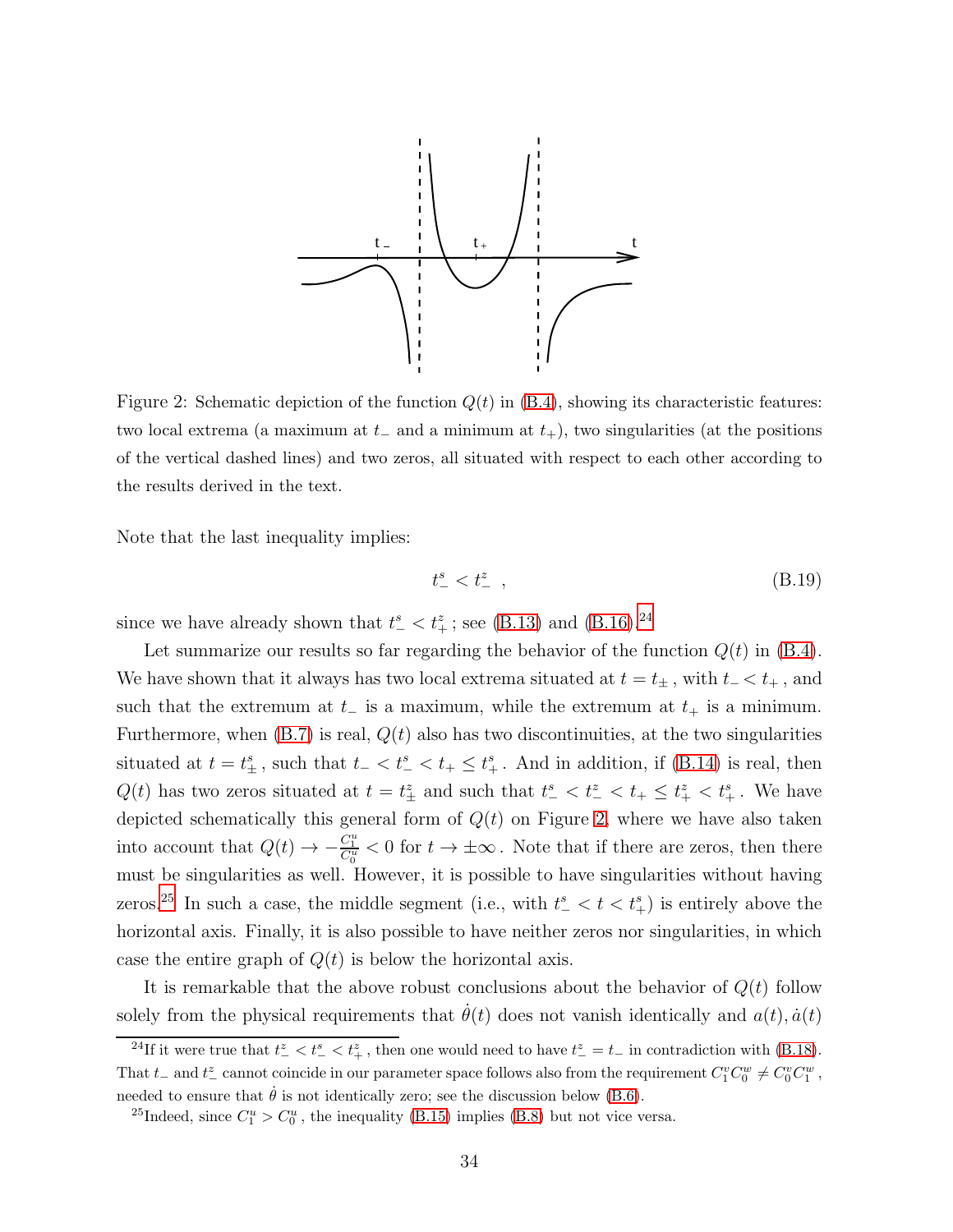are positive-definite, regardless of any specific choices of parameter values.

Now let us return to equation [\(B.3\)](#page-31-4), whose solutions give the local extrema of the radial function  $\rho(t)$  in [\(4.17\)](#page-14-3), with [\(4.4\)](#page-11-2) substituted. Recall that we are interested in solving [\(B.3\)](#page-31-4) in the interval  $t \in [0,\infty)$ , with  $t = 0$  being the initial moment of the expansion regime under study. In view of the general from of  $Q(t)$ , established here and depicted on Figure [2,](#page-34-1) it is clear that the equation  $\tanh(\kappa t) = Q(t)$  can have two, one or zero solutions in the interval  $[0, \infty)$ , depending on where the point  $t = 0$  is on the horizontal axis, compared to  $t_{\pm}$ ,  $t_{\pm}^{s}$  and  $t_{\pm}^{z}$ .<sup>[26](#page-35-1)</sup> Hence, we have proven that the inflationary trajectories of the solutions [\(4.3\)](#page-11-3)-[\(4.5\)](#page-11-4) have at most two local extrema of  $\rho(t)$ , or equivalently of  $\varphi(t)$ . Note that the global minimum of the scalar potential [\(4.2\)](#page-10-2) is at  $\varphi = 0$ , i.e. at  $\rho = 0$ . Therefore, all trajectories have to tend to  $\rho = 0$  as  $t \to \infty$ . Hence, the last (or only) local extremum of  $\rho(t)$  has to be a maximum. Denoting its position in time by  $t_{max}$ , we can conclude from the considerations of this Appendix that  $t_+ \leq t_{max} < t_+^s$ . Furthermore, when  $t_{\pm}^{z}$  is real, we have the following stronger restriction:  $t_{+}^{z} < t_{max} < t_{+}^{s}$ .

### <span id="page-35-0"></span>C Numerical examples

In this appendix we give several numerical examples, which illustrate the possible types of trajectories of the solutions [\(4.3\)](#page-11-3)-[\(4.5\)](#page-11-4), as well as their associated tachyonic instabilities. We will begin with some examples, that have  $t_{peak} < 1$ , for illustrative purposes. By the end, though, it will be abundantly clear that there are infinitely many examples with  $t_{peak} > 1$  and thus with tens of e-folds occurring by the time  $t = t_{peak}$  is reached.

Before we start the numerical investigation, let us make several useful remarks regarding the physical constraints on the parameter space of our class of models. Of course, one constraint is the relation between constants, given in [\(4.5\)](#page-11-4), which in particular implies that  $|C_1^u| > |C_0^u|$ . In addition, note from [\(4.11\)](#page-13-2) that to have real and positive-definite  $a(t)$  and  $\dot{a}(t)$  at any time, one needs  $C_{0,1}^u > 0$ . Another important restriction follows from the observation that, according to [\(4.3\)](#page-11-3)-[\(4.4\)](#page-11-2), the initial scale factor is  $a(t)|_{t=0} = [(C_0^u)^2 - (C_0^w)^2 - (C_0^v)^2]^{\frac{1}{3}}$ . Hence, to have  $a(t) \geq 0$  for any  $t \in [0, \infty)$ , we need to impose:  $(C_0^u)^2 - (C_0^v)^2 \ge 0$ . Finally, note also that one cannot take simultaneously  $C_0^v = 0$  and  $C_0^w = 0$  for the following reason. If both of those constants were to vanish, then one would have  $v/w = const$  and thus  $\theta(t) \equiv const$ . So we would be left with a single background scalar field  $\varphi(t)$ . However, here we are interested precisely

<span id="page-35-1"></span><sup>&</sup>lt;sup>26</sup>Note that if there are no singularities, then there are no solutions of [\(B.3\)](#page-31-4) in the interval  $[0, \infty)$ , since the entire graph of  $Q(t)$  is below the horizontal axis as explained above.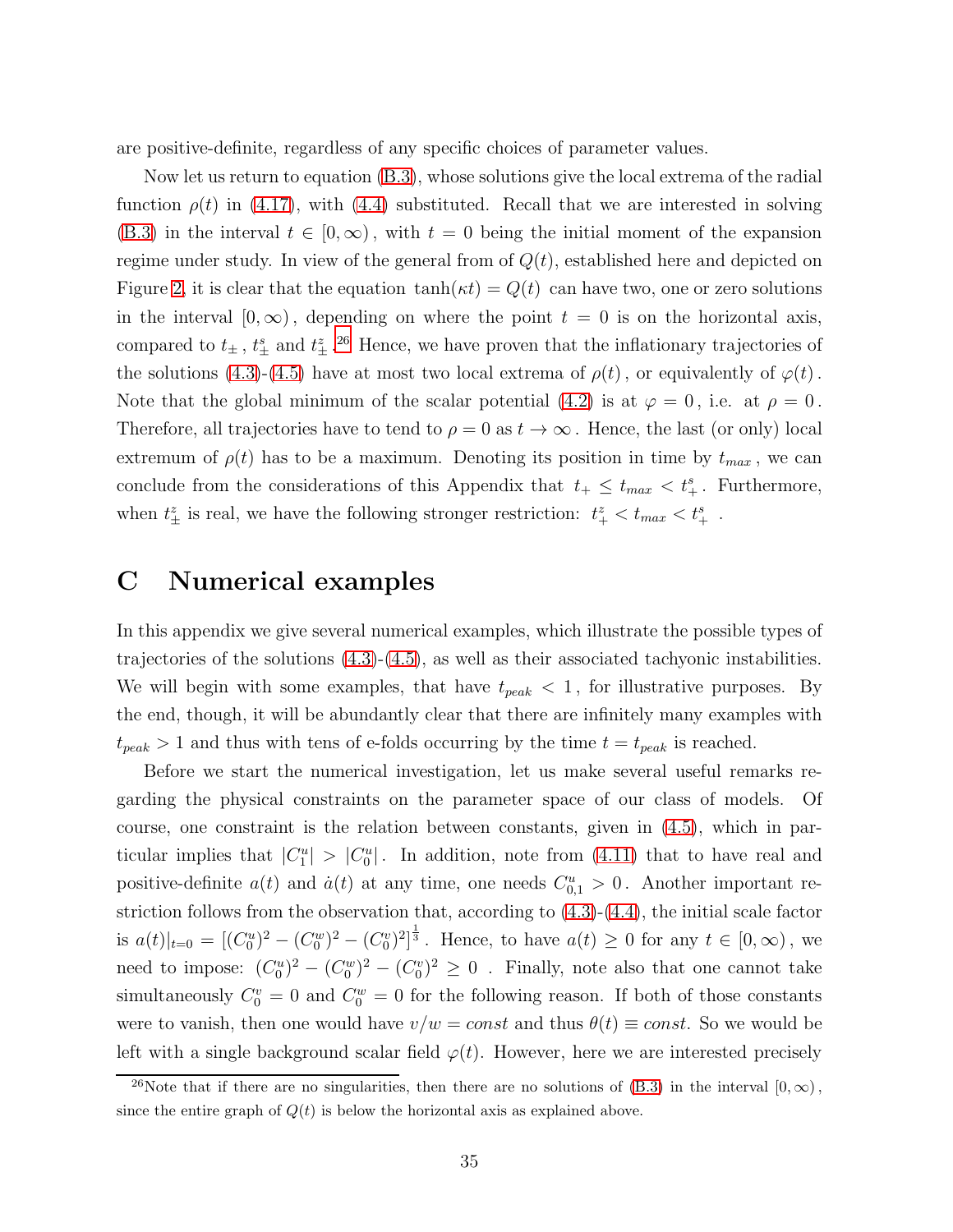in quantities and features of two-field models, like the turning rate, that distinguish them from single-field ones.

With the above comments in mind, let us now turn to numerical considerations, which will illustrate and supplement the analytical results of Appendix [B.](#page-31-0) In that appendix, we proved that the solutions [\(4.3\)](#page-11-3)-[\(4.5\)](#page-11-4) can have only three types of trajectories, namely with two, with one or with zero local extrema of the radial function  $\rho(t)$ . We show examples of all three types on Figures [3](#page-37-0) and [6;](#page-39-0) there, as well as in the rest of this Appendix, we have taken for convenience:

$$
\kappa = 3 \tag{C.1}
$$

On Figure [3](#page-37-0) we have plotted two trajectories, which have a single local extremum of  $\rho(t)$ , for the following sets of choices of the rest of the constants: Ex1 (solid line):  ${C_1^u = 3, C_0^u = 1, C_0^v = 0, C_0^w = \frac{1}{4}}$  $\frac{1}{4}$ ,  $C_1^v = -4$ ,  $C_1^w = 2\sqrt{14}$  and  $Ex2$  (dotted line):  ${C_1^u = 2, C_0^u = 1, C_0^v = 0, C_0^w = \frac{1}{4}}$  $\frac{1}{4}$ ,  $C_1^v = \sqrt{26}$ ,  $C_1^w = 1$ . Example *Ex*1 illustrates a trajectory with a positive-definite turning rate (note that the angular motion along the trajectory is in anti-clockwise direction), while example  $Ex2$  illustrates a trajectory with  $\Omega(t)$  < 0 (i.e., angular motion in clockwise direction). We have shown the  $\Omega(t)$  functions for these two trajectories on Figure [4.](#page-37-1) Note that, since  $C_{0,1}^u > 0$  as explained above, the sign of [\(4.14\)](#page-14-0) is determined by the sign of  $(v\dot{w} - \dot{v}w) = (C_0^v C_1^w - C_1^v C_0^w)$ . Thus, the sign of  $\Omega(t)$  is fixed by the choice of constants and cannot change with time. On Figure [5](#page-38-0) we show the dimensionless turning rate  $\eta_{\perp} = \Omega/H$ , as well as the tachyonic instability of the entropic mass  $m_s^2/H^2$ , [\(3.14\)](#page-10-5) with [\(4.14\)](#page-14-0)-[\(4.15\)](#page-14-1) substituted, for the example  $Ex1$ together with two other examples Ex3 and Ex4 obtained respectively by taking  $C_0^w = \frac{1}{3}$ 3 (dashed line) and  $C_1^v = -3$ ,  $C_1^w = 3\sqrt{7}$  (dash-dotted line) with the rest of the constants as in  $Ex1$ . The point of examples  $Ex3$  and  $Ex4$  is to illustrate the ease with which one can vary the height of  $\eta_{\perp}$ , as well as the magnitude of the tachyonic instability, at  $t \approx t_{peak}$ . Note that, according to [\[25\]](#page-44-1), a numerical value of  $|\eta_{\perp}(t)|_{t=t_{peak}} \approx 23$  is needed to obtain the  $10<sup>7</sup>$  factor enhancement of the fluctuations power spectrum, necessary for PBH generation. This has guided our choices of constants in the examples given here. It should be noted, though, that one can obtain any desired magnitude of the tachyonic instability by choosing suitably the values of the integration constants.

On Figure [6](#page-39-0) we illustrate the types of trajectories, which have either two or zero local extrema of  $\rho(t)$ . More precisely, we have plotted three trajectories, examples Ex5, Ex6 and Ex7 respectively, for the following choices of constants:  $C_1^u = 3$ ,  $C_0^u = \frac{3}{2}$  $\frac{3}{2}$ ,  $C_0^v = -1$ and  $C_0^w = \frac{1}{4}$  $rac{1}{4}$  together with  $C_1^w = \frac{1}{8}$  $\frac{1}{8}$  (solid line) ,  $C^w_1 = 3$  (dash-dotted line) and  $C^w_1 = 7.5$ (dotted line); in all three cases we have taken the value of  $C_1^v$ , determined by the positive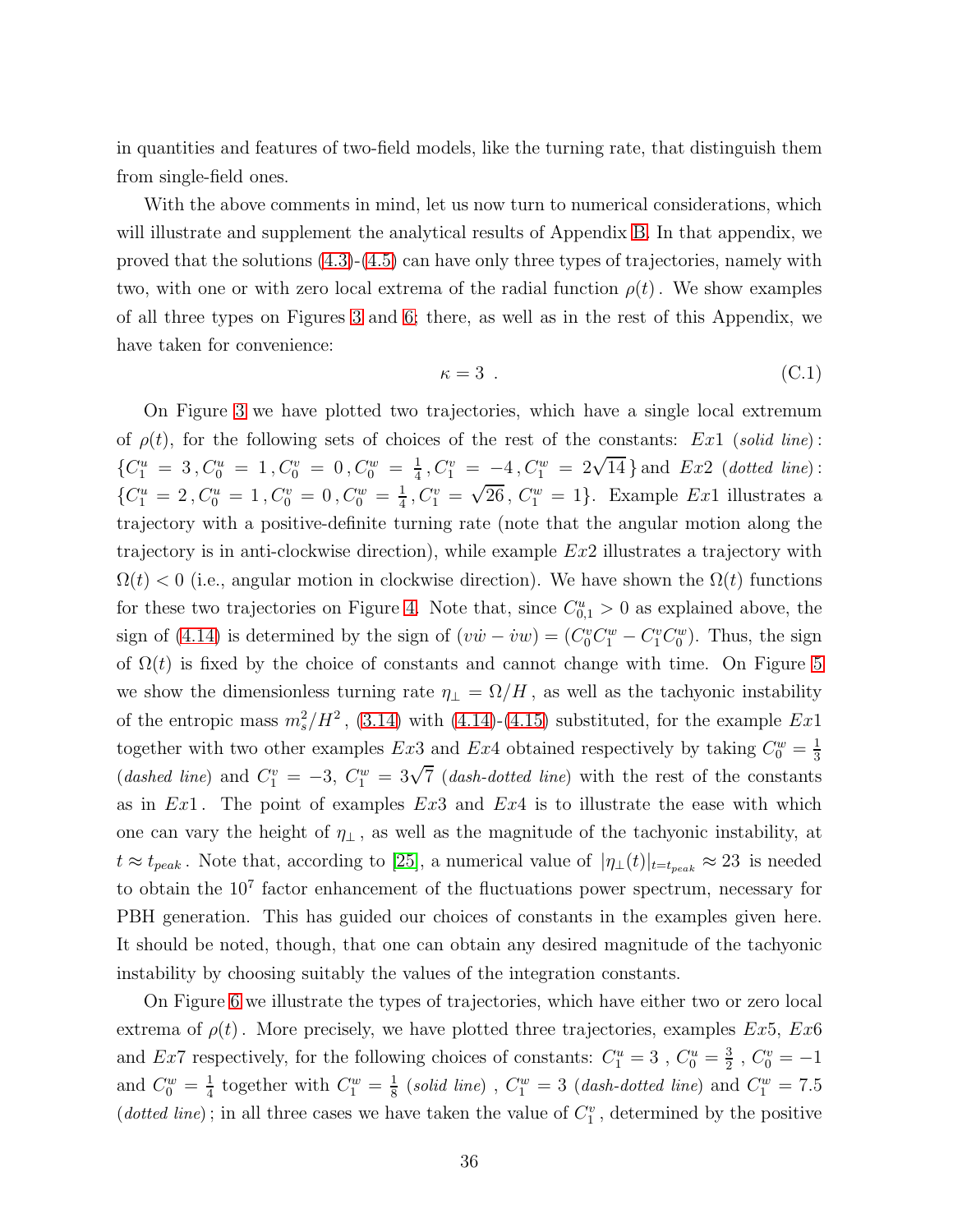

<span id="page-37-0"></span>Figure 3: Trajectories with a single local extremum of the radial function  $\rho(t)$ , one with positivedirection turning (*solid line*; Ex1 in the text), while the other with negative-direction turning (dotted line; Ex2 in the text). On the left: plot of the trajectories  $(\rho(t), \theta(t))$  on the Poincaré disk. On the right: plot of their functions  $\rho(t)$ . The dot on the disk at  $(\rho, \theta) = (0.13, \frac{\pi}{2})$  $\frac{\pi}{2}$ ) denotes the starting point of the trajectories at  $t = 0$ .



<span id="page-37-1"></span>Figure 4: The turning rate functions for the same trajectories as on Figure [3.](#page-37-0) As noted in the text, the sign of  $\Omega(t)$  cannot change with time; it is fixed, for every trajectory, by the choice of integration constants.

root of  $(4.5)$ . On Figure [7](#page-39-1) we have plotted the turning rate and resulting entropic mass for the same three examples. Together, Figures [6](#page-39-0) and [7](#page-39-1) illustrate the relation between the shape of a trajectory and the height of its turning-rate peak, as well as the magnitude of the resulting tachyonic instability. Namely, one can see that the sharpest-turn trajectory,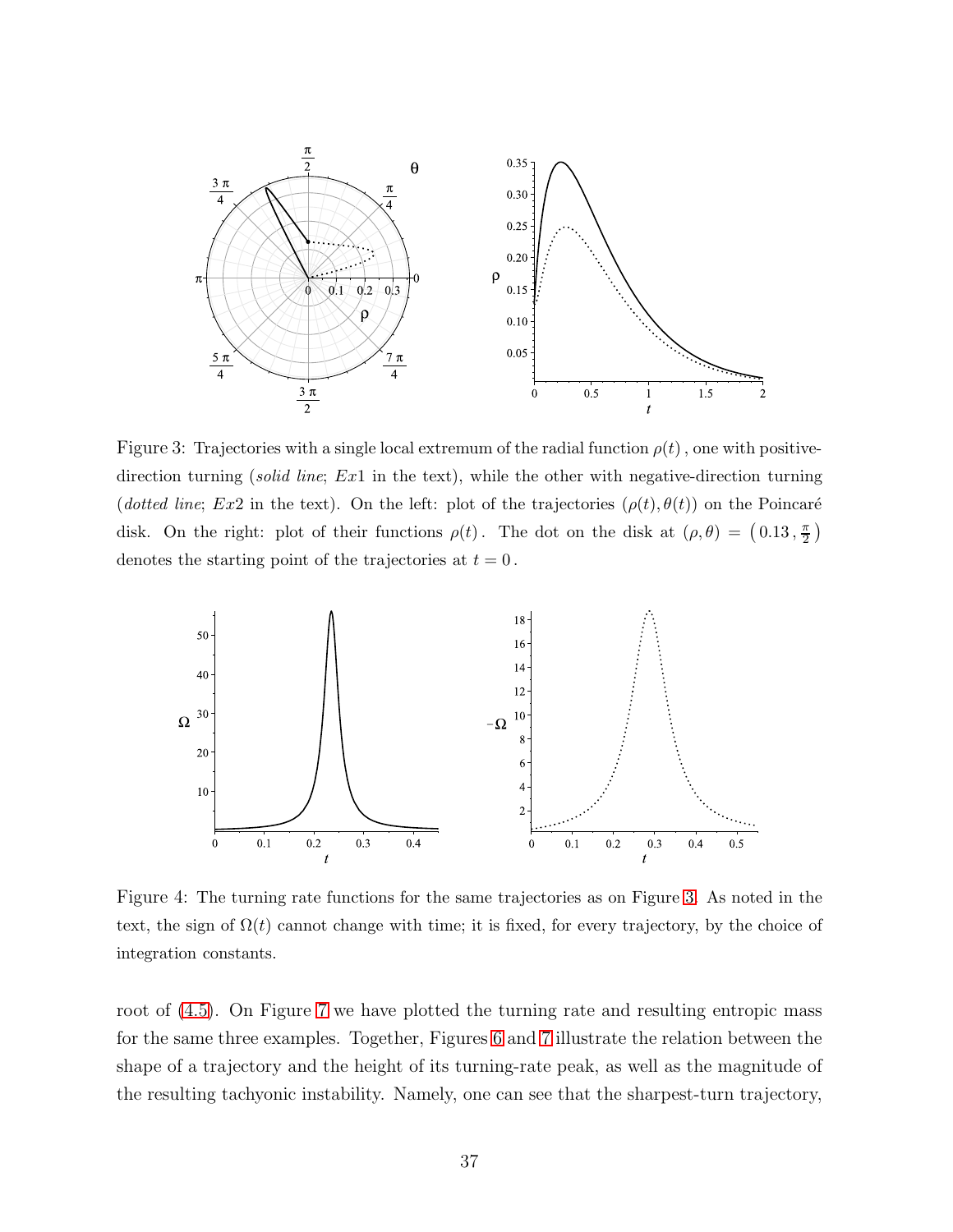

<span id="page-38-0"></span>Figure 5: The functions  $\Omega/H$  (left) and  $m_s^2/H^2$  (right) for three examples, demonstrating that the magnitude of the tachyonic instability can be varied as needed: the same  $Ex1$  (solid line) as on Figure [3,](#page-37-0) as well as  $Ex3$  (dashed line) and  $Ex4$  (dash-dotted line) in the text. Note that, although not visible on the graphs, in each case  $m_s^2/H^2$  has a small positive value outside of the brief period of instability.

Ex5 (solid line), has the greatest values of  $|\Omega|_{t=t_{peak}}$  and  $-m_s^2|_{t=t_{peak}}$ . By comparison, Ex7 (dotted line), has an almost vanishing peak of  $-m_s^2/H^2$ . Note also that the position of the peak,  $t_{peak}$ , is clearly correlated with the position,  $t_{max}$ , of the local maximum of  $\rho(t)$ . On the other hand, the position of the local minimum of  $\rho(t)$  is not related to any actual turn of the trajectory and thus is not affecting the shape of the function  $\Omega(t)$ . One can also notice that  $t_{peak}$  is numerically closer to  $t_{max}$  for the examples with higher peaks, than for those with lower peaks.

So far, we have considered only examples with  $t_{peak} < 1$ , which was convenient for illustrative purposes. In view of the analytical estimate [\(4.22\)](#page-16-6) with  $\kappa > 1$ , it should not be surprising that it is easier to obtain  $t_{peak} < 1$  than  $t_{peak} > 1$ . However, clearly, there are (infinitely many) examples with  $t_{peak} > 1$ . We have illustrated two such sets of examples on Figures [8](#page-40-0) and [10,](#page-41-0) demonstrating in the process that one can vary the height of  $\Omega(t)|_{t=t_{peak}}$ , as well as the resulting  $-m_s^2(t)|_{t=t_{peak}}$ , as desired. On Figure [8](#page-40-0) we have plotted  $\Omega/H$  and  $-m_s^2/H^2$  for the following choices of constants (examples Ex8, Ex9 and Ex10 respectively):  $C_0^u = 6, C_0^v = 1, C_1^v = -\frac{1}{5}$  $\frac{1}{5}$  and  $C_1^w = \frac{1}{2}$  $\frac{1}{2}$  together with  $C_0^w = -2.46$  (dash-dotted line),  $C_0^w = -2.47$  (solid line) and  $C_0^w = -2.48$  (dotted line); in all three cases we have taken the value of  $C_1^u$ , determined by the positive root of [\(4.5\)](#page-11-4). In this set of examples  $t_{peak} \sim 5$  and the number of e-folds  $N = \int H dt$  at the peak is  $N(t_{peak}) = 11$ , unlike in all of the above examples with  $t_{peak} < 1$  for which  $N(t_{peak}) \sim 1$ .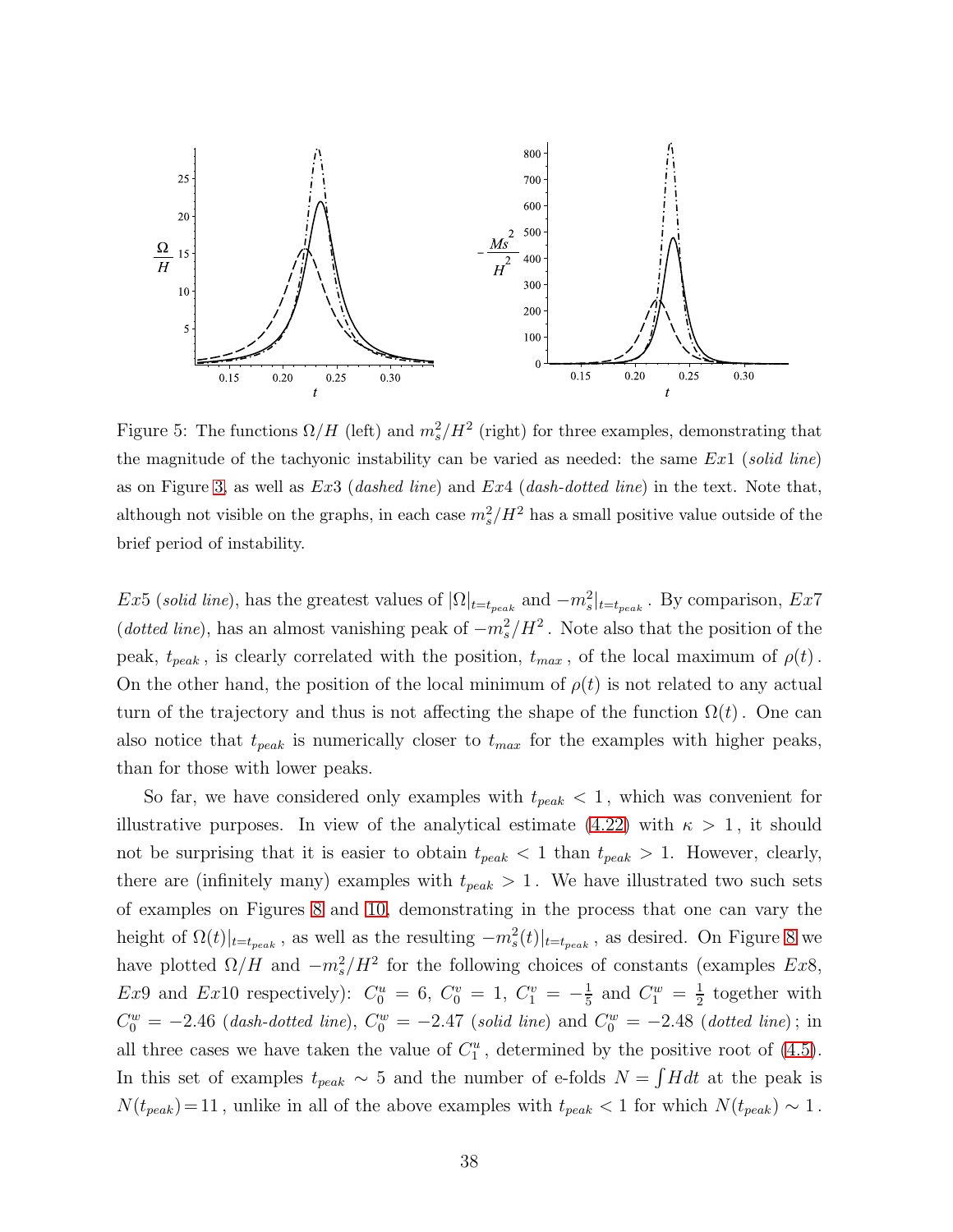

<span id="page-39-0"></span>Figure 6: Trajectories with two or with no local extrema of  $\rho(t)$ . On the left, the trajectories  $(\rho(t), \theta(t))$  and, on the right, the functions  $\rho(t)$  for examples Ex5 (solid line), Ex6 (dash-dotted line) and Ex7 (dotted line) in the text. The dot on the disk at  $(\rho, \theta) \approx (0.4, \frac{15}{16}\pi)$  denotes the starting point of the trajectories at  $t = 0$ .



<span id="page-39-1"></span>Figure 7: The functions  $-\Omega$  and  $-m_s^2/H^2$  for the same trajectories as on Figure [6.](#page-39-0) Notice that  $m_s^2/H^2$  has a small positive value outside of the brief tachyonic instability period.

To facilitate comparison with [\[24,](#page-44-0)[25\]](#page-44-1), we have also plotted  $N(t)$  on Figure [9;](#page-40-1) that this is a linear function should be clear from the fact that the  $\varepsilon$ -parameter is exceedingly small, as discussed in Section [4.2.](#page-13-0) Interestingly, by directly comparing Figures [8](#page-40-0) and [9,](#page-40-1) we can see that the sharp turn occurs within a single e-fold, as in [\[24\]](#page-44-0).

On Figure [10](#page-41-0) we have illustrated three examples  $(Ex11, Ex12 \text{ and } Ex13 \text{ respectively})$ with  $t_{peak} \sim 10$ , obtained for  $C_0^u = 6$ ,  $C_1^v = -\frac{1}{5}$  $\frac{1}{5}$ ,  $C_1^w = \frac{1}{2}$  $\frac{1}{2}$  together with  $C_0^v = 2.02$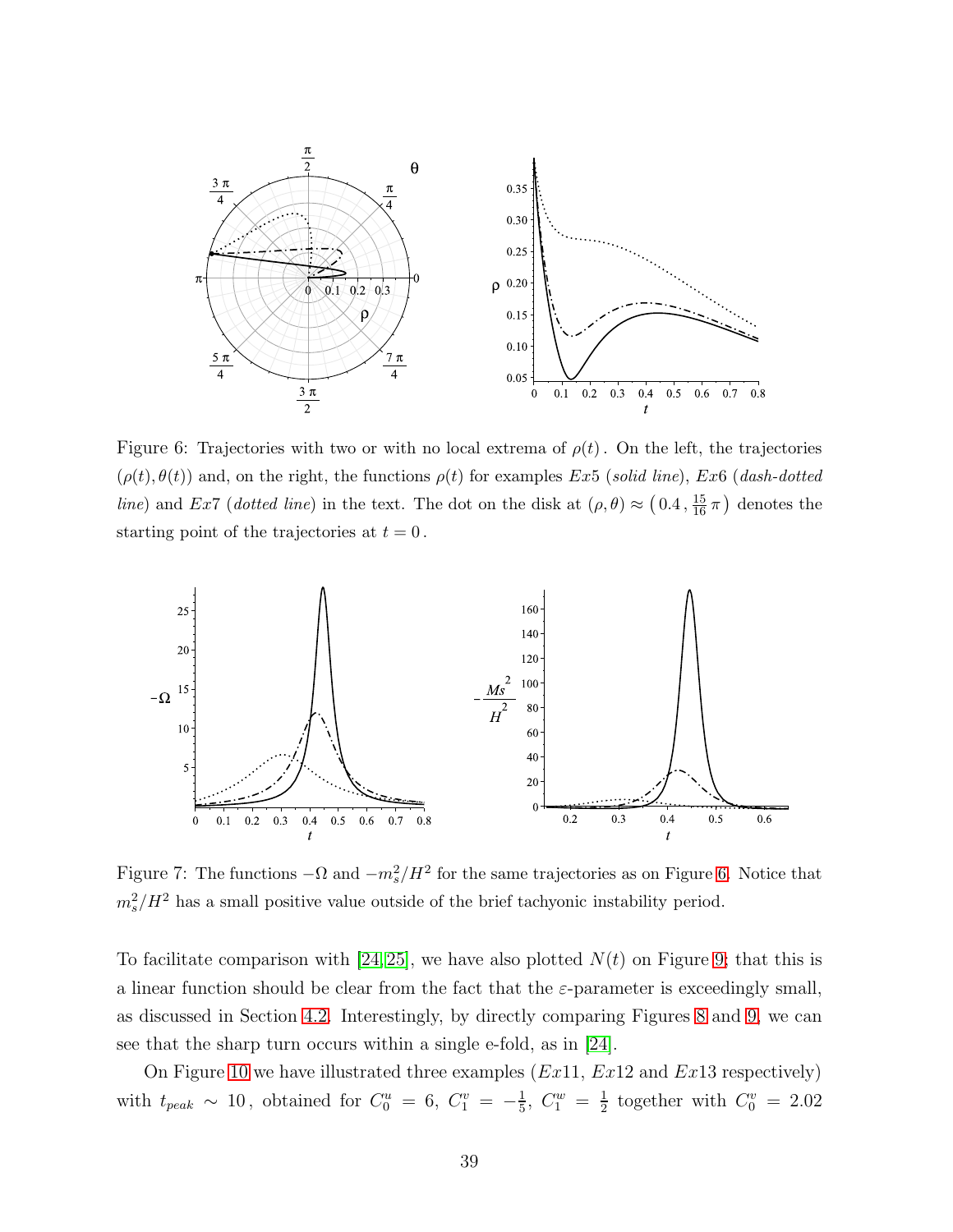

<span id="page-40-0"></span>Figure 8: The functions  $\Omega/H$  and  $-m_s^2/H^2$  for examples Ex8 (dash-dotted line), Ex9 (solid  $line)$  and  $Ex10$  (dotted line) in the text. In these examples the number of e-folds by the time the peak is reached is  $N(t_{peak}) = 11$ . Note that, again,  $m_s^2$  is small and positive outside of the tachyonic period, although this is not visible on the graphs.



<span id="page-40-1"></span>Figure 9: The number of e-folds  $N$ , as a function of  $t$ , for the same examples as on Figure [8.](#page-40-0) The three graphs of  $N(t)$ , corresponding to the three examples, coincide on this plot.

and  $C_0^w = -5.03$  (dash-dotted line),  $C_0^v = 2.02$  and  $C_0^w = -5.02$  (solid line),  $C_0^v = 2.03$ and  $C_0^w = -5.03$  (*dotted line*); again, in all three cases, we have taken the value of  $C_1^u$  determined by the positive root of [\(4.5\)](#page-11-4). In these cases, with  $t_{peak} \sim 10$ , one has  $\rho(t_{peak}) = 4 \times 10^{-16}$  and  $N(t_{peak}) = 21$ , demonstrating in particular that the number of e-folds can be varied as desired. Note that numerically  $H = 2$  again, to a great degree of accuracy. So  $N = 2t$  for the examples on Figure [10](#page-41-0) as well, implying again that the sharp feature is contained within a single e-fold, as in [\[24\]](#page-44-0).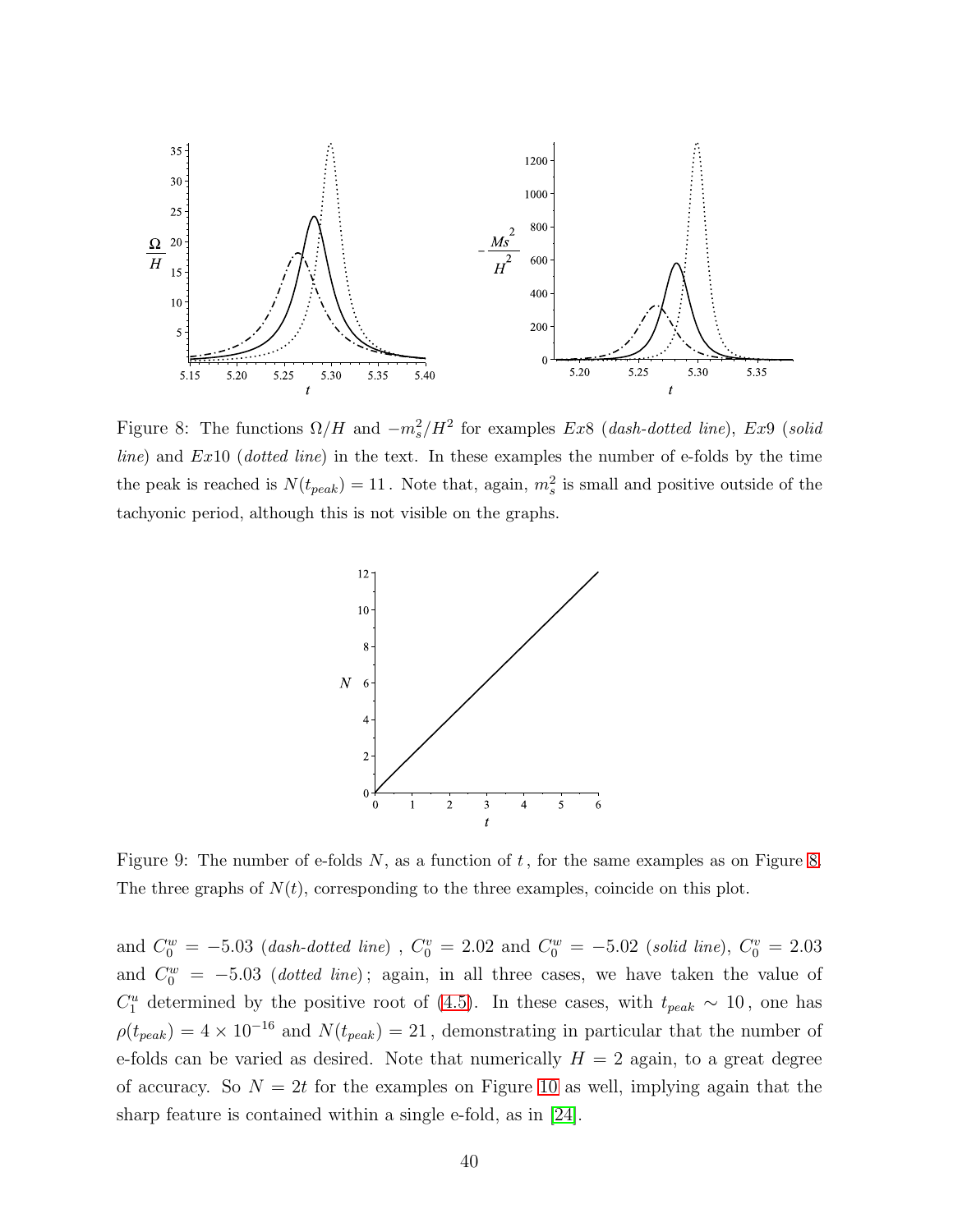

<span id="page-41-0"></span>Figure 10: The functions  $\Omega/H$  and  $-m_s^2/H^2$  for examples Ex11 (dash-dotted line), Ex12 (solid  $line)$  and  $Ex13$  (dotted line) in the text. In these examples the number of e-folds that have occurred by the time of the peak is  $N(t_{peak}) = 21$ . And again, although not distinguishable on the graphs,  $m_s^2$  is small and positive before and after the period of tachyonic instability.

All of the examples here with  $t_{peak} > 1$ , as well as many more, can be obtained in the following way. Start by choosing values for  $C_{0,1}^{v,w}$  $_{0,1}^{\omega,w}$  such that  $\frac{C_0^v}{C_1^v} \approx$  $\frac{C_0^w}{C_1^w}$ , while  $\frac{C_0^v}{C_1^v} \neq \frac{C_0^w}{C_1^w}$ . Then take  $C_0^u$  such that  $(C_0^u)^2 \ge (C_0^v)^2 + (C_0^w)^2$ , to ensure a positive-definite scale factor as discussed in the beginning of this Appendix. And, finally, solve  $(4.5)$  for  $C_1^u$ . This procedure gives  $t_{peak} \approx \frac{1}{\kappa}$  –  $\frac{C_0^w}{C_1^w}$ , as well as  $\Delta \theta \equiv |\theta_{fin} - \theta_{in}| \approx \pi$ .

Finally, on Figure [11](#page-42-6) we have shown a typical example of a trajectory with  $t_{peak} > 1$ . The values of the constants in these plots are the same as in  $Ex9$  above (the solid line on Figure [8\)](#page-40-0). We have not started the plots at  $t = 0$ , in order to be able to exhibit the features of the graphs. (Note that  $\rho(t)|_{t=0} = 0.23$ , which is orders of magnitude greater than  $\rho(t)|_{t=t_{peak}}$ .) Comparing Figures [8](#page-40-0) and [11,](#page-42-6) one can notice again the correlation between  $t_{peak}$  and  $t_{max}$ . It is important to make the following remark regarding the plot of the trajectory on Figure [11,](#page-42-6) as well as any other trajectories with  $C_0^w C_1^w < 0$ . According to the  $\theta(t)$  expression in [\(4.3\)](#page-11-3), it would seem that  $w = 0$  is a singular point. However, this putative singularity is just a polar-coordinates issue and not a physical problem, as can be seen from [\(4.11\)](#page-13-2). Indeed, [\(4.3\)](#page-11-3) was obtained by inverting [\(4.11\)](#page-13-2). Also, the function that enters all physics quantities is  $\dot{\theta}(t) = \frac{v\dot{w}-\dot{v}w}{v^2+w^2}$ , which is perfectly regular and even smooth.<sup>[27](#page-41-1)</sup> To circumvent the coordinate problem in  $(4.3)$ , one can use Cartesian coordinates  $x(t) = \frac{\rho v}{\sqrt{v^2 + w^2}}$  and  $y(t) = \frac{\rho w}{\sqrt{v^2 + w^2}}$ , in order to plot trajectories on the disk for

<span id="page-41-1"></span><sup>&</sup>lt;sup>27</sup>Note that  $v(t)$  and  $w(t)$  in [\(4.4\)](#page-11-2) cannot vanish simultaneously at any moment of time, since by assumption the function  $w(t)$  is different from  $const \times v(t)$ .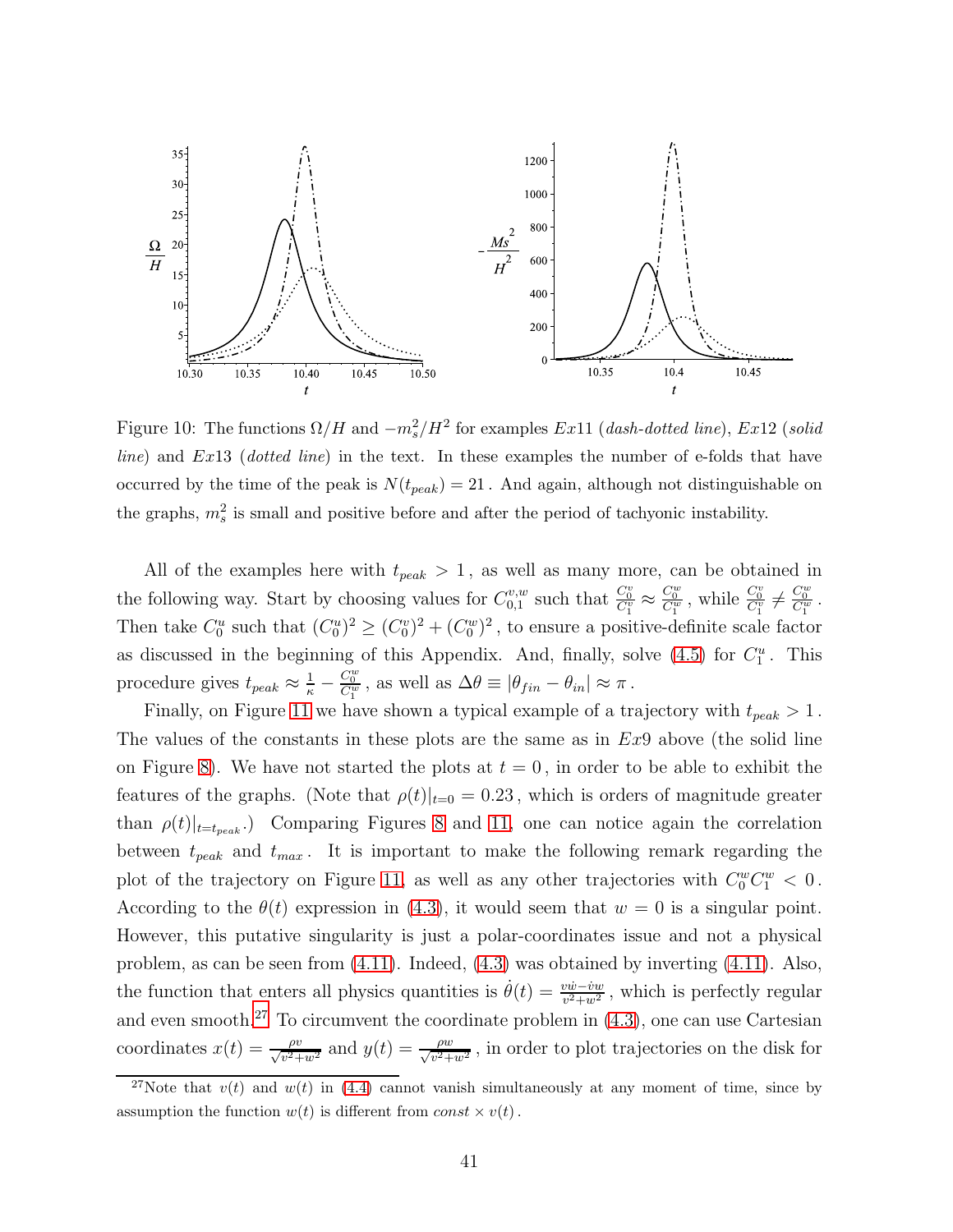

<span id="page-42-6"></span>Figure 11: The trajectory  $(\rho(t), \theta(t))$  and the function  $\rho(t)$  for the same example Ex9, as in the text and on Figure [8.](#page-40-0) In this example,  $t_{peak} = 5.28$  and  $\rho(t_{peak}) = 1.97 \times 10^{-9}$ . The plot of the trajectory starts at  $t = 4.82$ , in order to make its shape visible.

examples with  $C_0^w C_1^w < 0$  as on Figure [11.](#page-42-6)

# <span id="page-42-0"></span>References

- <span id="page-42-1"></span>[1] G. Obied, H. Ooguri, L. Spodyneiko and C. Vafa, De Sitter Space and the Swampland, [arXiv:1806.08362](http://arxiv.org/abs/1806.08362) [hep-th].
- <span id="page-42-2"></span>[2] H. Ooguri, E. Palti, G. Shiu, C. Vafa, Distance and de Sitter Conjectures on the Swampland, Phys. Lett. B 788 (2019) 180, [arXiv:1810.05506](http://arxiv.org/abs/1810.05506) [hep-th].
- <span id="page-42-3"></span>[3] S. Garg and C. Krishnan, Bounds on Slow Roll and the de Sitter Swampland, JHEP 11 (2019) 075, [arXiv:1807.05193](http://arxiv.org/abs/1807.05193) [hep-th].
- [4] W. H. Kinney, S. Vagnozzi and L. Visinelli, The Zoo Plot Meets the Swampland: Mutual (In)Consistency of Single-Field Inflation, String Conjectures, and Cosmological Data, Class. Quant. Grav. 36 (2019) 11, 117001, [arXiv:1808.06424](http://arxiv.org/abs/1808.06424) [astro-ph.CO].
- <span id="page-42-5"></span><span id="page-42-4"></span>[5] A. Achucarro and G. Palma, The string swampland constraints require multi-field inflation, JCAP 02 (2019) 041, [arXiv:1807.04390](http://arxiv.org/abs/1807.04390) [hep-th].
- [6] F. Denef, A. Hebecker and T. Wrase, The dS swampland conjecture and the Higgs potential, Phys. Rev. D 98 (2018) 8, 086004, [arXiv:1807.06581](http://arxiv.org/abs/1807.06581) [hep-th].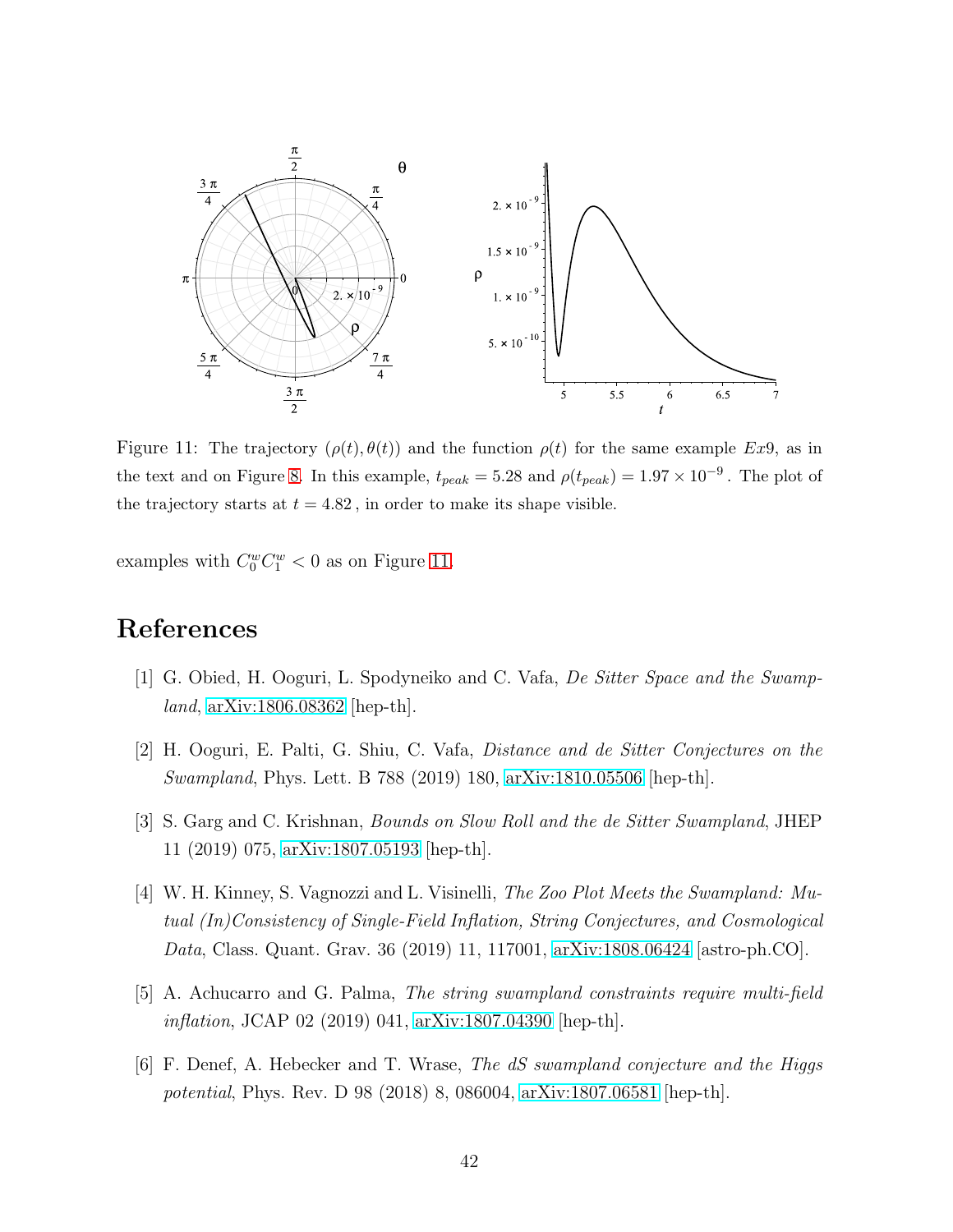- [7] M. Cicoli, S. de Alwis, A. Maharana, F. Muia and F. Quevedo, De Sitter vs Quintessence in String Theory, Fortsch. Phys. 67 (2019) 1-2, 1800079, [arXiv:1808.08967](http://arxiv.org/abs/1808.08967) [hep-th].
- [8] S. Kachru and S. Trivedi, A comment on effective field theories of flux vacua, Fortsch. Phys. 67 (2019) 1-2, 1800086, [arXiv:1808.08971](http://arxiv.org/abs/1808.08971) [hep-th].
- [9] Y. Akrami, R. Kallosh, Andrei Linde and V. Vardanyan, The landscape, the swampland and the era of precision cosmology, Fortsch. Phys. 67 (2019) 1-2, 1800075, [arXiv:1808.09440](http://arxiv.org/abs/1808.09440) [hep-th].
- <span id="page-43-3"></span><span id="page-43-2"></span>[10] H. Murayama, M. Yamazaki and T. Yanagida, Do We Live in the Swampland?, JHEP 12 (2018) 032, [arXiv:1809.00478](http://arxiv.org/abs/1809.00478) [hep-th].
- <span id="page-43-4"></span>[11] A. Bedroya, C. Vafa, Trans-Planckian Censorship and the Swampland, JHEP 09 (2020) 123, [arXiv:1909.11063](http://arxiv.org/abs/1909.11063) [hep-th].
- [12] A. Bedroya, R. Brandenberger, M. Loverde, C. Vafa, Trans-Planckian Censorship and Inflationary Cosmology, Phys. Rev. D 101 (2020) no.10, 103502, [arXiv:1909.11106](http://arxiv.org/abs/1909.11106) [hep-th].
- <span id="page-43-5"></span><span id="page-43-0"></span>[13] C.P. Burgess, S. P. de Alwis, F. Quevedo, Cosmological Trans-Planckian Conjectures are not Effective, [arXiv:2011.03069](http://arxiv.org/abs/2011.03069) [hep-th].
- <span id="page-43-7"></span>[14] S. Cespedes, V. Atal, G. A. Palma, On the importance of heavy fields during inflation, JCAP 05 (2012) 008, [arXiv:1201.4848](http://arxiv.org/abs/1201.4848) [hep-th].
- [15] A. Achucarro, V. Atal, C. Germani, G. A. Palma, Cumulative effects in inflation with ultra-light entropy modes, JCAP 02 (2017) 013, [arXiv:1607.08609](http://arxiv.org/abs/1607.08609) [astroph.CO].
- <span id="page-43-1"></span>[16] T. Bjorkmo, R. Z. Ferreira, M.C.D. Marsh, Mild Non-Gaussianities under Perturbative Control from Rapid-Turn Inflation Models, JCAP 12 (2019) 036, [arXiv:1908.11316](http://arxiv.org/abs/1908.11316) [hep-th].
- <span id="page-43-8"></span>[17] J. Fumagalli, S. Garcia-Saenz, L. Pinol, S. Renaux-Petel, J. Ronayne, Hyper-Non-Gaussianities in Inflation with Strongly Nongeodesic Motion, Phys. Rev. Lett. 123 (2019) 20, 201302, [arXiv:1902.03221](http://arxiv.org/abs/1902.03221) [hep-th].
- <span id="page-43-6"></span>[18] H. Motohashi, A. Starobinsky, J. Yokoyama, Inflation with a constant rate of roll, JCAP 1509 (2015) 018, [arXiv:1411.5021](http://arxiv.org/abs/1411.5021) [astro-ph.CO].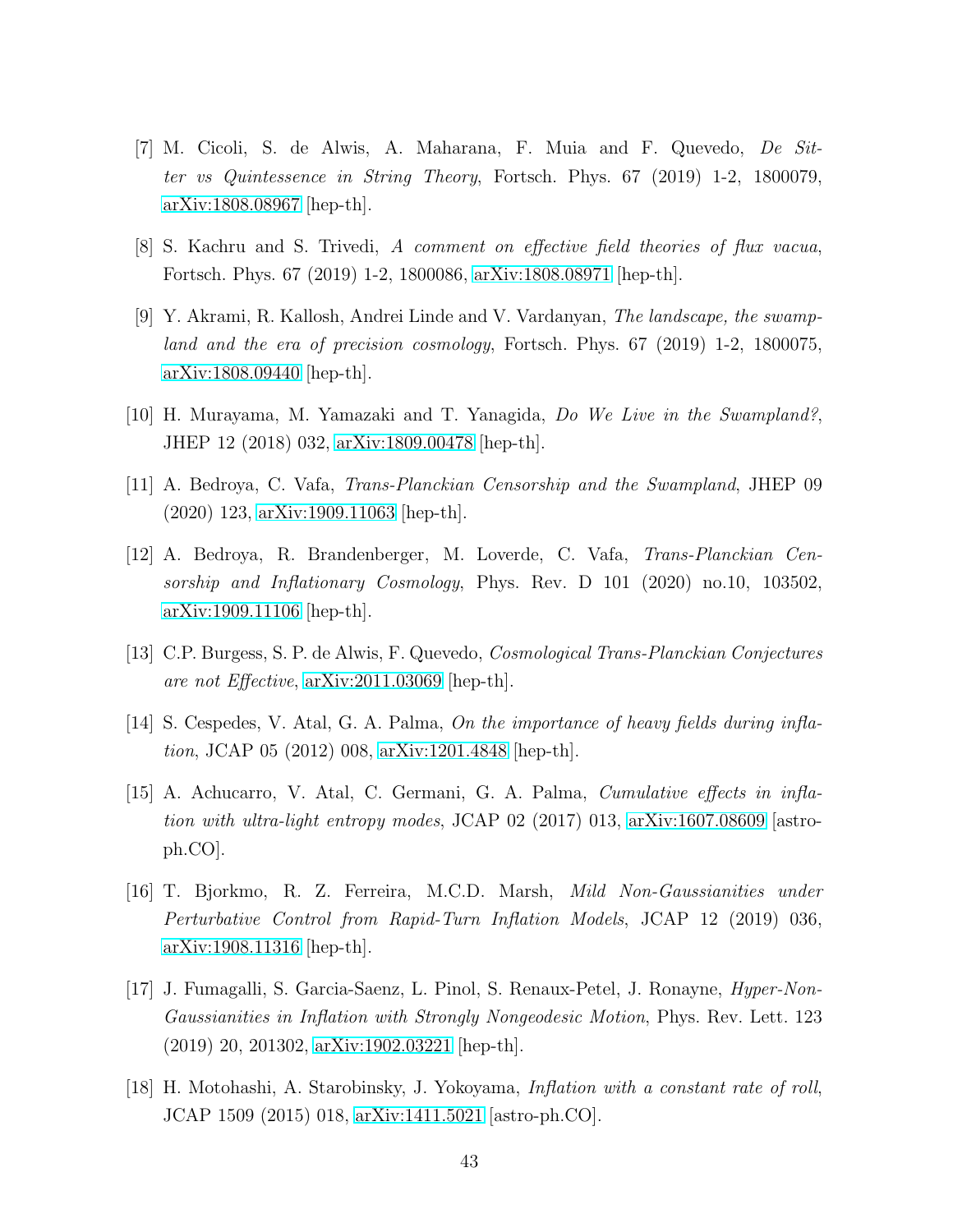- <span id="page-44-4"></span><span id="page-44-2"></span>[19] L. Anguelova, P. Suranyi and L.C.R. Wijewardhana, Systematics of Constant Roll Inflation, JCAP 1802 (2018) 004, [arXiv:1710.06989](http://arxiv.org/abs/1710.06989) [hep-th].
- [20] C. Gordon, D. Wands, B. A. Bassett and R. Maartens, Adiabatic and entropy perturbations from inflation, Phys. Rev. D 63 (2001) 023506, [astro-ph/0009131.](http://arxiv.org/abs/astro-ph/0009131)
- [21] S. Groot Nibbelink and B. J. W. van Tent, Scalar perturbations during multiple field slow-roll inflation, Class. Quant. Grav. 19 (2002) 613, [hep-ph/0107272.](http://arxiv.org/abs/hep-ph/0107272)
- [22] M. Sasaki and E. D. Stewart, A General analytic formula for the spectral index of the density perturbations produced during inflation, Prog. Theor. Phys. 95 (1996) 71, [astro-ph/9507001.](http://arxiv.org/abs/astro-ph/9507001)
- <span id="page-44-5"></span><span id="page-44-0"></span>[23] D. Langlois and S. Renaux-Petel, Perturbations in generalized multi-field inflation, JCAP 04 (2008) 017, [arXiv:0801.1085](http://arxiv.org/abs/0801.1085) [hep-th].
- <span id="page-44-1"></span>[24] G. A. Palma, S. Sypsas, C. Zenteno, Seeding primordial black holes in multi-field inflation, Phys. Rev. Lett. 125 (2020) 12, 121301, [arXiv:2004.06106](http://arxiv.org/abs/2004.06106) [astro-ph.CO].
- [25] J. Fumagalli, S. Renaux-Petel, J. W. Ronayne, L. T. Witkowski, Turning in the landscape: a new mechanism for generating Primordial Black Holes, [arXiv:2004.08369](http://arxiv.org/abs/2004.08369) [hep-th].
- <span id="page-44-3"></span>[26] K. Kohri, D. H. Lyth, A. Melchiorri, Black hole formation and slow-roll inflation, JCAP 04 (2008) 038, [arXiv:0711.5006](http://arxiv.org/abs/0711.5006) [hep-ph].
- [27] S. Pi, Y. Zhang, Q. Huang, M. Sasaki, Scalaron from  $R^2$ -gravity as a Heavy Field, JCAP 05 (2018) 042, [arXiv:1712.09896](http://arxiv.org/abs/1712.09896) [astro-ph.CO].
- [28] I. Dalianis, A. Kehagias, G. Tringas, *Primordial Black Holes from*  $\alpha$ *-attractors*, JCAP 01 (2019) 037, [arXiv:1805.09483](http://arxiv.org/abs/1805.09483) [astro-ph.CO].
- [29] K. M. Belotsky, V. I. Dokuchaev, Y. N. Eroshenko, E. A. Esipova, M. Yu. Khlopov, L. A. Khromykh, A. A. Kirillov, V. V. Nikulin, S. G. Rubin, I. V. Svadkovsky, Clusters of primordial black holes, Eur. Phys. J. C 79 (2019) 246, [arXiv:1807.06590](http://arxiv.org/abs/1807.06590) [astro-ph.CO].
- [30] R. Cai, S. Pi, M. Sasaki, Gravitational Waves Induced by non-Gaussian Scalar Perturbations, Phys. Rev. Lett. 122 (2019) 201101, [arXiv:1810.11000](http://arxiv.org/abs/1810.11000) [astro-ph.CO].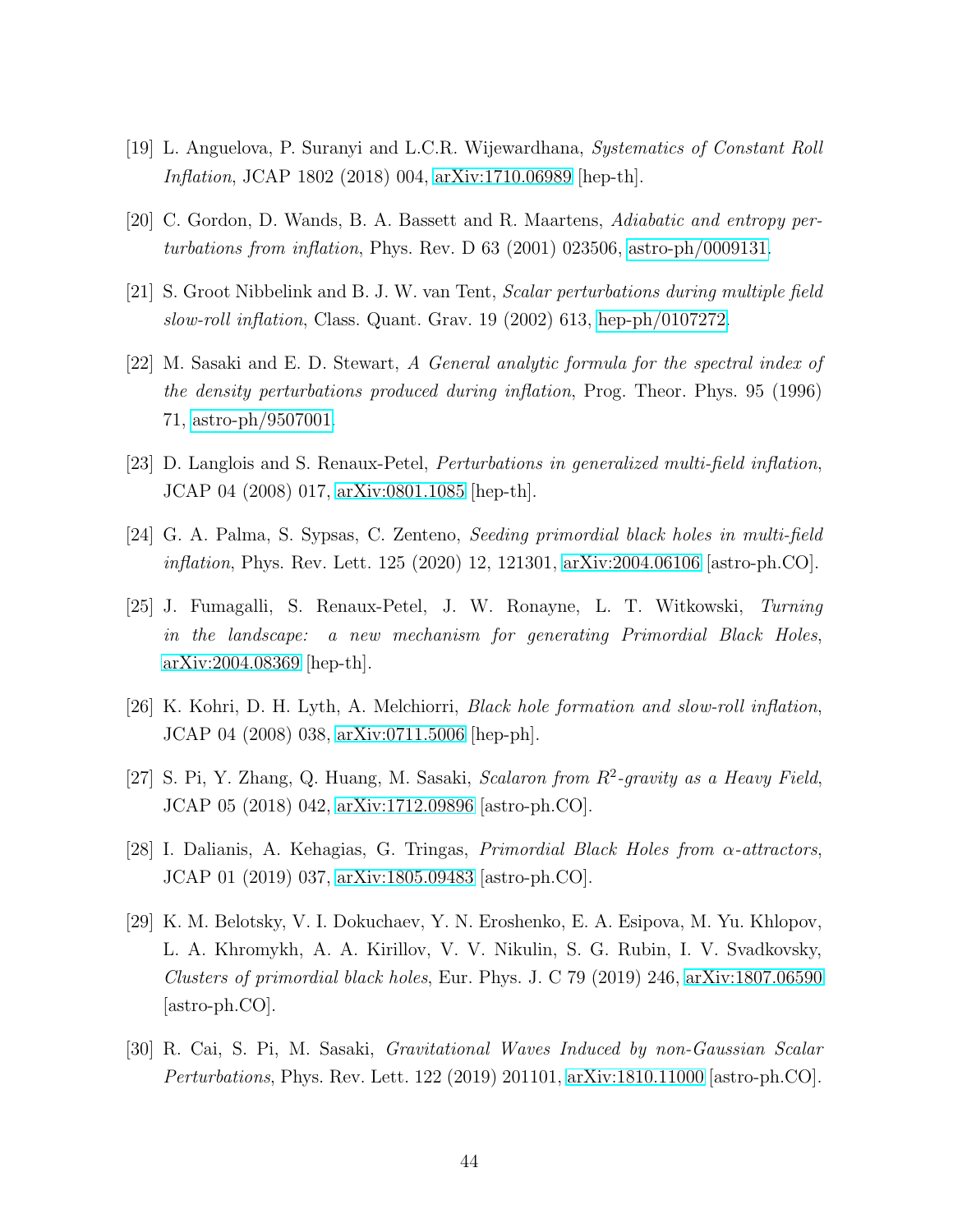- [31] A. Ashoorioon, A. Rostami, J. T. Firouzjaee, EFT Compatible PBHs: Effective Spawning of the Seeds for Primordial Black Holes during Inflation, [arXiv:1912.13326](http://arxiv.org/abs/1912.13326) [astro-ph.CO].
- <span id="page-45-0"></span>[32] M. Braglia, D. K. Hazra, F. Finelli, G. F. Smoot, L. Sriramkumar, A. Starobinsky, Generating PBHs and small-scale GWs in two-field models of inflation, JCAP 08 (2020) 001, [arXiv:2005.02895](http://arxiv.org/abs/2005.02895) [astro-ph.CO].
- [33] Y. Aldabergenov, A. Addazi, S. V. Ketov, Primordial black holes from modified supergravity, Eur. Phys. J. C 80 (2020) 10, 917, [arXiv:2006.16641](http://arxiv.org/abs/2006.16641) [hep-th].
- [34] T. Banks, W. Fischler, Primordial Black Holes as Dark Matter, [arXiv:2008.00327](http://arxiv.org/abs/2008.00327)  $\vert \text{hep-th} \vert$ .
- [35] D. V. Nanopoulos, V. C. Spanos, I. D. Stamou, Primordial Black Holes from No-Scale Supergravity, Phys. Rev. D 102 (2020) 8, 083536, [arXiv:2008.01457](http://arxiv.org/abs/2008.01457) [astroph.CO].
- [36] Y. Aldabergenov, A. Addazi, S. V. Ketov, Testing Primordial Black Holes as Dark Matter in Supergravity from Gravitational Waves, [arXiv:2008.10476](http://arxiv.org/abs/2008.10476) [hep-th].
- [37] C. Boehm, A. Kobakhidze, C. A. J. O'Hare, Z. S. C. Picker, M. Sakellariadou, Eliminating the LIGO bounds on primordial black hole dark matter, [arXiv:2008.10743](http://arxiv.org/abs/2008.10743) [astro-ph.CO].
- [38] H.V. Ragavendra, P. Saha, L. Sriramkumar, J. Silk, PBHs and secondary GWs from ultra slow roll and punctuated inflation, [arXiv:2008.12202](http://arxiv.org/abs/2008.12202) [astro-ph.CO].
- [39] V. De Luca, V. Desjacques, G. Franciolini, A. Riotto, The Clustering Evolution of Primordial Black Holes, JCAP 11 (2020) 028, [arXiv:2009.04731](http://arxiv.org/abs/2009.04731) [astro-ph.CO].
- [40] V. De Luca, G. Franciolini, A. Riotto, NANOGrav Hints to Primordial Black Holes as Dark Matter, [arXiv:2009.08268](http://arxiv.org/abs/2009.08268) [astro-ph.CO].
- [41] N. Bhaumik, R. K. Jain, Stochastic induced gravitational waves and lowest mass limit of primordial black holes with the effects of reheating, [arXiv:2009.10424](http://arxiv.org/abs/2009.10424) [astroph.CO].
- [42] R. Laha, P. Lu, V. Takhistov, Gas Heating from Spinning and Non-Spinning Evaporating Primordial Black Holes, [arXiv:2009.11837](http://arxiv.org/abs/2009.11837) [astro-ph.CO].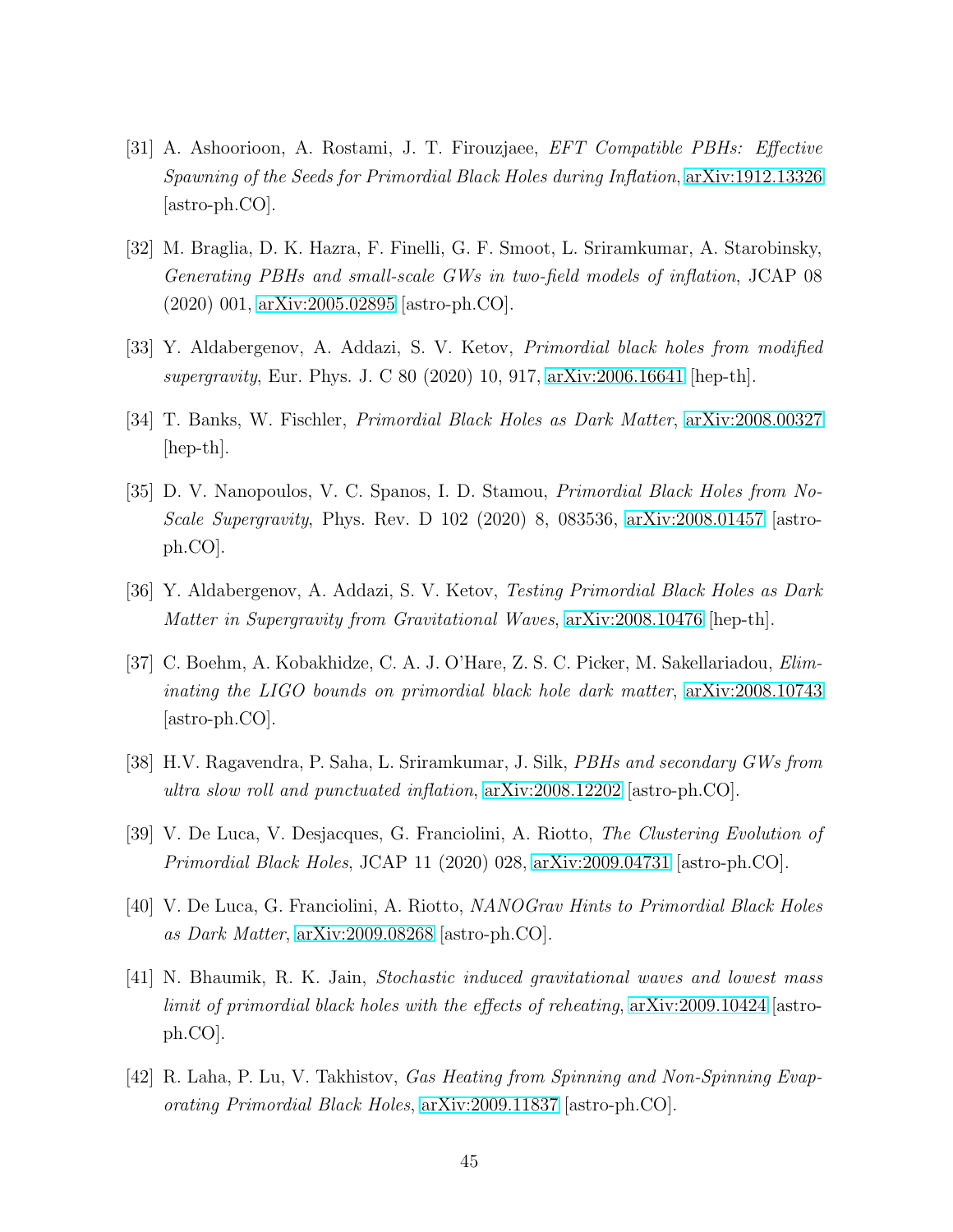- [43] K. Kohri, T. Terada, Solar-Mass Primordial Black Holes Explain NANOGrav Hint of Gravitational Waves, [arXiv:2009.11853](http://arxiv.org/abs/2009.11853) [astro-ph.CO].
- [44] T. Papanikolaou, V. Vennin, D. Langlois, Gravitational waves from a universe filled with primordial black holes,  $\alpha$ Xiv:2010.11573 [astro-ph.CO].
- [45] K. W. K. Wong, G. Franciolini, V. De Luca, V. Baibhav, E. Berti, P. Pani, A. Riotto, Constraining the primordial black hole scenario with Bayesian inference and machine learning: the GWTC-2 gravitational wave catalog,  $arXiv:2011.01865$  $\left[\text{gr-qc}\right]$ .
- [46] A. Gundhi, S. V. Ketov, C. F. Steinwachs, Primordial black hole dark matter in dilaton-extended two-field Starobinsky inflation, [arXiv:2011.05999](http://arxiv.org/abs/2011.05999) [hep-th].
- <span id="page-46-3"></span>[47] A. Gundhi, C. F. Steinwachs, Scalaron-Higgs inflation reloaded: Higgs-dependent scalaron mass and primordial black hole dark matter, [arXiv:2011.09485](http://arxiv.org/abs/2011.09485) [hep-th].
- [48] A. Ashoorioon, A. Rostami, J. T. Firouzjaee, Charting the Landscape in Our Neighborhood from the PBHs Mass Distribution and GWs, [arXiv:2012.02817](http://arxiv.org/abs/2012.02817) [astroph.CO].
- <span id="page-46-5"></span><span id="page-46-4"></span>[49] M. Yu. Khlopov, Primordial Black Holes, Res. Astron. Astrophys. (2010) V. 10, 495-528, [arXiv:0801.0116](http://arxiv.org/abs/0801.0116) [astro-ph].
- <span id="page-46-0"></span>[50] B. Carr, K. Kohri, Y. Sendouda, J. Yokoyama, Constraints on Primordial Black Holes, [arXiv:2002.12778](http://arxiv.org/abs/2002.12778) [astro-ph.CO].
- [51] S. Clesse and J. García-Bellido, *Massive Primordial Black Holes from Hybrid In*flation as Dark Matter and the Seeds of Galaxies, Phys. Rev. D 92, 023524 (2015), [arXiv:1501.07565](http://arxiv.org/abs/1501.07565) [astro-ph.CO].
- <span id="page-46-2"></span><span id="page-46-1"></span>[52] T. Bjorkmo, The rapid-turn inflationary attractor, Phys. Rev. Lett. 122, 251301 (2019), [arXiv:1902.10529](http://arxiv.org/abs/1902.10529) [hep-th].
- <span id="page-46-6"></span>[53] D. Chakraborty, R. Chiovoloni, O. Loaiza-Brito, G. Niz, I. Zavala, Fat Inflatons, Large Turns and the  $\eta$ -problem, JCAP 01 (2020) 020, [arXiv:1908.09797](http://arxiv.org/abs/1908.09797) [hep-th].
- [54] A. R. Brown, *Hyperbolic Inflation*, Phys. Rev. Lett. 121, no. 25, 251601 (2018), [arXiv:1705.03023](http://arxiv.org/abs/1705.03023) [hep-th].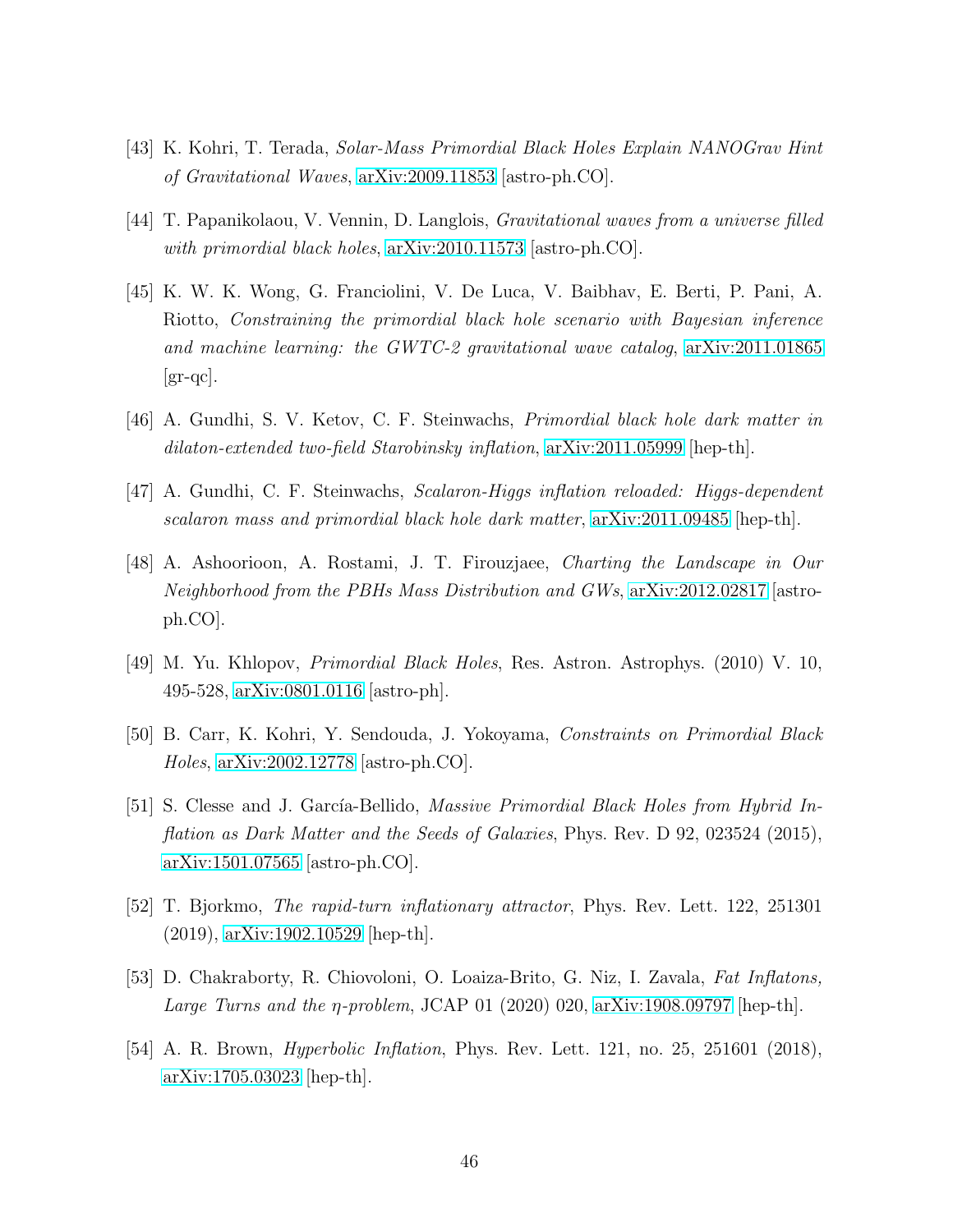- <span id="page-47-4"></span>[55] S. Mizuno and S. Mukohyama, Primordial perturbations from inflation with a hyperbolic field-space, Phys. Rev. D 96, no. 10, 103533 (2017), [arXiv:1707.05125](http://arxiv.org/abs/1707.05125) [hep-th].
- <span id="page-47-6"></span>[56] L. Anguelova, E.M. Babalic, C.I. Lazaroiu, Two-field Cosmological  $\alpha$ -attractors with Noether Symmetry, JHEP 1904 (2019) 148, [arXiv:1809.10563](http://arxiv.org/abs/1809.10563) [hep-th].
- <span id="page-47-7"></span>[57] L. Anguelova, E.M. Babalic, C.I. Lazaroiu, Hidden symmetries of two-field cosmological models, JHEP 1909 (2019) 007, [arXiv:1905.01611](http://arxiv.org/abs/1905.01611) [hep-th].
- <span id="page-47-0"></span>[58] P. Christodoulidis, D. Roest, E. I. Sfakianakis, Attractors, Bifurcations and Curvature in Multi-field Inflation, JCAP 08 (2020) 006,  $\arXiv:1903.03513$  [gr-qc].
- [59] R. Kallosh, A. Linde, D. Roest, Superconformal Inflationary  $\alpha$ -Attractors, JHEP 1311 (2013) 198, [arXiv:1311.0472](http://arxiv.org/abs/1311.0472) [hep-th].
- [60] R. Kallosh, A. Linde, D. Roest, Large field inflation and double α-attractors, JHEP 08 (2014) 052, [arXiv:1405.3646](http://arxiv.org/abs/1405.3646) [hep-th].
- <span id="page-47-1"></span>[61] R. Kallosh and A. Linde, Escher in the Sky, Comptes Rendus Physique 16 (2015) 914-927, [arXiv:1503.06785](http://arxiv.org/abs/1503.06785) [hep-th].
- <span id="page-47-2"></span>[62] J. Carrasco, R. Kallosh, A. Linde and D. Roest, The Hyperbolic Geometry of Cosmological Attractors, Phys. Rev. D 92 (2015) 041301, [arXiv:1504.05557](http://arxiv.org/abs/1504.05557) [hep-th].
- [63] C. I. Lazaroiu and C. S. Shahbazi, Generalized two-field α-attractor models from geometrically finite hyperbolic surfaces, Nucl. Phys. B 936 (2018) 542-596, [arXiv:1702.06484](http://arxiv.org/abs/1702.06484) [hep-th].
- [64] E. M. Babalic and C. I. Lazaroiu, *Generalized*  $\alpha$ *-attractor models from elementary* hyperbolic surfaces, Adv. Math. Phys. 2018 (2018) 7323090, [arXiv:1703.01650](http://arxiv.org/abs/1703.01650) [hepth].
- <span id="page-47-3"></span>[65] E. M. Babalic and C. I. Lazaroiu, *Generalized two-field*  $\alpha$ *-attractor models from the* hyperbolic triply-punctured sphere, Nucl. Phys. B 937 (2018) 434, [arXiv:1703.06033](http://arxiv.org/abs/1703.06033) [hep-th].
- <span id="page-47-5"></span>[66] S. Capozziello and R. de Ritis, Relation between the potential and nonminimal coupling in inflationary cosmology, Phys. Lett. A177 (1993), 1.
- [67] S. Capozziello, G. Marmo, C. Rubano and P. Scudellaro, Noether symmetries in Bianchi universes, Int. J. Mod. Phys. D6 (1997) 491, [gr-qc/9606050.](http://arxiv.org/abs/gr-qc/9606050)